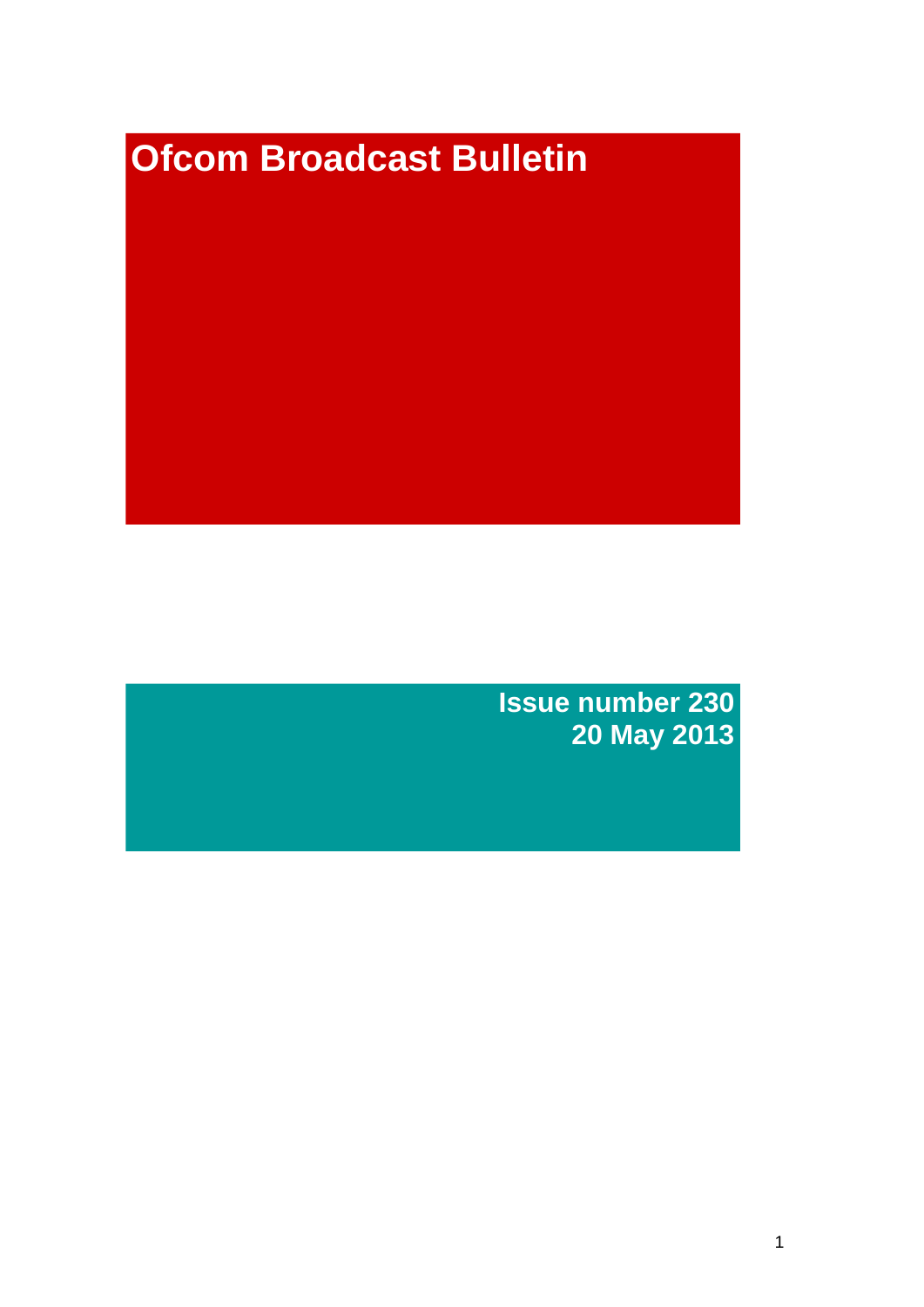# **Contents**

| Introduction                                                                                                                                                                                      | 3              |
|---------------------------------------------------------------------------------------------------------------------------------------------------------------------------------------------------|----------------|
| <b>Standards cases</b>                                                                                                                                                                            |                |
| In Breach                                                                                                                                                                                         |                |
| <b>Provision of recording</b><br>Amber Sound FM, 1 January 2013, 11:45 to 14:00                                                                                                                   | 5              |
| <b>Fairness and Privacy cases</b>                                                                                                                                                                 |                |
| Upheld                                                                                                                                                                                            |                |
| <b>Complaint by Mr Mark Thorburn</b><br>Tony Horne Radio Show, NE1 FM,<br>27 October, 3 and 10 November 2012                                                                                      | $\overline{7}$ |
| <b>Upheld in Part</b>                                                                                                                                                                             |                |
| <b>Complaint by Mrs Janet Neal on her own behalf</b><br>and on behalf of Mr John Neal (her husband) and<br>her grandchildren (minors)<br>East Midlands Today, BBC East Midlands, 16 November 2012 | 18             |
| <b>Not Upheld</b>                                                                                                                                                                                 |                |
| <b>Complaint by Mrs Victoria O'Neill</b><br>Rip Off Britain, BBC 1, 10 January 2013                                                                                                               | 29             |
| <b>Other Programmes Not in Breach</b>                                                                                                                                                             | 34             |
| <b>Complaints Assessed, Not Investigated</b>                                                                                                                                                      | 35             |
| <b>Investigations List</b>                                                                                                                                                                        | 41             |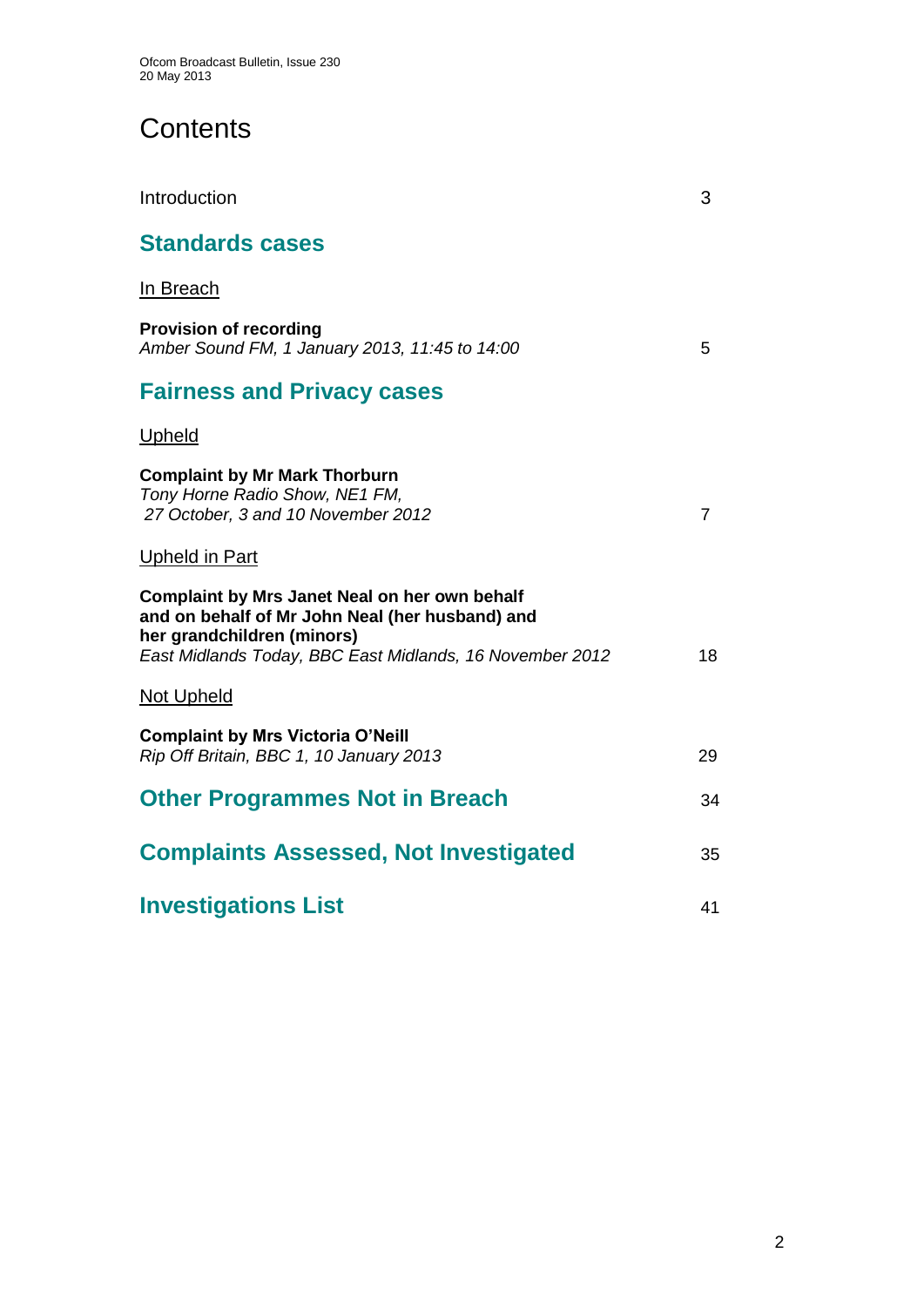# **Introduction**

Under the Communications Act 2003 ("the Act"), Ofcom has a duty to set standards for broadcast content as appear to it best calculated to secure the standards objectives<sup>1</sup>. Ofcom must include these standards in a code or codes. These are listed below. Ofcom also has a duty to secure that every provider of a notifiable On Demand Programme Services ("ODPS") complies with certain standards requirements as set out in the Act<sup>2</sup>.

The Broadcast Bulletin reports on the outcome of investigations into alleged breaches of those Ofcom codes below, as well as licence conditions with which broadcasters regulated by Ofcom are required to comply. We also report on the outcome of ODPS sanctions referrals made by ATVOD and the ASA on the basis of their rules and guidance for ODPS. These Codes, rules and guidance documents include:

- a) [Ofcom's Broadcasting Code](http://stakeholders.ofcom.org.uk/broadcasting/broadcast-codes/broadcast-code/) ("the Code").
- b) the [Code on the Scheduling of Television Advertising](http://stakeholders.ofcom.org.uk/broadcasting/broadcast-codes/advert-code/) ("COSTA") which contains rules on how much advertising and teleshopping may be scheduled in programmes, how many breaks are allowed and when they may be taken.
- c) certain sections of the [BCAP Code: the UK Code of Broadcast Advertising,](http://www.bcap.org.uk/Advertising-Codes/Broadcast-HTML.aspx) which relate to those areas of the BCAP Code for which Ofcom retains regulatory responsibility. These include:
	- the prohibition on 'political' advertising;
	- sponsorship and product placement on television (see Rules 9.13, 9.16 and 9.17 of the Code) and all commercial communications in radio programming (see Rules 10.6 to 10.8 of the Code);
	- 'participation TV' advertising. This includes long-form advertising predicated on premium rate telephone services – most notably chat (including 'adult' chat), 'psychic' readings and dedicated quiz TV (Call TV quiz services). Ofcom is also responsible for regulating gambling, dating and 'message board' material where these are broadcast as advertising<sup>3</sup>.
- d) other licence conditions which broadcasters must comply with, such as requirements to pay fees and submit information which enables Ofcom to carry out its statutory duties. Further information can be found on Ofcom's website for [television](http://licensing.ofcom.org.uk/tv-broadcast-licences/) and [radio](http://licensing.ofcom.org.uk/radio-broadcast-licensing/) licences.
- e) rules and guidance for both [editorial content and advertising content on ODPS.](http://www.atvod.co.uk/uploads/files/ATVOD_Rules_and_Guidance_Ed_2.0_May_2012.pdf) Ofcom considers sanctions in relation to ODPS on referral by the Authority for Television On-Demand ("ATVOD") or the Advertising Standards Authority ("ASA"), co-regulators of ODPS for editorial content and advertising respectively, or may do so as a concurrent regulator.

[Other codes and requirements](http://stakeholders.ofcom.org.uk/broadcasting/broadcast-codes/) may also apply to broadcasters and ODPS, depending on their circumstances. These include the Code on Television Access Services (which sets out how much subtitling, signing and audio description relevant

1

<sup>&</sup>lt;sup>1</sup> The relevant legislation is set out in detail in Annex 1 of the Code.

<sup>&</sup>lt;sup>2</sup> The relevant legislation can be found at Part 4A of the Act.

<sup>3</sup> BCAP and ASA continue to regulate conventional teleshopping content and spot advertising for these types of services where it is permitted. Ofcom remains responsible for statutory sanctions in all advertising cases.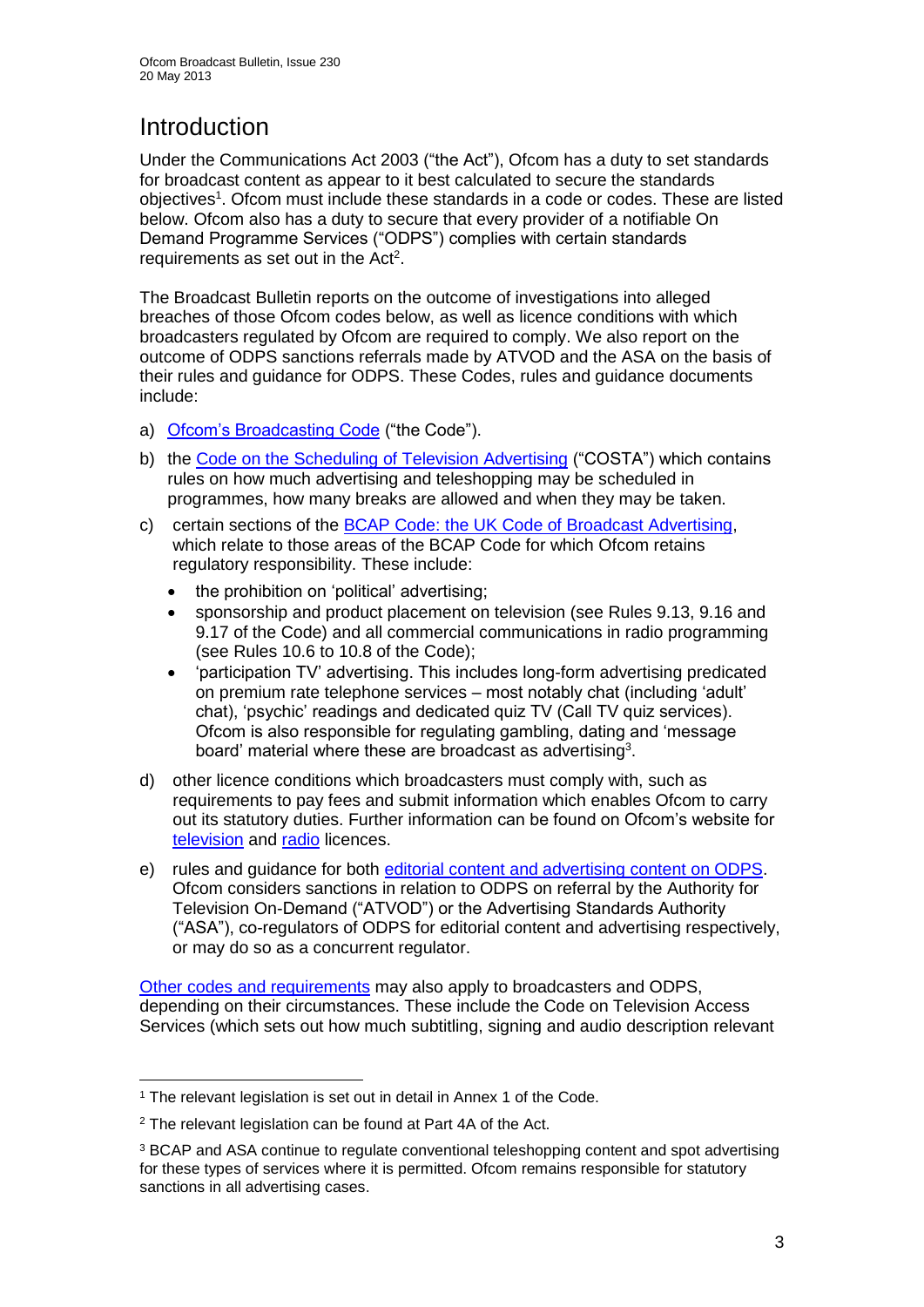licensees must provide), the Code on Electronic Programme Guides, the Code on Listed Events, and the Cross Promotion Code.

**It is Ofcom's policy to describe fully the content in television, radio and on demand content. Some of the language and descriptions used in Ofcom's Broadcast Bulletin may therefore cause offence.**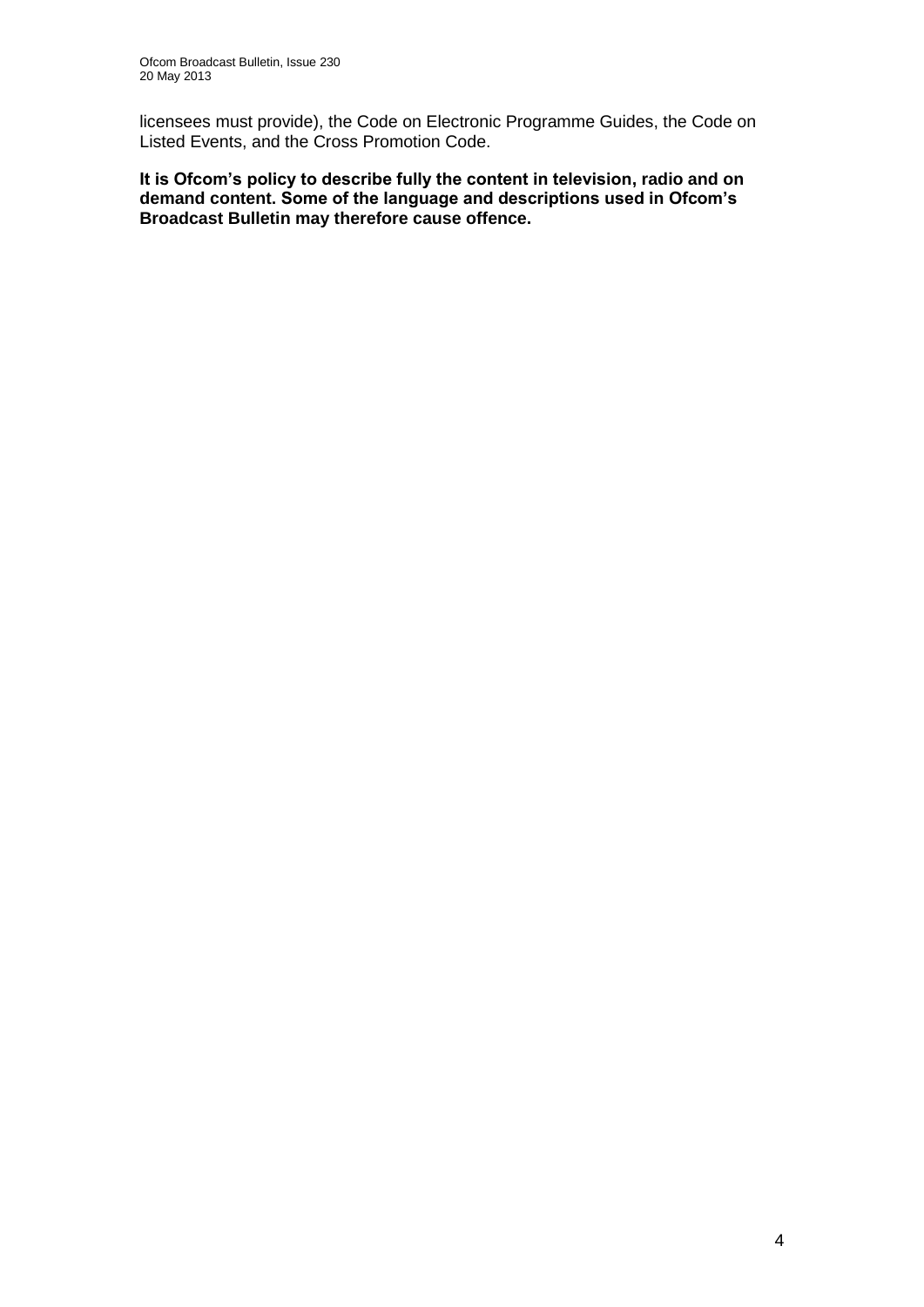# **Standards cases**

# **In Breach**

### **Provision of recording**

*Amber Sound FM, 1 January 2013, 11:45 to 14:00*

### **Introduction**

Amber Sound FM ("the Service") is a Community radio station that broadcasts to the inhabitants of Ripley, Derbyshire, and the surrounding area. The licence is held by Amber Sound FM Limited ("Amber Sound" or "the Licensee").

Ofcom received a complaint about material broadcast by Amber Sound on 1 January 2013. We therefore requested an off-air recording of the material in order to assess the complaint.

In response Amber Sound stated that its off-air hard-disk recorder had not been functioning on 1 January 2013 and therefore it was not able to comply with Ofcom's request.

Ofcom considered this raised issues warranting investigation under Condition 8 of Amber Sound's Community Radio Licence. Condition 8(2) states that:

"In particular, the Licensee shall:

- (a) make and retain, for a period of 42 days from the date of its inclusion therein, a recording of every programme included in the Licensed Service together with regular time reference checks; and
- (b) at the request of Ofcom forthwith produce to Ofcom any such recording for examination or reproduction; ...".

Ofcom therefore asked the Licensee for its formal comments on how it had complied with these Licence Conditions.

### **Response**

The Licensee explained that its off-air recording system had not been working between 1 and 6 January 2013 and as a result it "had no recordings of the output" for this period. In its representations on Ofcom's Preliminary View in this matter, the Licensee stated that it planned to acquire an additional off-air recorder to act as a back-up to its existing recorder in order to prevent similar breaches happening in future.

### **Decision**

Under the Communications Act 2003, Ofcom has a duty to ensure that in each broadcaster's licence there are conditions requiring the licensee to retain recordings of each programme broadcast, in a specified form and for a specific period after broadcast, and to comply with any request to produce such recordings issued by Ofcom. In the case of Community radio licensees, this duty is reflected in Licence Conditions 8(2)(a) and (b).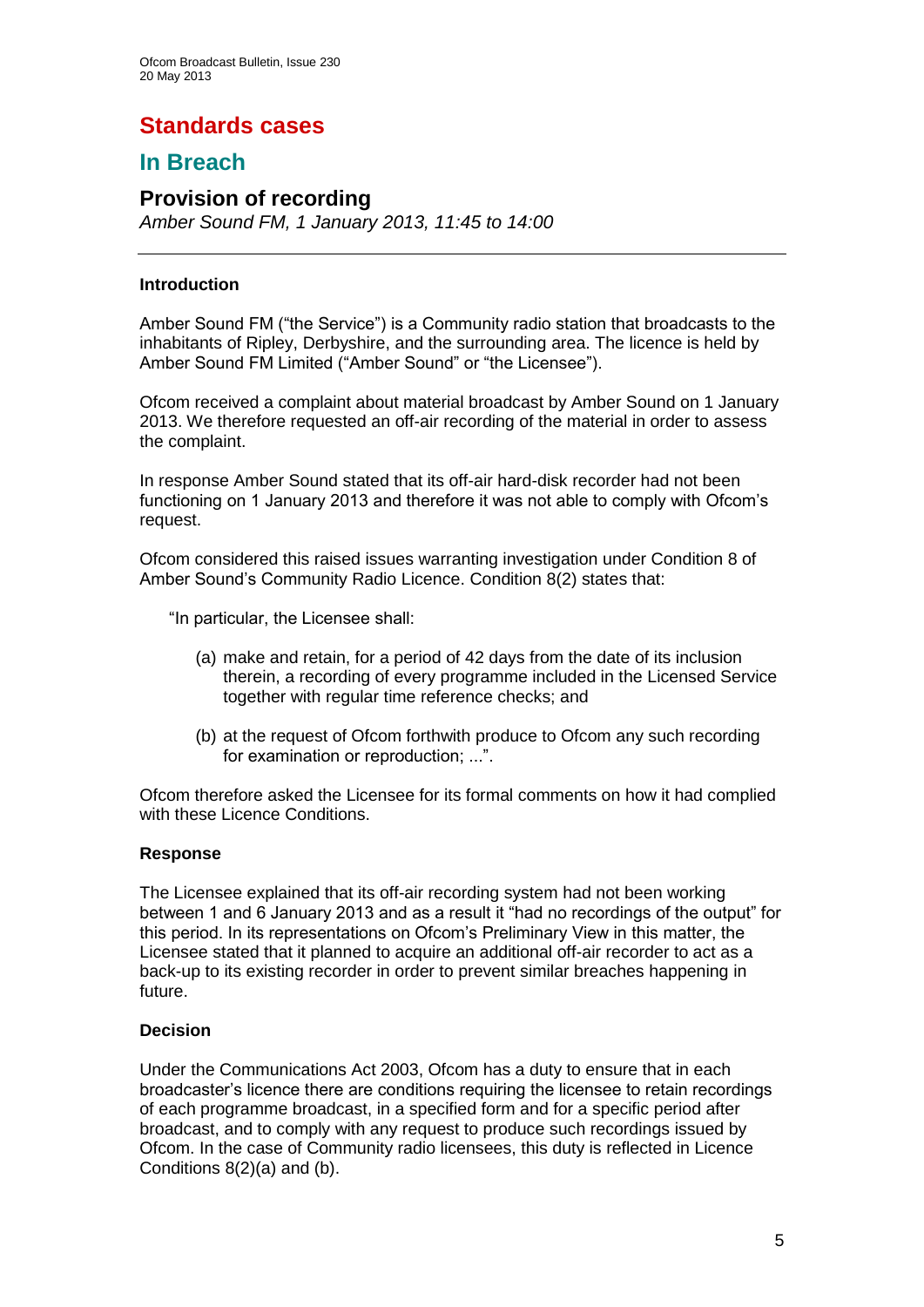Under Licence Condition 8(2)(a), Ofcom requires licensees to make a recording of every programme included in the service, and to retain these for 42 days after broadcast. Under Licence Condition 8(2)(b), Ofcom requires licensees to produce such recordings "forthwith" upon request.

Breaches of Licence Conditions 8(2)(a) and (b) are serious because they impede Ofcom's ability to assess whether a particular broadcaster's output raises potential issues under the relevant codes. This can therefore affect Ofcom's ability to carry out its statutory duties in regulating broadcast content.

In this case, the Licensee failed to make and retain recordings of broadcast output between 1 and 6 January 2013 and failed to provide a copy of the output of 1 January 2013 which had been requested by Ofcom. This was a clear breach of Conditions 8(2)(a) and (b) of its licence.

While we note that the Licensee explained it had experienced technical issues with its off-air hard-disk recorder, which it planned to address by acquiring an additional off-air recorder, Ofcom reminds the Licensee that it must have arrangements in place to ensure compliance with Condition 8(2) at all times.

### **Breaches of Licence Conditions 8(2)(a) and 8(2)(b)**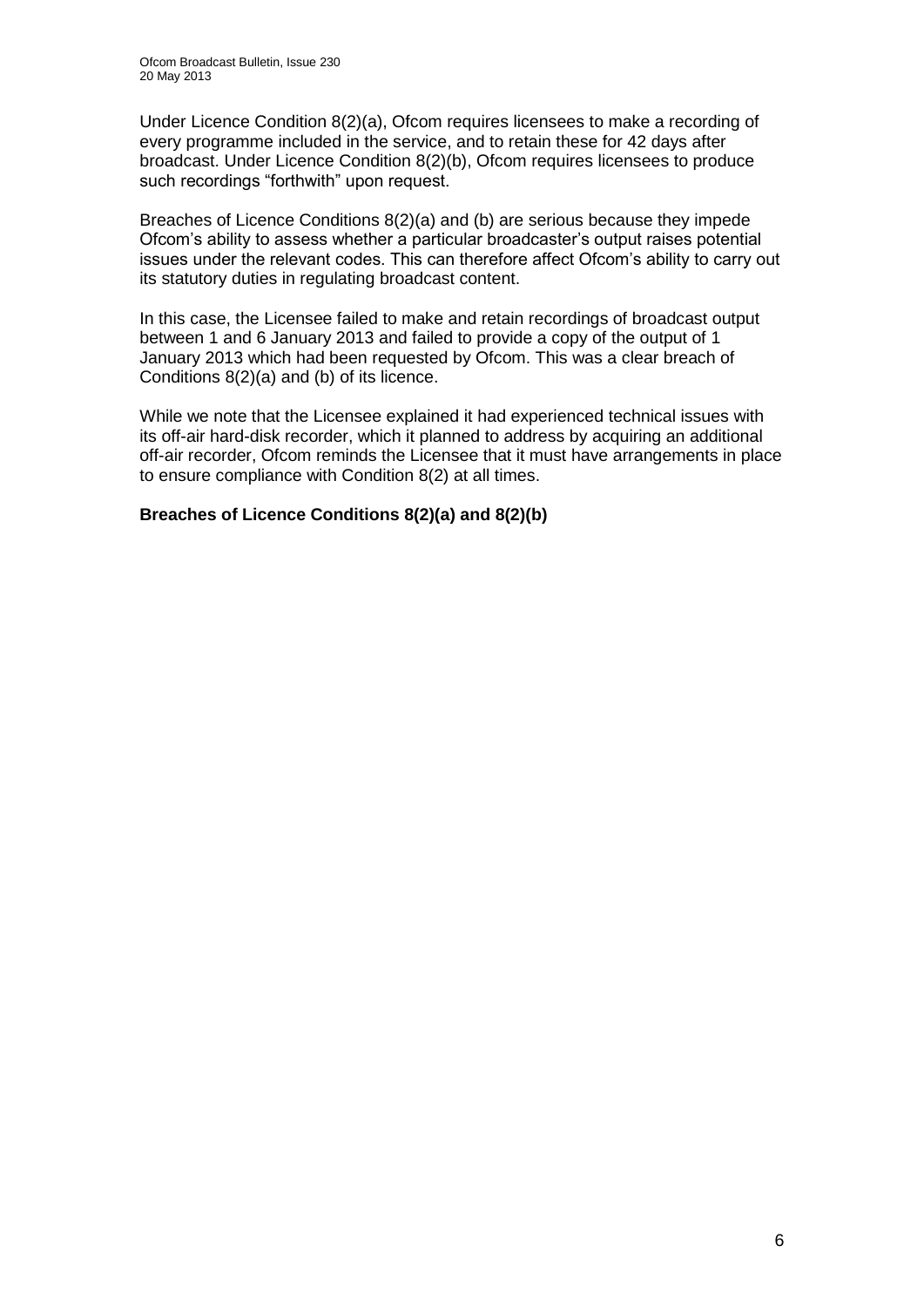# **Fairness and Privacy cases**

# **Upheld**

## **Complaint by Mr Mark Thorburn**

*Tony Horne Radio Show, NE1 FM, 27 October, 3 and 10 November 2012*

### **Summary**

Ofcom has upheld this complaint by Mr Mark Thorburn that he was unjustly or unfairly treated in the programmes as broadcast.

In the programmes complained of, the presenter, Mr Tony Horne, made a number of statements about Mr Thorburn. In particular, Mr Horne claimed that Mr Thorburn had conducted a campaign of abuse against him by using the internet and the socialnetworking service Twitter, to disseminate false and abusive information about Mr Horne.

Mr Thorburn complained to Ofcom that he had been treated unjustly and unfairly in the programmes.

Ofcom found that:

- The broadcaster had not taken reasonable care to satisfy itself that the material facts were not presented, omitted or disregarded in a way that portrayed Mr Mark Thorburn unfairly.
- The broadcaster failed to provide Mr Thorburn with an appropriate and timely opportunity to respond to significant allegations made in the programme about his conduct.

### **Introduction**

On 27 October, 3 and 10 November 2012, NE1 FM, a community radio station which broadcasts to the Newcastle-upon-Tyne and Gateshead areas of north east England, broadcast three episodes of the *Tony Horne Radio Show* presented by Mr Tony Horne. The programmes, which were broadcast on Saturday mornings between 10:00 to 12:00 hours, were part of the station's speech and music-based output, and in the parts of the programmes complained of, Mr Horne presented the programme alone and addressed listeners directly.

In the three programmes complained of, Mr Horne identified the complainant Mr Thorburn by name and accused him of using the internet, particularly the online social networking service Twitter, to conduct a *"smear campaign"* against him during a period that followed Mr Horne's departure from a previous presenting job at a Newcastle-based commercial radio station, Metro Radio, in July 2011.

### 27 October 2012

In this episode, Mr Horne introduced the part of the programme complained of by stating: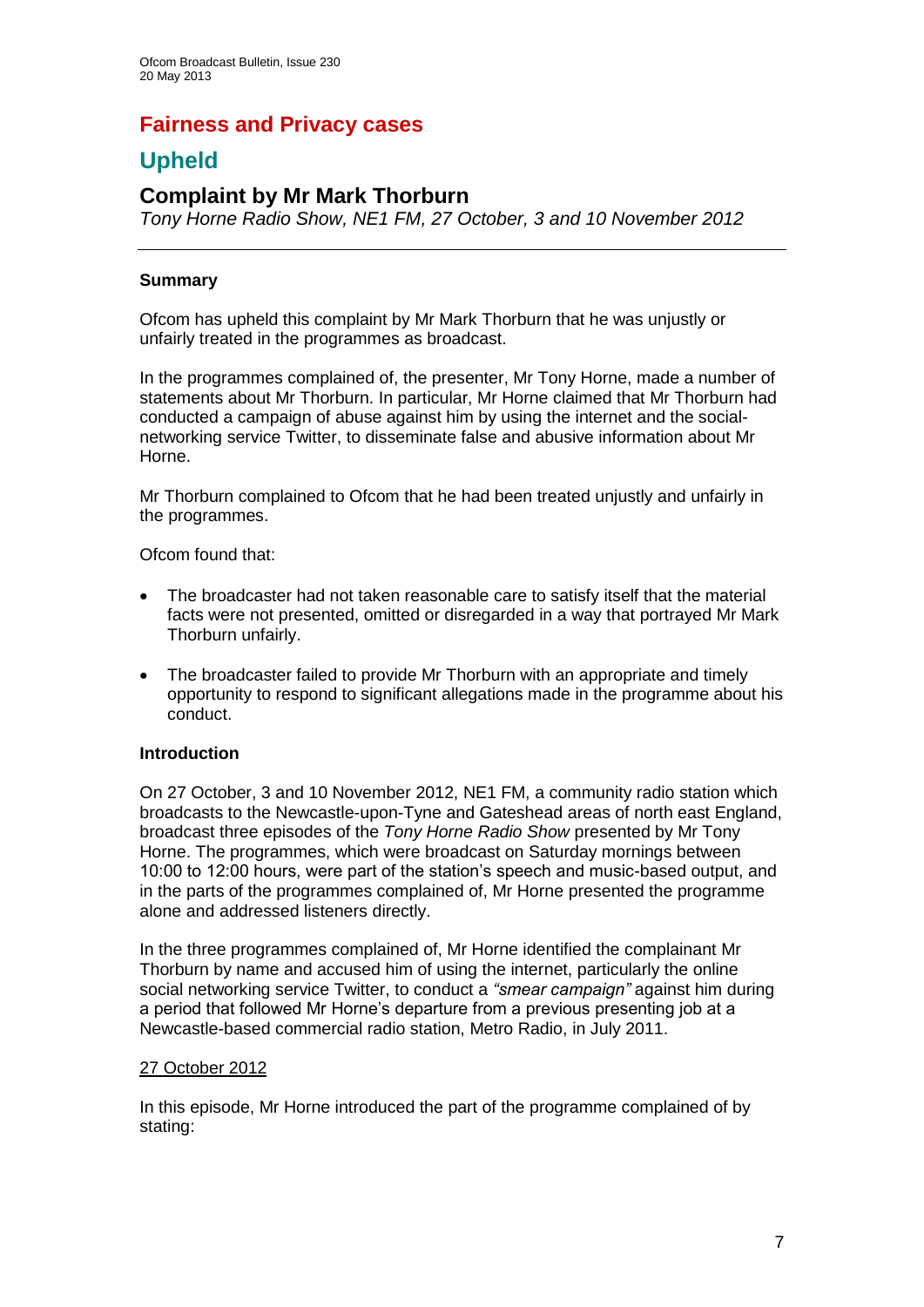*"I'll be filling you in on a Twitter campaign of abuse that was wielded out against me which began on July 14 2011 and will be filling you in and pointing you in the direction of the culprits a little bit later on* [in] *the show this morning".*

Mr Horne then related to the listeners how, following his departure from Metro Radio, which he said was precipitated by a period of depression brought on by the breakup of his marriage and the death of a close friend, he *"was the subject of a Twitter smear campaign after a fake Twitter account was set up to abuse me within hours of me leaving Metro"*, and which he said continued for a period of six to eight weeks. Mr Horne continued that a former acquaintance had recently told him who was responsible for the *"fake Twitter account".* In relation to this, Mr Horne said:

*"I questioned them* [the former acquaintance] *if they knew anything about this fake Twitter account. I received a reply with words to the effect of 'Yes, Mark made me set it up'. The text I received also detailed the plan to ruin me: 'He hates you with a massive passion...I can't even begin to try to put it into words, the problem is he's devious and slippery. They were plotting your demise because of all the terrible things you were responsible for'".* 

Mr Horne went on to describe how unpleasant the alleged Twitter *"campaign"* against him had been for himself and his family, concluding:

*"I could accept it perhaps from a member of the public who didn't agree with your radio show, but not someone of the same industry. I found it particularly appalling. If you don't know who I'm talking about, the person's name is Mark".*

### 3 November 2012

In this episode, Mr Horne informed listeners about his on-going struggle with depression and referred back to the episode broadcast on 27 October 2012 stating:

*"One of the other things you might have heard me mention last week was that I mentioned the fact that Mark Thorburn had led an internet campaign against myself. There was a fake Twitter account set up after I left Metro on the 14 July 2011".*

Mr Horne then went on to accuse two unnamed presenters at another radio station in the North East of England of making false statements to the police about him.

### 10 November 2012

In this episode, Mr Horne explained to listeners that he had recently received a solicitor's letter objecting to allegations that he had made on Twitter about the purported drug habits of two radio presenters at another radio station. He introduced his comments by stating:

*"In the last few weeks or so I've told you the stories of how I left Metro Radio...and was subjected to an internet smear campaign which was fronted by the ex-broadcaster Mark Thorburn...".*

The content of the programmes complained of and outlined above was pre-recorded and not broadcast live.

Following the broadcast of these programmes, Mr Thorburn complained to Ofcom that he was treated unjustly or unfairly in the programme as broadcast**.**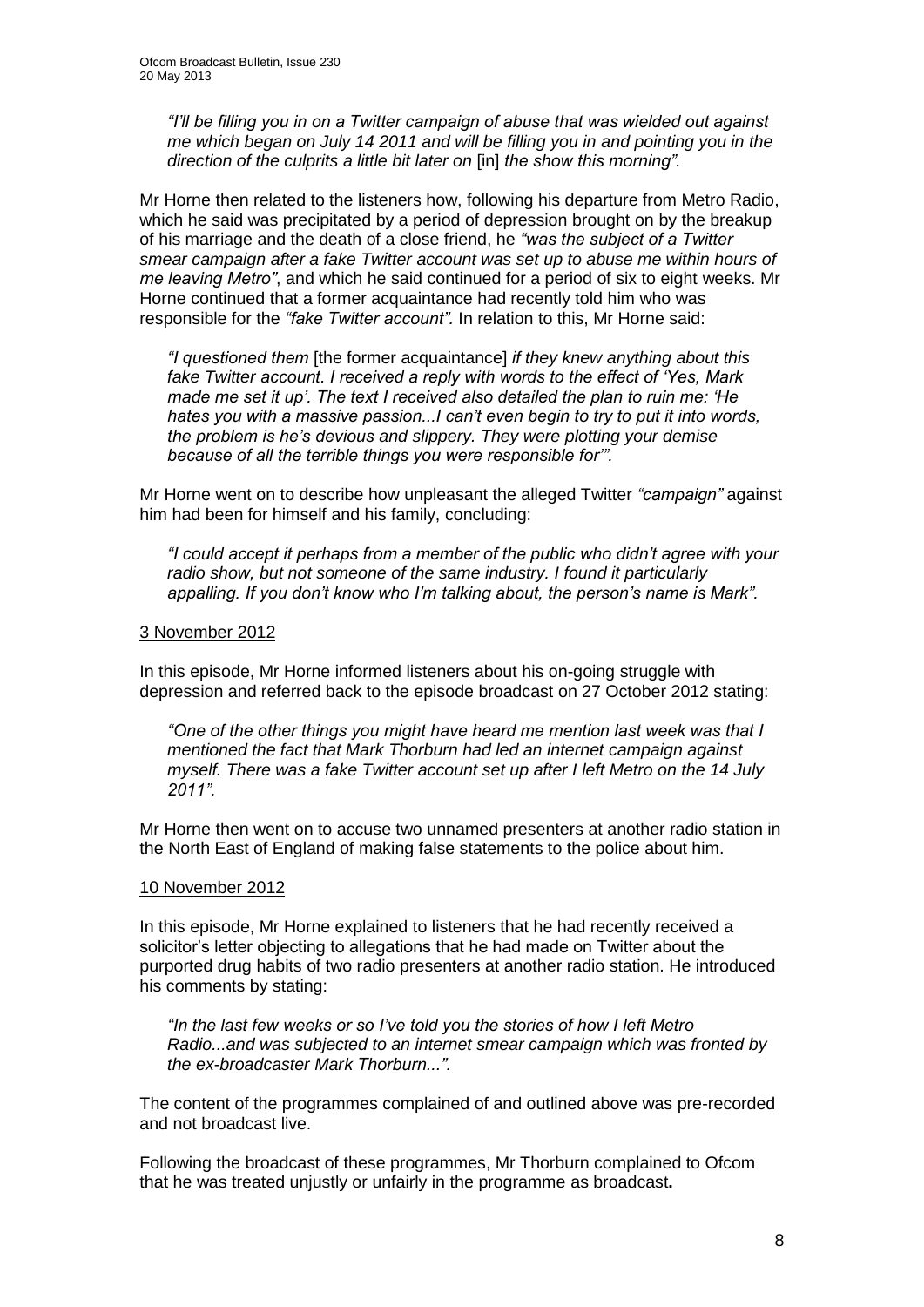### **Summary of complaint and broadcaster's response**

Mr Thorburn complained to Ofcom that he was treated unjustly or unfairly in the programmes as broadcast in that:

a) Mr Horne made wholly inaccurate and inflammatory comments about him and incorrectly accused Mr Thorburn of conducting a campaign of abuse against him using Twitter and the internet. Mr Thorburn said that Mr Horne had used his privileged position as a radio broadcaster to pursue a personal vendetta against him.

The broadcaster responded to the complaint in a series of emails to Ofcom dated between 4 January 2013 and 11 February 2013.

NE1 FM stated that it "fully [stood] by the comments made in the show", however, it said it was reluctant to respond in detail to Ofcom's investigation of Mr Thorburn's complaint because it claimed the issues underlying Mr Horne's comments were the subject of an police investigation. It said that the investigation substantiated that "Mr Thorburn was not treated unfairly or unjustly" and that "Mr Horne's comments are completely true" which was the reason for him instigating the police investigation. The broadcaster denied that Mr Horne was using his position as a broadcaster to conduct a vendetta against Mr Thorburn.

NE1 FM said that it had decided to allow Mr Horne to make the comments complained of after it had been shown documentary evidence of Mr Thorburn's purported wrongdoing before the programmes were broadcast. The broadcaster said that it had been shown a "confession" written by a "third party", who claimed that they had also been involved in the alleged "campaign of abuse" against Mr Horne together with Mr Thorburn. The broadcaster said that Mr Horne's statements in programmes had been based on this "confession".

NE1 FM contextualised Mr Horne's comments as being part of an on-going theme of Mr Horne's broadcasts, in which he reminisced about his time as a former presenter on Metro Radio. The broadcaster said that Mr Horne frequently told stories of his "radio days in the North East", adding that he had once been a household name, whose sudden disappearance from the "air" in 2011 was a matter of considerable local interest.

The broadcaster said that it did not consider the fact that the programme was prerecorded to be in any way related to the content of the complaint. It stated that the station regularly produced a variety of live and pre-recorded content for broadcast.

b) Mr Thorburn said that he was not made aware by NE1FM before the programmes were recorded that it was intending to make serious allegations of wrongdoing in the programmes. Mr Thorburn said that he was not given a right to reply to the allegations made against him, despite the fact that he was referred to by name in the three programmes.

NE1 FM did not respond directly to this head of complaint.

### **Representations on Ofcom's Preliminary View**

Ofcom prepared a Preliminary View in this case that Mr Thorburn's complaint of unjust or unfair treatment in the programme as broadcast should be upheld.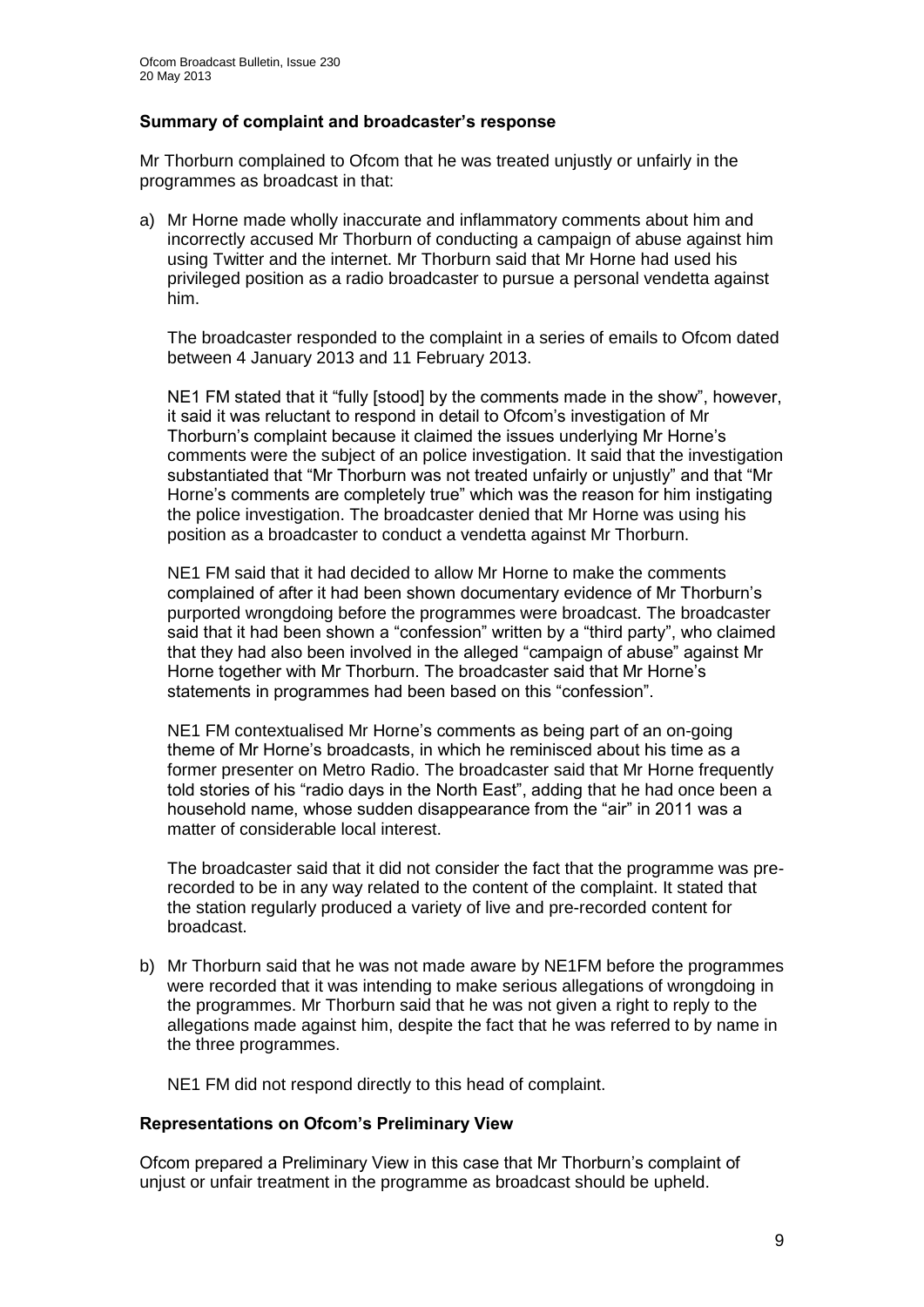Mr Thorburn did not make any representations on the Preliminary View.

NE1 FM submitted representations on the Preliminary View, which are summarised, insofar as they are directly relevant to the complaint considered by Ofcom, below.

NE1 FM said that Mr Horne was a very experienced broadcaster "who neither publishes nor broadcasts facts, which he cannot support", and that he did not abuse his position as a broadcaster, when making the statements complained of. It said that Mr Horne's comments should not be regarded as a vendetta directed specifically against the complainant because Mr Horne also made critical remarks during his radio broadcasts about other national and local organisations, which he felt had chosen "to target [him] at a time which he personally was at a low point" (i.e. the period following his departure from Metro Radio). NE1 FM said that none of the other organisations had made complaints about Mr Horne's remarks about them.

NE1 FM also said that both the complainant and Mr Horne were arguably public figures, or alternatively, figures whose actions and comments were to a certain extent of public interest, whose private lives had previously been the subject of local media attention in the north east of England.

In relation to whether the complainant Mr Thorburn was identified in all the broadcasts being considered in this case, NE1 FM said that "...it is almost beyond the realms of expectation in the modern era that referring to 'Mark' on October 27<sup>th</sup> bears relevance one week later to the identification of an individual within the output of a community station who audience could potentially sometime be in single figures".

With regard to the second head of Mr Thorburn's complaint, NE1 FM said that it did not consider itself to be under an obligation to offer the complainant a right to reply, or that its failure to do so was a breach of the Code. It said that Mr Thorburn was clearly aware (having recorded it) of the material being broadcast about him, yet he made no attempt to contact the station either to complain, or to request that his version of events be reflected in future broadcasts. NE1 FM also said that "...every single day around the world news and comments are broadcast where individuals and corporations do not – despite all good intentions – get a right to reply. It is naive to suggest otherwise". In the circumstances, NE1 FM stated that it was of the opinion that to have offered Mr Thorburn a right to reply would have compounded any unfairness Mr Horne's remarks might have caused Mr Thorburn.

In support of the comments made on air by Mr Horne about Mr Thorburn, NE1 FM submitted to Ofcom a number of documents. These consisted of copies of messages posted on Twitter and other websites, and a transcription of a mobile telephone text message that NE1 FM stated had been sent by a third party to Mr Horne, in which the third party purportedly implicated him/herself and Mr Thorburn in a conspiracy to cause Mr Horne's "demise". NE1 FM argued that these documents suggested that there was a reasonable basis for Mr Horne making the comments he did about Mr Thorburn on air.

In conclusion, NE1 FM said that Mr Horne had taken a break from presenting on the station. In response to the issues surrounding its use of Twitter and other social media services, the station was reviewing its in-house style and planning to undertake additional legal training.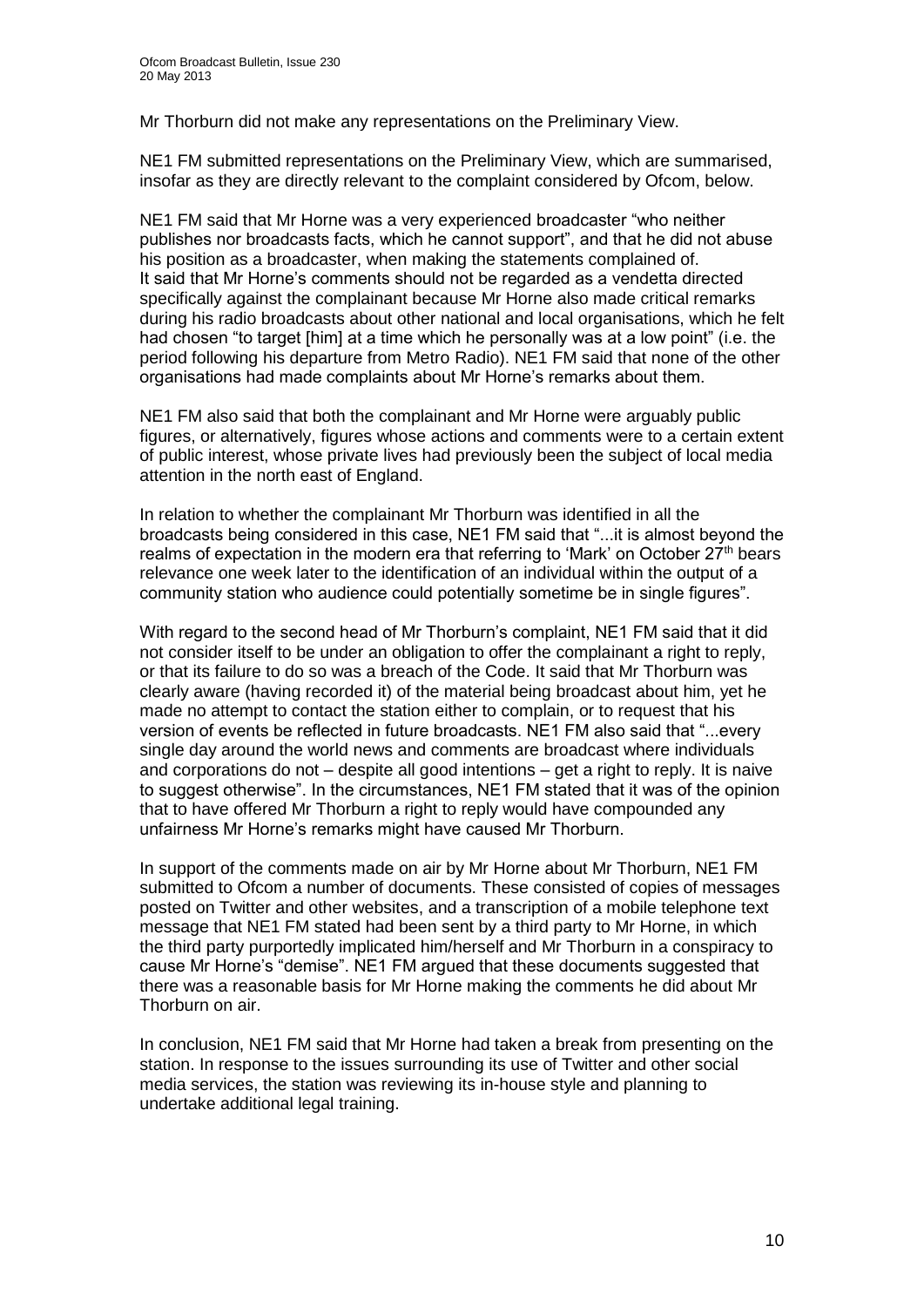### **Decision**

Ofcom's statutory duties include the application, in the case of all television and radio services, of standards which provide adequate protection to members of the public and all other persons from unjust or unfair treatment and unwarranted infringement of privacy in, or in connection with the obtaining of material included in, programmes in such services.

In carrying out its duties, Ofcom has regard to the need to secure that the application of these standards is in the manner that best guarantees an appropriate level of freedom of expression. Ofcom is also obliged to have regard, in all cases, to the principles under which regulatory activities should be transparent, accountable, proportionate and consistent, and targeted only at cases in which action is needed.

In reaching its Decision, Ofcom carefully considered all the relevant material provided by both parties. This included a recording and transcript of the programmes as broadcast, and both parties' written submissions.

When considering the complaint, Ofcom had regard to whether the portrayal of Mr Thorburn in the programmes complained of was consistent with the broadcaster's obligation to avoid unjust or unfair treatment of individuals in programmes, as outlined in Rule 7.1 of the Ofcom's Broadcasting Code ("the Code"). Ofcom had regard to this rule when reaching its Decision on both heads of Mr Thorburn's complaint as detailed below.

a) Ofcom first considered Mr Thorburn's complaint that he had been treated unfairly and unjustly in the programmes as broadcast, in that Mr Horne made inaccurate and inflammatory comments about him and incorrectly accused Mr Thorburn of conducting a campaign of abuse against him using Twitter and the internet. He said that Mr Horne had used his privileged position as a radio broadcaster to pursue a personal vendetta against him.

In considering this head of complaint, Ofcom also had regard to whether reasonable care was taken by the broadcaster to satisfy itself that material facts had not been presented, disregarded or omitted in its programmes in a way which was unfair to Mr Thorburn (as outlined in Practice 7.9 of the Code).

Ofcom first considered the content of the broadcasts. Ofcom noted that the content of the programmes consisted of a mixture of popular commercial music, comic sketches, interviews with local people of interest, wind-up prank telephone calls, and sections in which Mr Horne spoke directly to the audience about subjects such as his self-described on-going struggle with depression, and his former career as a radio presenter at the commercial radio station Metro Radio.

In the programme broadcast on 27 October 2012, Ofcom noted that Mr Horne told his audience that he had been the victim of serious wrongdoing and said that he would be naming the person he held to be responsible later in the programme, stating:

*"...I'll be filling you in on a Twitter campaign of abuse that was wielded out*  against me which began on July 14 2011, and I'll be filling you in and pointing *you in the direction of the culprits a little bit later on, on the show this morning".*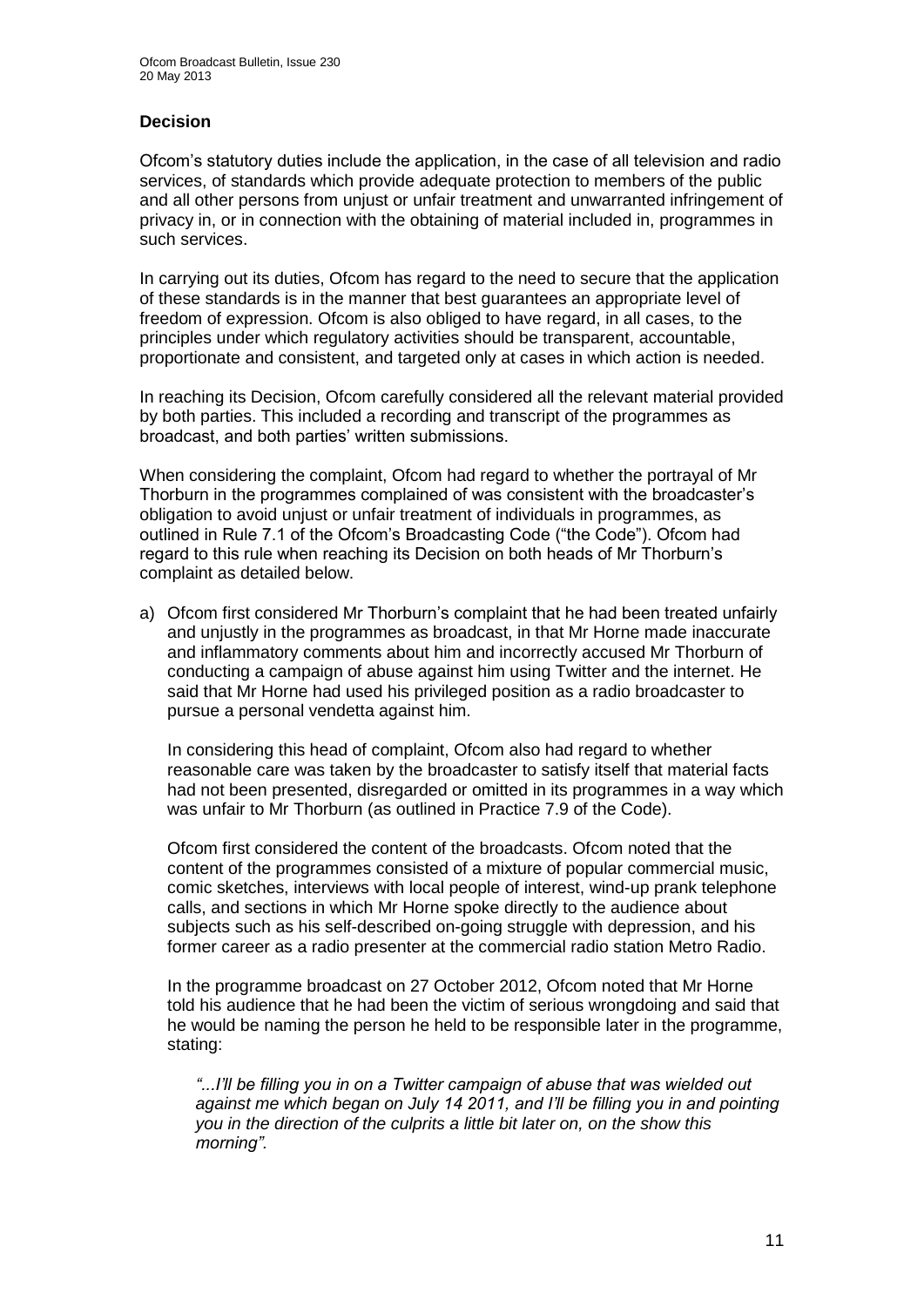Later in the programme, Ofcom noted that Mr Horne returned to the subject of the alleged *"Twitter campaign of abuse"*, which had purportedly disseminated negative and untruthful information about him. He said that he had recently been contacted by a person who claimed to have been involved in the alleged *"smear campaign"*, and who had given Mr Horne the name of another individual who was allegedly the person primarily responsible for the *"Twitter campaign of abuse"* against Mr Horne. Mr Horne went on to name that person in the broadcast, stating:

*"On the 5 August this year I received a text from this person* [the person who claimed to have been involved in the alleged *"smear campaign"*] *after I'd questioned them if they knew anything about this fake Twitter account. I received a reply with words to the effect of 'Yes, Mark made me set it up'. The text I received also detailed the plan to ruin me. 'He hates you with a massive passion' I quote 'I can't even begin to try to put it in words. The problem is he's devious, he's slippery. They were plotting your demise because of all the terrible things you were responsible for'".*

Mr Horne then provided his audience with some background information about the man he had identified as *"Mark"*, and went on to describe the effect that the alleged activities of "Mark" had had on himself and his family:

*"As you can image when you are subject to over 40 days of abuse on Twitter, and this runs into when your daughter is starting secondary school, that is not a very nice thing to have to endure. You can accept it perhaps from a member of the public who didn't agree with your radio show, but from a member of the same industry I found it pretty appalling. If you don't know who I'm talking about, the person's name is Mark, and that's all I have to say at this point".*

In the programme broadcast on 3 November 2012, Ofcom noted that Mr Horne spoke again about his depression and how it had been brought on by the failure of his marriage and the death of a close friend, before returning to the subject of the allegedly fake Twitter account, and on this occasion naming in full the person he considered to be responsible for the account and its contents:

*"So all those years that you were listening to the Tony Horne Radio Show* [i.e. his former show on the commercial radio station Metro Radio] *I was fighting an illness and I'm still fighting it...And one of the other things you might of have heard last week was that I mentioned the fact that Mark Thorburn had*  led a internet campaign against myself that was a fake Twitter account set up *after I left Metro Radio on 14 July 2011. I'd like to add a little more to that if I could ...".*

Ofcom noted that Mr Horne went on to accuse two unnamed presenters from a radio station called Real Radio of making false statements about him to the police before making a further allegation that a different third party had been spreading a false rumour that Mr Horne had *"broken down"* in the back of police van.

In the programme broadcast on 10 November 2012, Ofcom noted that Mr Horne again returned to the subject of the alleged *"internet smear campaign"* against him and again gave the complainant's full name in connection with it, stating: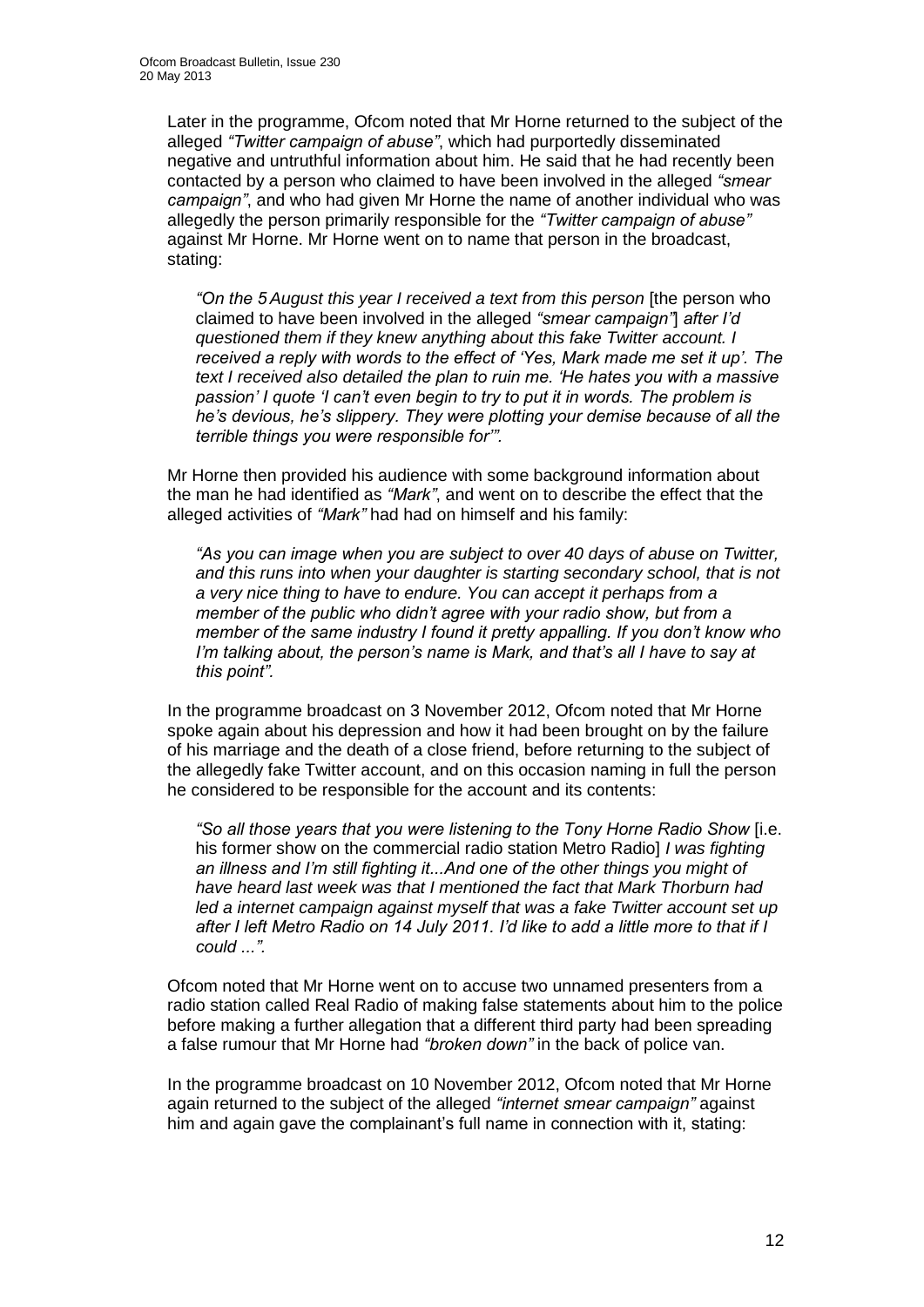*"I left Metro Radio on July the 14th 2011, and was subject to an internet smear campaign, which was fronted by ex-broadcaster Mark Thorburn and ably assisted by a couple of people at Real Radio".*

Having noted the content of the programmes, Ofcom went on to consider whether the nature of the statements and the language used in the programmes together, with the tone in which it was delivered, were capable of creating unfairness to the complainant. Ofcom considered that the language used by Mr Horne was accusatory in nature, and that it would have left listeners in no doubt that Mr Horne regarded Mr Thorburn to be the person responsible for the instances of wrongdoing he claimed to have suffered.

In the programmes of 27 October 2012 Ofcom noted that the complainant was referred to by his first name *"Mark"*, while in the programme of 3 November 2012 the complainant was referred to by his full name *"Mark Thorburn"*, and in the programme of 10 November 2012 he was also clearly identified by his full name and previous occupation as *"ex-broadcaster Mark Thorburn"*. In Ofcom's view, it would have been likely that when, in the programme of 27 October 2012, Mr Horne referred to *"Mark"* and said he would be naming *"the culprit"* responsible for conducting a *"campaign of abuse"* against him, that a certain number of listeners would have understood that the person he was referring to was Mr Thorburn. NE1 FM broadcasts to a limited number of listeners and some of them in Ofcom's view would probably have been aware of Mr Horne's personal history and tensions between him and Mr Thorburn. In any event, Mr Horne's comments in the programme of 3 November 2012, that *"Mark Thorburn had led an internet campaign against myself that was a fake Twitter account set up after I left Metro Radio on 14th July 2011"*, and his comments in the 10 November 2012 programme that he had been subjected to *"an internet smear campaign, which was fronted by the ex-broadcaster Mark Thorburn"*, would have left listeners in no doubt as to Mr Thorburn's identity and the inappropriate conduct or wrongdoing he was alleged to have committed.

In view of the above, Ofcom considered that Mr Horne's comments made in the programmes had the potential to lead listeners to the view that Mr Thorburn was a malicious and devious man who was possibly also engaged in some form of wrongdoing. Ofcom considered that as a consequence of this the statements were capable of creating unfairness to Mr Thorburn.

Given that the statements included in the programmes were capable of being unfair to Mr Thorburn, Ofcom went on to consider whether the broadcaster had taken reasonable steps to satisfy itself that material facts were not presented, omitted or disregarded in a way that portrayed Mr Thorburn unfairly.

From listening to the content of the programmes, and having regard to the submissions of the parties, Ofcom noted that it was apparently an established part of Mr Horne's presenting style to be direct and confrontational while on-air, and to reminisce about his time as a presenter at Metro Radio, and the events and experiences he had encountered since leaving Metro Radio in July 2011. Ofcom took account of the broadcaster's submission that because Mr Horne was a *"household name"*, his *"stories"* were of *"significant interest"* to local listeners. However, in Ofcom's view, despite Mr Horne being well known locally for being outspoken, Mr Horne made a number of significant allegations about a particular individual and although they formed part of one of his series of "reminiscences" this factor did not detract from the unfairness his comments were capable of creating. Rather, Ofcom considered that Mr Horne's local reputation for being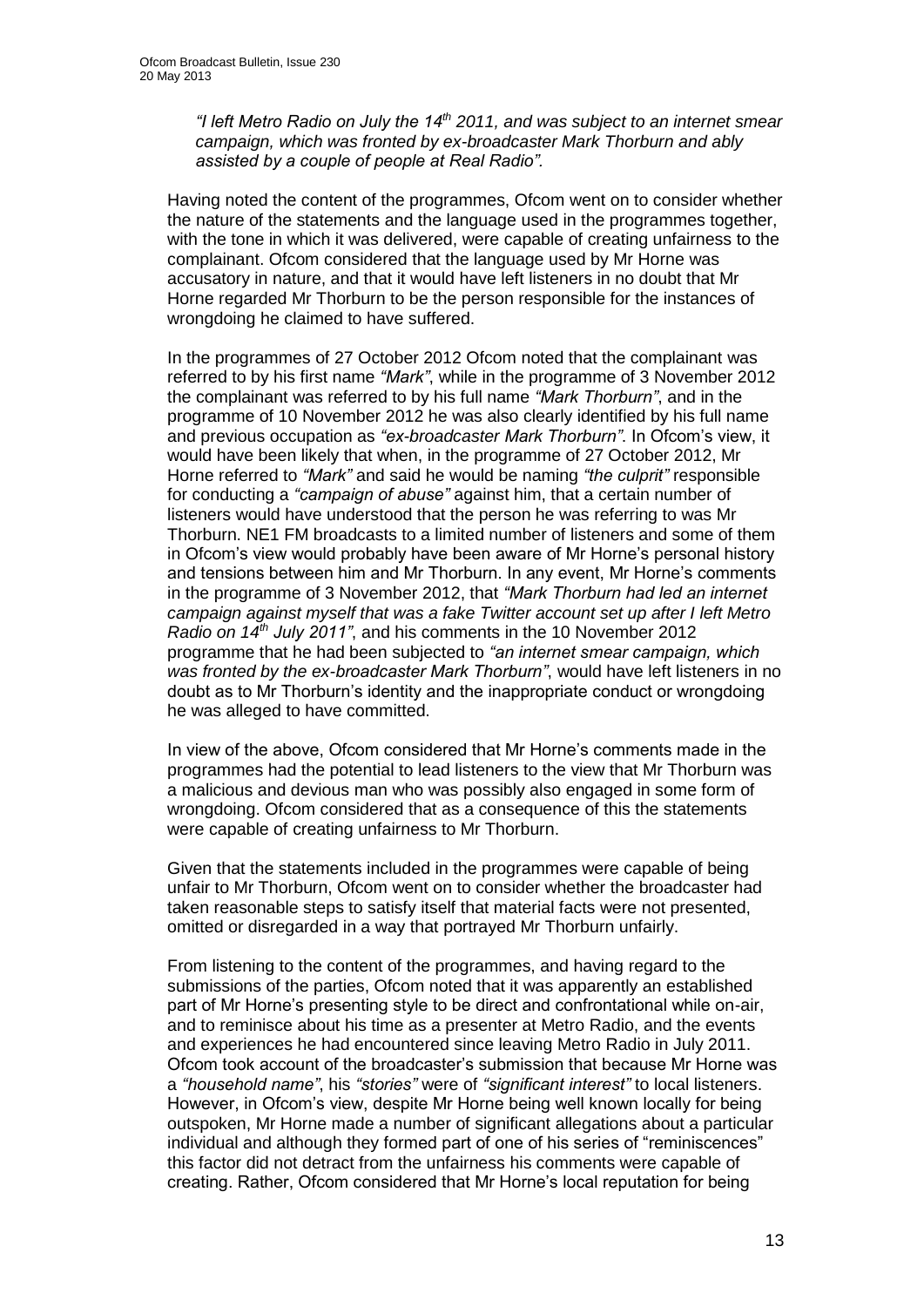outspoken would have lent credibility to the allegations made against Mr Thorburn, thereby increasing the capacity to cause unfairness.

In relation to the context in which the statements were made, Ofcom noted that Mr Horne made the comments directly to his audience and that at no point did Mr Horne, or the broadcaster, attempt to frame the statements as anything other than statements of unchallenged fact. There was for example no attempt to present Mr Thorburn's version of events, or to present Mr Horne's statements as just an expression of Mr Horne's opinion. It was not suggested at any point that there could be another, alternative explanation for the inappropriate conduct or wrongdoing of which Mr Horne was allegedly the victim, and as dealt with in more detail under Head b), at no point during the broadcasts was Mr Thorburn given an opportunity to respond to the significant allegations made against him.

In its response to the complaint, NE1 FM questioned the relevance of Ofcom's observation that the material complained of was pre-recorded. Ofcom considered, as was made clear in its Preliminary View, that relevance to the complaint of the fact that the programme was pre-recorded was that the programmes' prerecorded nature, taken together with the documents Mr Horne provided to the broadcaster before the programmes were recorded, would have given the NE1 FM a number of different occasions on which to fulfil its compliance obligations in relation to Mr Horne's statements against Mr Thorburn, before the programmes were broadcast.

In its representations on Ofcom's Preliminary View, NE1 FM stated that Mr Horne should not be regarded as having abused his position as a broadcaster by making the statements he did about the complainant, Mr Thorburn, because Mr Horne was an experienced broadcaster "who neither publishes nor broadcasts facts, which he cannot support". Mr Horne had only been allowed to make the allegations against Mr Thorburn in the programmes, NE1 FM stated, because it had had sight of a number of documents that it regarded to be evidence in support of Mr Horne's comments, before the programmes were broadcast.

In support of this, NE1 FM submitted to Ofcom a number of documents. These included: a printout of some negative messages about Mr Horne posted on the social networking website Twitter and a celebrity gossip internet site; and, a transcript of a mobile telephone text message from a third party to Mr Horne, detailing the sender's purported collaboration with the complainant, Mr Thorburn, in a "plot" to discredit Mr Horne.

Having considered this material provided by NE1 FM, together with the content of Mr Horne's broadcasts and both parties' representations, Ofcom acknowledges that a number of negative comments do appear to have been posted about Mr Horne on the internet in the period following his departure from Metro Radio. However, on the basis of the material provided by NE1 FM it was not possible for Ofcom to identify the person(s) posting the negative comments. Nor was Ofcom, based on the evidence provided, in a position to attest to the veracity, or otherwise, of the transcript of the mobile telephone text message to Mr Horne.

It appeared to Ofcom, on the basis of NE1 FM's representations, that the station did take some steps before allowing Mr Horne to broadcast the critical remarks he did about Mr Thorburn to establish if there was some basis for him to do so. Mr Thorburn however denies behaving in the way he was accused of doing by Mr Horne. There is therefore a conflict of evidence between the parties. Ofcom is not a fact-finding tribunal. Its role is confined to assessing the submissions made by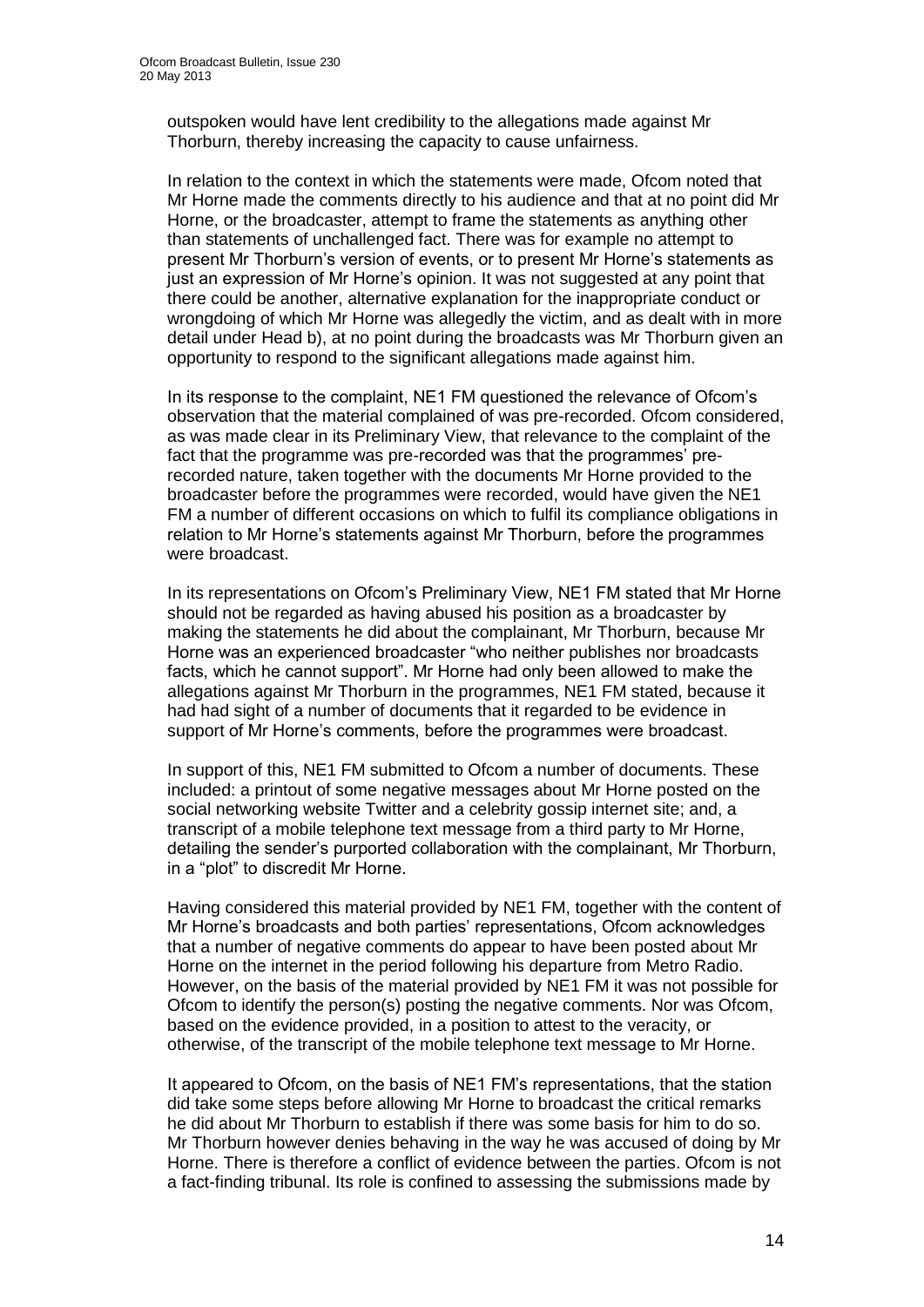the parties together with any other relevant evidence in the public domain to reach a decision on whether the Code has been complied with. Regarding NE1 FM's taking into account these documents submitted to Ofcom, Ofcom was assessing whether the broadcaster had proper regard to Practice 7.9: whether it had taken reasonable care to satisfy itself that material facts had not been presented, disregarded or omitted in a way that was unfair to the complainant, Mr Thorburn. The station said it has taken some steps to do this by, it said, reviewing the material submitted to Ofcom before allowing Mr Horne to broadcast his comments. In Ofcom's opinion, however, bearing in mind that many unsubstantiated rumours and allegations circulate on the internet, Twitter, and are made in private phone calls, on balance the station did not take reasonable care to satisfy itself that material facts had not been presented, disregarded or omitted in a way that was unfair to the complainant, Mr Thorburn.

In its representations, NE1 FM stated that Mr Horne should not be regarded as having a vendetta against Mr Thorburn in particular because Mr Horne had also made critical remarks about a number of other organisations and individuals in his NE1 FM radio broadcasts, none of whom had subsequently complained. In response, Ofcom noted that while the other organisations referred to by Mr Horne in his broadcasts may not have complained, either to NE1 FM or Ofcom, Mr Thorburn had complained, and consequently it was Ofcom's duty to investigate his complaint, following the appropriate procedures.

NE1 FM also attempted to justify the statements Mr Horne made about the complainant, Mr Thorburn, by arguing that both Mr Horne and Mr Thorburn were public figures who had both previously received coverage in the press by dint of their high profile careers as radio presenters. In response Ofcom points out that the fact that a complainant is a public figure to some extent does not negate the broadcaster's obligation to take reasonable steps to satisfy itself that material facts have not been presented, disregarded or omitted in a way that is unfair to that individual.

Ofcom recognises Mr Horne's and the broadcaster's right to freedom of expression, and the right of the community served by the broadcaster to receive information and ideas without unnecessary interference. However, with this right comes the responsibility for the broadcaster to ensure that material facts are not presented, omitted or disregarded in a way that creates unfairness to an individual or organisation.

Given the factors set out above, Ofcom considered that Mr Horne's comments made in the three programmes as broadcast amounted to significant allegations of inappropriate conduct or wrongdoing against Mr Thorburn, who was clearly and repeatedly identified by his name and his former profession, and that these allegations were capable of being unfair to Mr Thorburn.

Ofcom considered that, although the broadcaster claimed in its submissions that the allegations made by the presenter in the programmes were supported by the written evidence, as discussed above, that evidence only related to a third party's admissions as to his own activities, and further allegations against Mr Thorburn. None of the material submitted to Ofcom amounted to direct evidence of the claims made and accordingly did not amount to a sufficient justification for concluding that the station had taken reasonable care to satisfy itself that material facts would be presented, and not disregarded or omitted in a way that was unfair to the complainant, Mr Thorburn.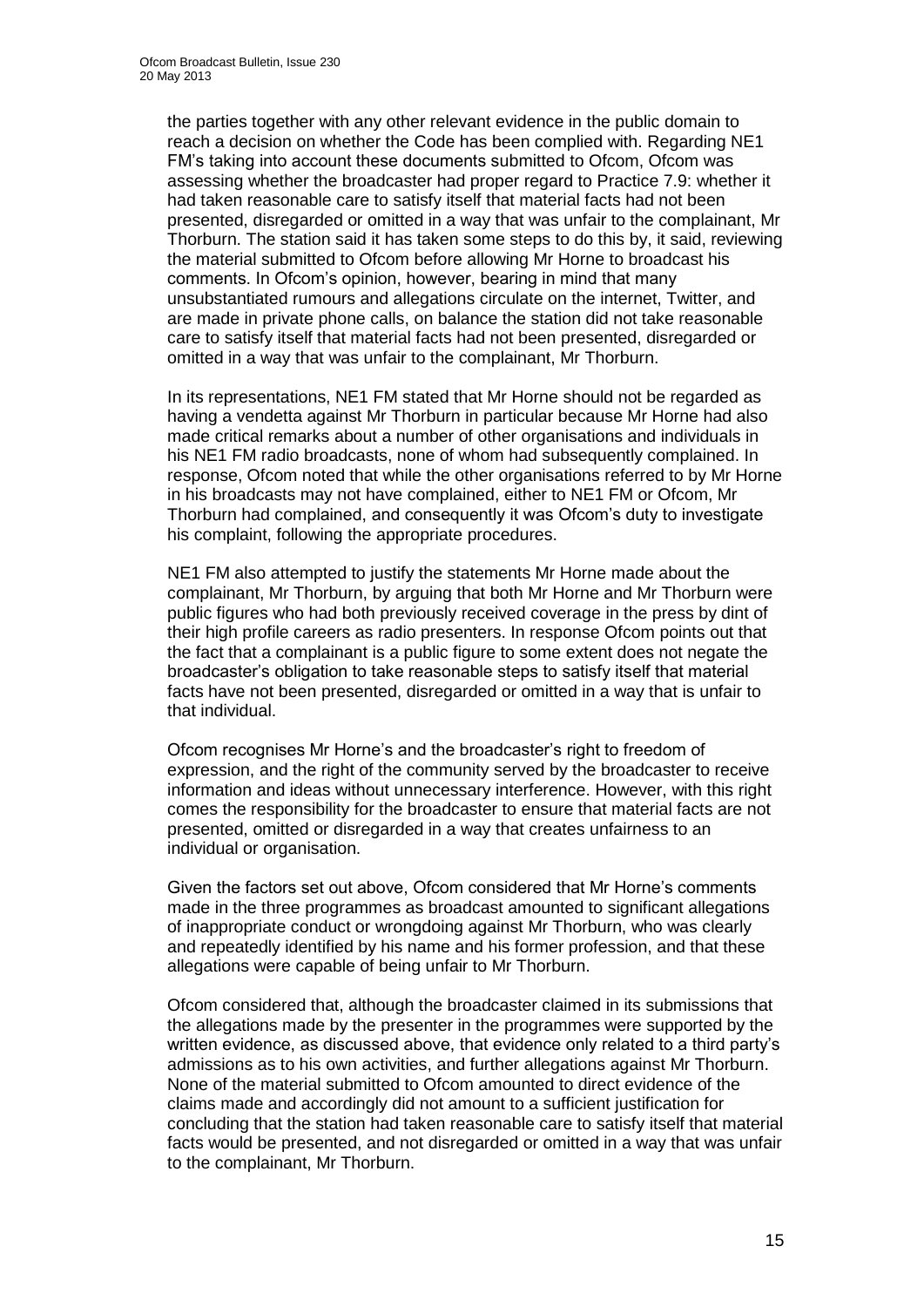The allegations made against Mr Thorburn in the programmes were, in Ofcom's view, presented as statements of fact and no attempt was made by Mr Horne or the broadcaster to put forward any alternative opinion or version of events, or to place the allegations in a context in which those listening would consider the statements as anything other than objective, unquestionable statements of fact.

Taking all these factors into account, Ofcom concluded that on balance the broadcaster had not taken reasonable care to satisfy itself that the material facts surrounding Mr Horne's statements about the internet campaign of abuse of which Mr Horne was a victim, were not presented, disregarded or omitted in a way that was unfair to the complainant, Mr Thorburn.

Ofcom's decision therefore is that considering the broadcasts as a whole Mr Thorburn was portrayed unfairly in the programmes as broadcast.

b) Ofcom next considered Mr Thorburn's complaint that he was not made aware by NE1 FM before the programmes were recorded that it was intending to make significant allegations of wrongdoing in the programmes. Mr Thorburn said that he was not given a right to reply to the allegations made against him, despite the fact that he was referred to by name in the three programmes.

In considering this head of complaint, Ofcom paid particular regard to Practice 7.11 of the Code which states that if a programme alleges wrongdoing or incompetence or makes other significant allegations, those concerned should normally be given an appropriate and timely opportunity to respond.

For the reasons given in Head a) above, Ofcom considered that the statements made in the programmes by Mr Horne about Mr Thorburn's purported activities amounted to significant allegations of wrongdoing against Mr Thorburn, namely that he was personally responsible for conducting a "campaign of abuse" against Mr Horne through Twitter and the internet. Normally, where significant allegations are made about an individual in a programme, as they were in this particular case, then that individual should be given an appropriate and timely opportunity to respond to them.

Ofcom noted that the content complained of was pre-recorded and that the broadcaster therefore had the opportunity to discuss the content with Mr Horne and assess any documents he was going to base his statements on, before the programmes were broadcast. In its initial submissions to Ofcom, the broadcaster stated that it was:

"...the opinion of the station that the fact the programme was pre-recorded is not in any way related to the content of the complaint...".

In the circumstances of this particular case, Ofcom considered that the prerecorded nature of the programmes would have given the broadcaster an opportunity to note the significant nature of the allegations being made and that it should have taken the steps necessary to mitigate any potential unfairness to Mr Thorburn in the broadcasts, by for example, providing him with an appropriate and timely opportunity to respond.

In its representations on the Preliminary View, NE1 FM stated that it did not regard itself to be under an obligation to offer Mr Thorburn a right to reply, or that its failure to do so was a breach of the Code because Mr Thorburn was clearly aware of the nature of the material being broadcast about him, yet he did not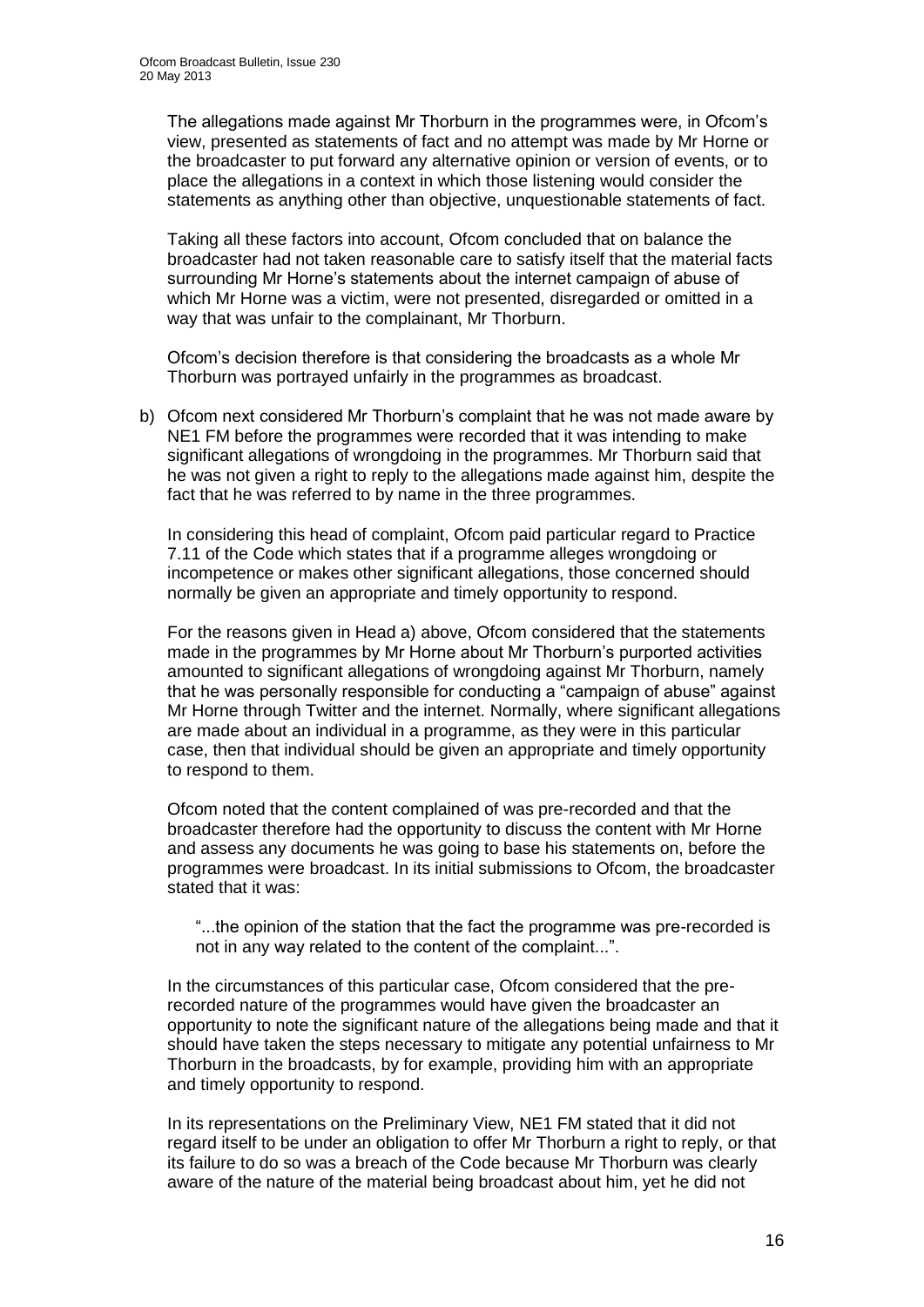complain directly to the station about Mr Horne's statements, or request that future broadcasts reflect his version of events. NE1 FM also said that to have given Mr Thorburn a right to reply would have compounded any damage caused by Horne's statements.

As already referred to above, Ofcom considered that the comments made by Mr Horne contained significant allegations of inappropriate conduct or wrongdoing by Mr Thorburn, and therefore the broadcaster was obliged to offer Mr Thorburn an opportunity to respond to them. Given this conclusion, Ofcom did not consider that the availability of other means (as suggested by the broadcaster in its representations) for Mr Thorburn to respond to the comments made in the broadcasts by Mr Horne was relevant to the obligation on NE1 FM to take care to avoid unfairness to him.

In view of the above, Ofcom considers that the comments made by Mr Horne in the programmes amounted to significant allegations of wrongdoing by Mr Thorburn, to which he was not given an appropriate and timely opportunity to respond. As a consequence of this, Mr Thorburn was treated unfairly in the programmes as broadcast.

**Accordingly, Ofcom has upheld Mr Thorburn's complaint of unjust and unfair treatment in the programmes as broadcast.**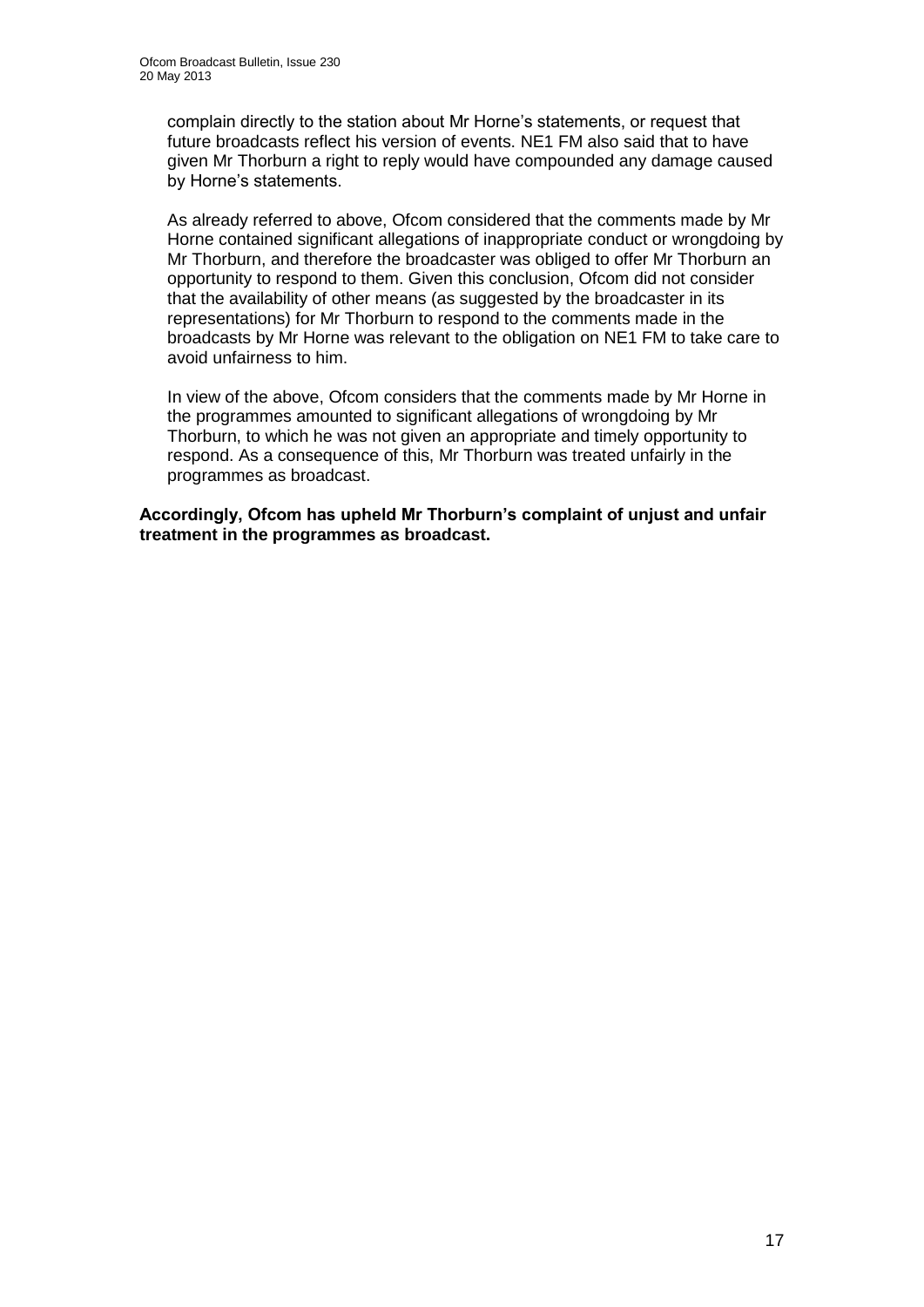# **Upheld in Part**

**Complaint by Mrs Janet Neal on her own behalf and on behalf of Mr John Neal (her husband) and her grandchildren (minors)** *East Midlands Today, BBC East Midlands, 16 November 2012*

### **Summary**

Ofcom has upheld in part this complaint of unwarranted infringement of privacy made by Mrs Janet Neal on her own behalf and on behalf of Mr John Neal (her husband) and her grandchildren.

On 16 November 2012 *East Midlands Today* broadcast three editions of its regional news bulletin. Each edition of the programme contained a report, of varying length and containing various elements, about the coroner's inquest into the deaths of Mr Tobias Day, Mrs Samantha Day and their daughter Ms Genevieve Day. The reports explained that in December 2011, Mr Tobias Day had killed his wife and one of their daughters following his dismissal from the police force, but that their two other children had survived the attack. One edition of the programme featured a photograph of the Day family including the two surviving children, with their faces unobscured – then 14 and 16 years old. Two editions of the programme included previously filmed footage of Mr John Neal and Mrs Janet Neal, the parents of Mrs Samantha Day. The later editions of the programme also included footage of Mr Day, filmed before the tragedy, in which he spoke in his capacity as a police officer.

Mrs Neal complained to Ofcom that her privacy and that of her husband and her grandchildren was unwarrantedly infringed in the programme as broadcast.

Ofcom found that:

- Mr and Mrs Neal had no legitimate expectation of privacy in relation to the re-use of the footage from the interview they had previously given to the BBC, in that they had talked publicly about events which were related to the coroner's inquest during the course of that interview.
- Mrs Neal's grandchildren had a legitimate expectation of privacy in the unobscured photograph of them which was broadcast in the 13.30 edition of the report. Ofcom's decision is that their privacy was unwarrantably infringed in this respect.
- Mrs Neal and her family did not have a legitimate expectation of privacy in relation to the footage broadcast of Mr Day in the report, in that the footage itself did not reveal anything that was of a private or sensitive nature.

### **Introduction**

On 16 November 2012, BBC 1 East Midlands broadcast a number of editions of its regional daily news programme *East Midlands Today.* Each edition contained a news report about the coroner's inquest into the deaths of Mr Tobias Day, referred to the report as *"Toby"*, his wife, Mrs Samantha Day, and their daughter, Ms Genevieve Day. The report explained that the inquest had heard that in December 2011 Mr Day, a former police inspector, had killed himself, his wife and their youngest daughter after being dismissed from his job in the police force.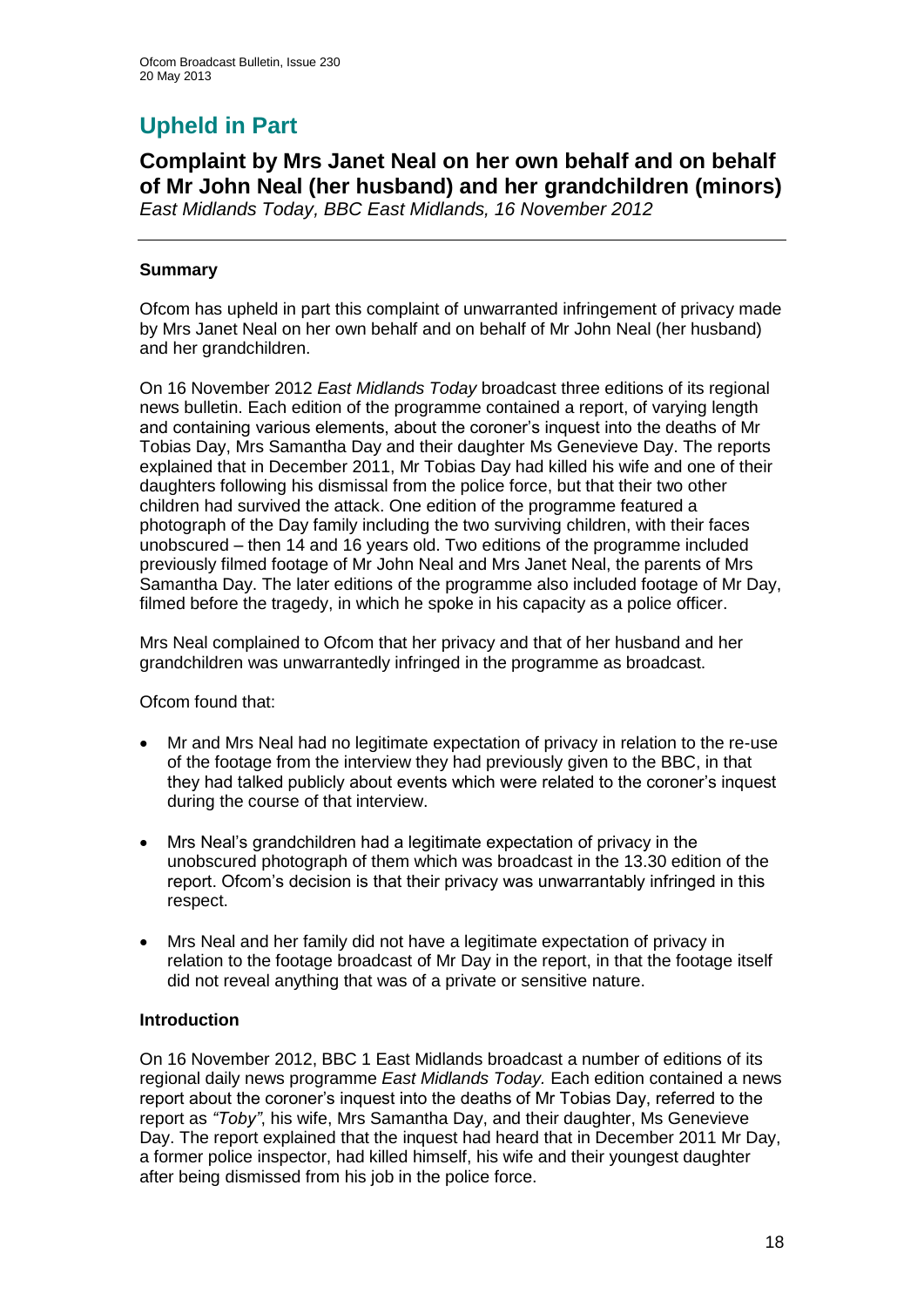<u>.</u>

In the edition of the report broadcast at 13:30 hours, a still photograph of the Day family was shown which included unobscured images of the two older children who had survived the attack. While this photograph was shown on screen, the reporter gave details of the attack. The later editions of the news report broadcast in the bulletins at 18:30 and 22:30 hours showed the same photograph but the faces of the two older children were obscured.

In the 18:30 edition of the news report, footage of Mrs Day's mother and father, Mrs Janet Neal and Mr John Neal was broadcast. Mr and Mrs Neal were shown on a sofa looking at photographs of their daughter and the commentary explained that almost £200,000 had been raised for a charity to support the family<sup>1</sup>.

In the two later editions of the reports, previously filmed footage of Mr Tobias Day in his role as a police officer was also included. The 18:30 report included footage of Mr Day walking through a room, along with a small part of a previously filmed interview with Mr Day in which he spoke in his capacity as a police officer. In the 22:30 bulletin the moving footage of Mr Day walking through the room was used but the clip of interview was not.

Following the broadcast of the programme, Mrs Neal complained to Ofcom that her privacy and that of her husband and grandchildren was unwarrantably infringed in the programme as broadcast.

### **Summary of the complaint and broadcaster's response**

Mrs Neal complained that her privacy and that of her husband and grandchildren was unwarrantably infringed in the programme as broadcast in that:

a) Footage of Mr and Mrs Neal was used in two editions of a news report broadcast on 16 November 2012 without their knowledge or consent. Mrs Neal said that the footage was taken from an interview they had previously given to *East Midlands Today*, regarding a charity which they had started in July 2012. Mrs Neal stated that the footage did not relate to the inquest into the deaths of Mr Day, his wife and their daughter, which was the subject of the 16 November 2012 report.

By way of background, Mrs Neal said that she and her husband were now associated with the tragedy and had subsequently received unwanted attention and sympathy from their community as a result.

The BBC explained that the footage of Mr and Mrs Neal used in the report was taken from an interview that they had given earlier to the BBC in July 2012 ("the July 2012 interview"). The subject of the interview was a charity, the "Sam Day Foundation", which Mr and Mrs Neal had set up in July 2012 in memory of their daughter after she had been killed. (At that time it was thought she had been killed by her husband, Mr Day, but this had not yet been established by the coroner). The purpose of the charity, expressed in the interview by Mrs Neal, was to keep Mrs Day's memory alive by providing excursions for hard pressed families.

The BBC stated that the footage used in the report showed Mr and Mrs Neal handling photographs of their daughter. It argued that this was connected to the report, in that the footage related directly to the "tragic events" which were the

<sup>1</sup> The figure of almost £200,000 was stated in the news report, for the purposes of clarity Mrs Neal stated to Ofcom that she does not recognise this figure as correct.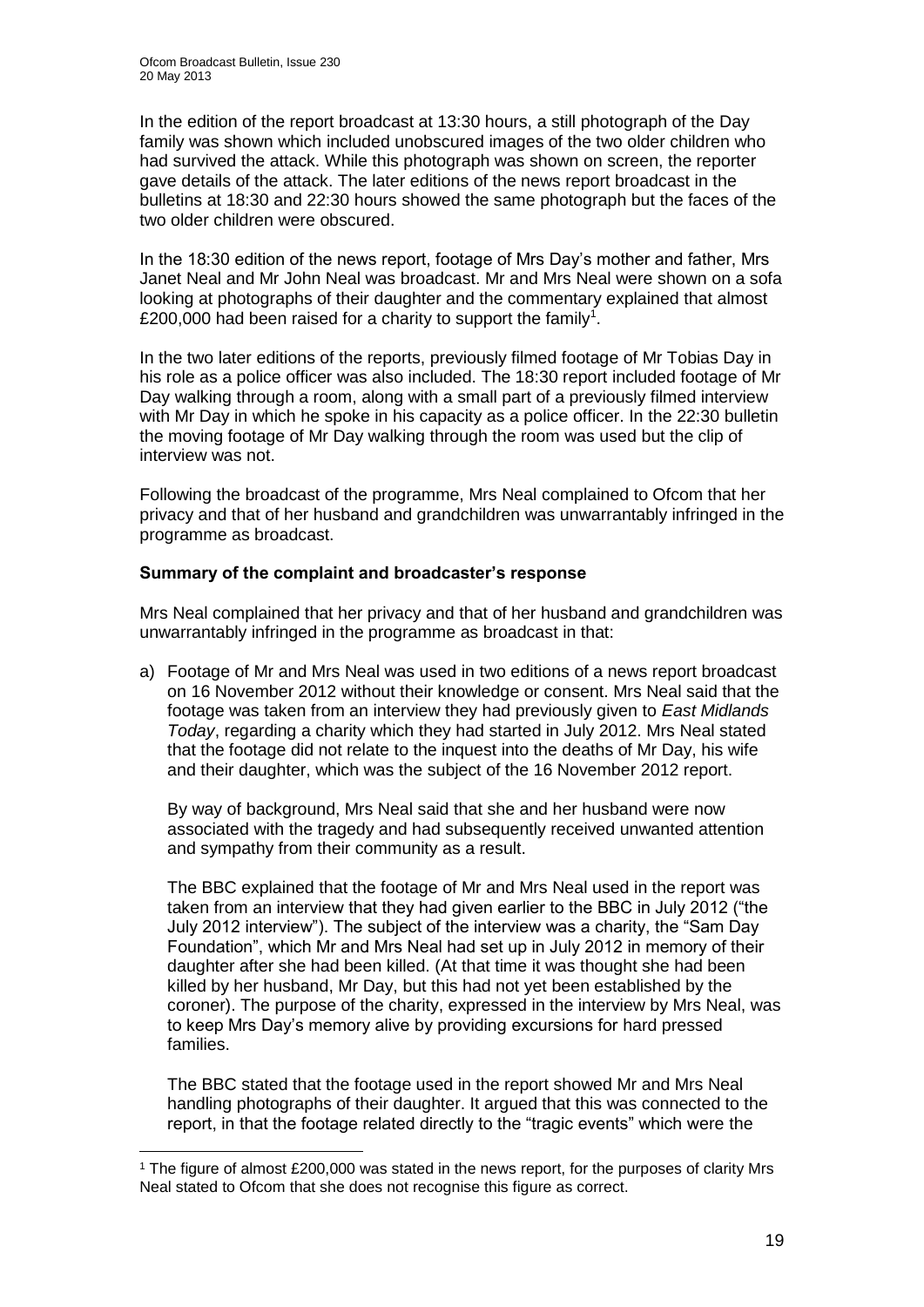subject of the coroner's inquest being reported. It stated that there was a direct connection between the July 2012 interview and the inquest and the complainants did not have a reasonable expectation that the footage would only be re-used with their consent.

The BBC also added that they did not believe that the re-use of the footage had the effect of linking Mr and Mrs Neal to the tragedy, as they had already publicly spoken about the events of the tragedy in the July 2012 interview, which had been broadcast with their consent.

b) The faces of Mr and Mrs Neal's grandchildren (who are now 14 and 16 years old) were shown in a photograph in one edition of the programme. Mrs Neal said that their faces were unobscured and they could be recognised by the wider public.

The BBC said that, although Mrs Neal's grandchildren's faces were shown in the earlier bulletin, they were obscured in later bulletins, following a request from Mr and Mrs Neal. This action was "taken entirely out of consideration for the feelings of the family" and not because the unobscured picture breached the privacy of the two teenage children.

The BBC stated that the identity of Mrs Neal's grandchildren was "widely reported in the local and national press" and "at no time was there any request from the family for their identities" to be withheld. It further stated that Mrs Neal's grandchildren did not enjoy a statutory right to anonymity.

The BBC also noted that Mr and Mrs Neal had named and discussed their grandchildren in the July 2012 interview. The BBC said that in the course of the interview Mrs Neal had requested that the broadcaster should not mention some specific details relating to the day of the tragedy (which the BBC adhered to) but that no such request was made in relation to the names of the children. It added that the children had been identified in the past with Mr and Mrs Neal's agreement.

The BBC said that some weeks after the inquest, in December 2012, Mrs Neal's grandchildren had issued a "public message of thanks, in their own names" to a local newspaper which had raised funds to support them. It argued that the use of the photograph in the report did not add to their public identification in any way that might breach their reasonable expectation of privacy.

c) Mrs Neal said that she and her family had found it distressing and unnecessary that archive interview footage of Mr Day was used in the news reports. Mrs Neal stated that she had previously complained to the broadcaster about the inclusion of this footage.

The broadcaster said that it could understand that the use of particular pieces of footage might cause distress to Mr and Mrs Neal and that, given the tragic nature of the events, the possibility of causing distress attached to "almost every aspect of reporting them." However, the BBC stated that it did not see how the broadcast of the footage of Mr Day could infringe Mrs Neal's privacy.

The BBC added that it had not received the complaint referred to by Mrs Neal after the same footage of Mr Day had been used in the July 2012 report. The BBC said that, following the July 2012 broadcast, the reporter had contacted Mrs Neal to ensure she had been happy with the report and Mrs Neal had volunteered that she had found the footage of Mr Day upsetting. The BBC said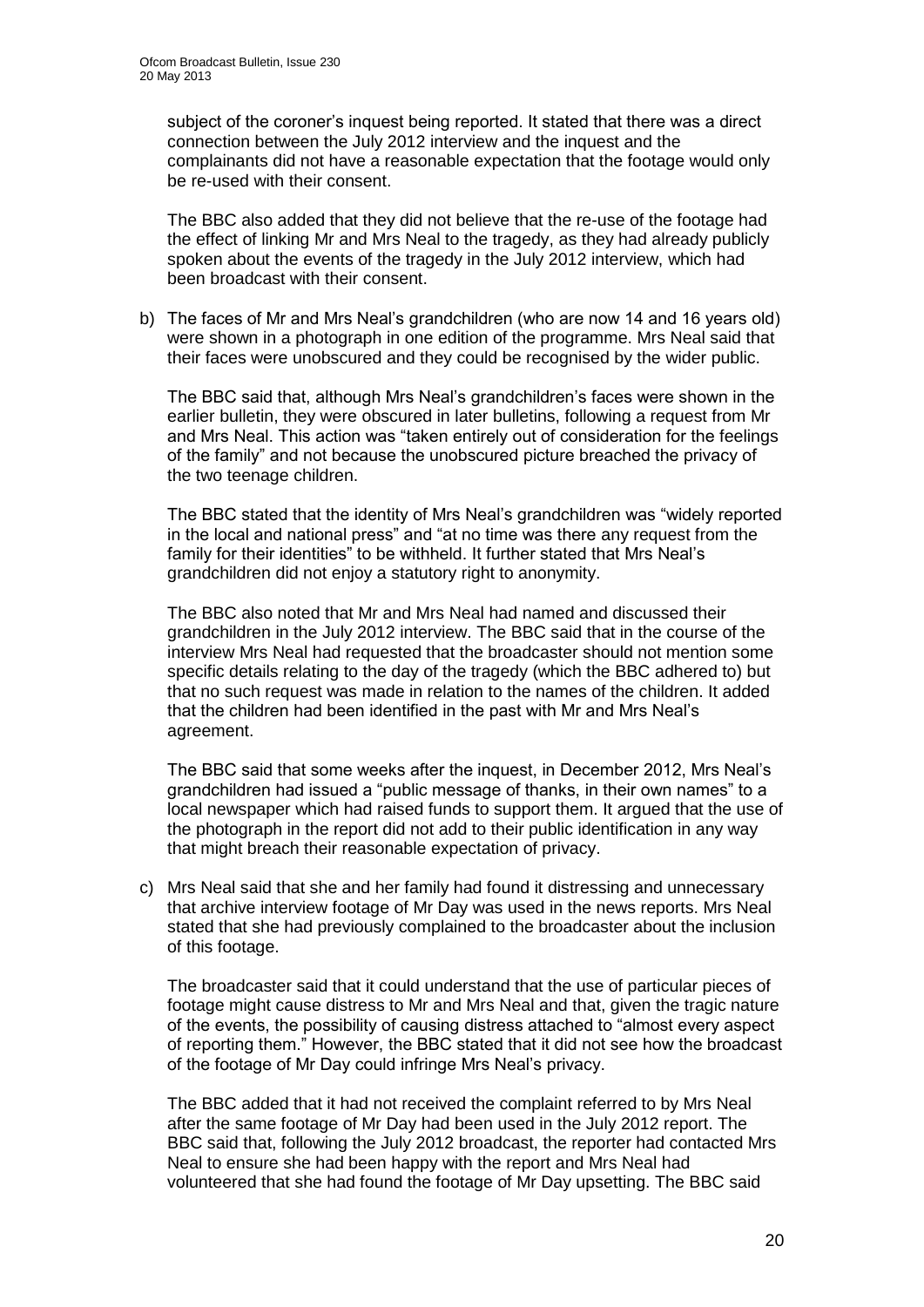that the reporter had explained why the broadcast of the footage was considered "editorially appropriate" and that "Mrs Neal seemed content with that explanation". The BBC said there had been no further discussion about the future re-use of the footage and that "no undertakings were asked for or given".

The BBC said that the programme makers had received an email from Leicestershire Police, forwarding an email which Mrs Neal had sent to Nottinghamshire Police in July 2012 following the broadcast of the interview. In the email Mrs Neal complained that the family had found the images of Mr Day included in the July report "particularly traumatic" and were extremely upset by the report.

The BBC stated that the programme makers had received this email on 21 November, after the inquest and after the broadcast of the reports on 16 November 2012. It said that at the time of the inquest the BBC had no reason to believe that the use of the footage of Mr Day might cause Mr and Mrs Neal distress, over and above the distress caused by the reporting of the events themselves.

The BBC further argued that the possibility of distressing victims could not be allowed to be the determining consideration in the selection of "illustrative material". It argued that such an approach would "amount to a ban on the use of the image of perpetrators of crime" and would be an "unacceptable restriction" on the ability of the media to report criminal proceedings.

### **Representations on Ofcom's Preliminary View**

Ofcom prepared a Preliminary View in this case that Mrs Neal's complaint should be upheld in part. In commenting on this Preliminary View Mrs Neal made two factual points of clarification which Ofcom has reflected in its decision. Specifically, Mrs Neal disputed the charity set up in the name of her daughter, or the Trust fund set up by a local newspaper to help the surviving children, had raised the figure of £200,000 which was the amount referred to the news report. The BBC did not submit any representations on Ofcom's Preliminary View.

### **Decision**

Ofcom's statutory duties include the application, in the case of all television and radio services, of standards which provide adequate protection to members of the public and all other persons from unjust or unfair treatment and unwarranted infringement of privacy in, or in connection with the obtaining of material included in, programmes in such services.

In carrying out its duties, Ofcom has regard to the need to secure that the application of these standards is in the manner that best guarantees an appropriate level of freedom of expression. Ofcom is also obliged to have regard, in all cases, to the principles under which regulatory activities should be transparent, accountable, proportionate and consistent and targeted only at cases in which action is needed.

In reaching its decision, Ofcom carefully considered all the relevant material provided by both parties. This included a recording and transcript of the programmes as broadcast, an audio recording and transcript of the July 2012 interview, and both parties' written submissions, including supporting material. Ofcom also took careful consideration of the representations made by Mrs Neal and reflected her factual clarifications in the decision.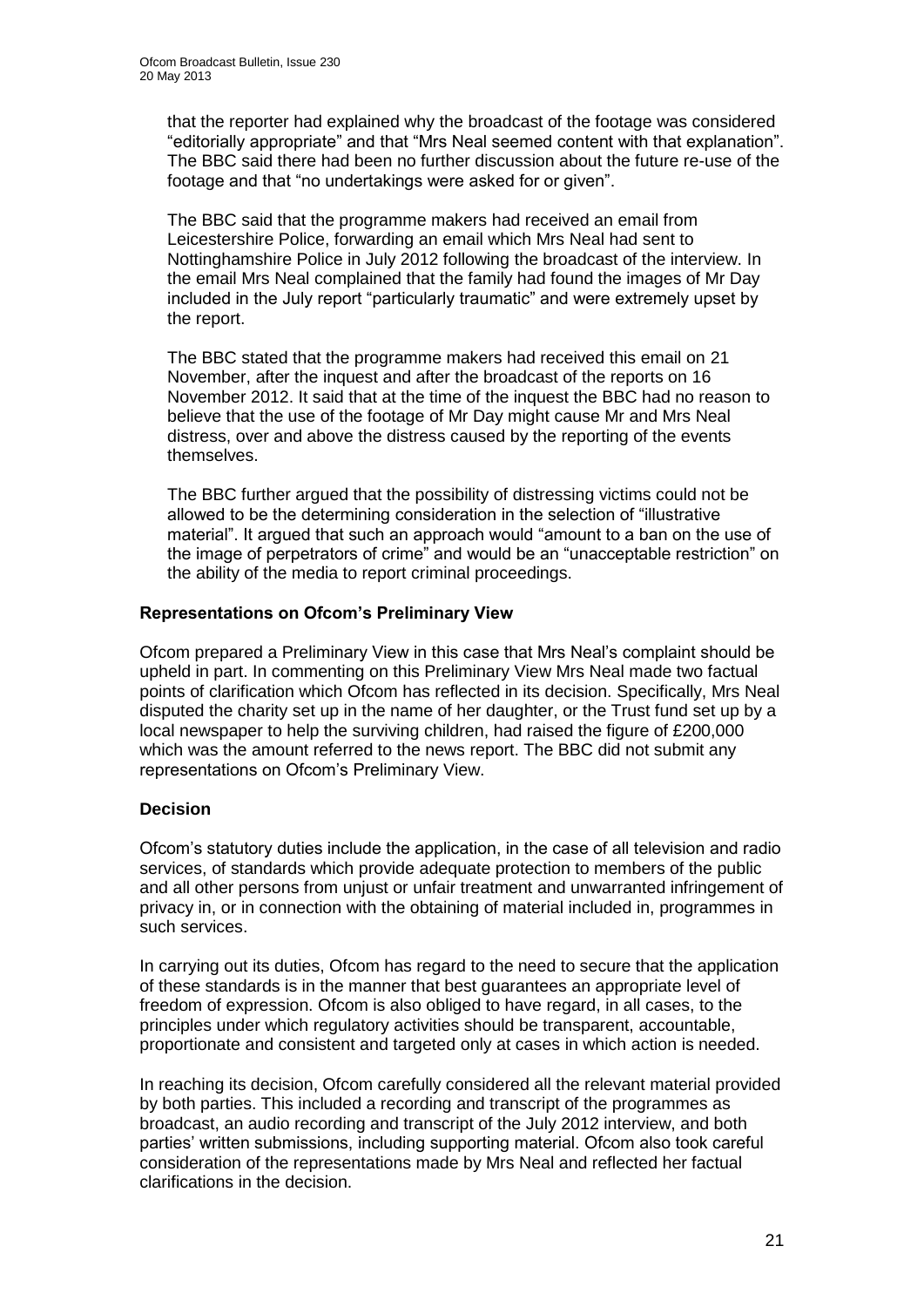<u>.</u>

In Ofcom's view, the individual's right to privacy has to be balanced against the competing rights of the broadcasters to freedom of expression. Neither right as such has precedence over the other and where there is a conflict between the two, it is necessary to intensely focus on the comparative importance of the specific rights. Any justification for interfering with or restricting each right must be taken into account and any interference or restriction must be proportionate.

This is reflected in how Ofcom applies Rule 8.1 of Ofcom's Broadcasting Code ("the Code"), which states that any infringement of privacy in programmes, or in connection with obtaining material included in programmes, must be warranted.

a) Ofcom first considered the complaint that footage of Mr and Mrs Neal was used in two editions of a news report broadcast on 16 November 2012 without their knowledge or consent. Mrs Neal said that the footage was taken from an interview they had previously given to *East Midlands Today*, regarding a charity which they had started in July 2012. Mrs Neal stated that the footage did not relate to the inquest into the deaths of Mr Day, his wife and their daughter, which was the subject of the 16 November 2012 report.

By way of background. Mrs Neal said that she and her husband were now associated with the tragedy and had subsequently received unwanted attention and sympathy from their community as a result.

In considering Mr and Mrs Neal's complaint, Ofcom had regard to Practice 8.6 of the Code which states that if the broadcast of a programme would infringe the privacy of a person or organisation, consent should be obtained before the relevant material is broadcast, unless the infringement of privacy is warranted. Ofcom also had regard to Practice 8.10 which states that broadcasters should ensure that the re-use of material (i.e. use of material originally filmed or recorded for one purpose or used or in a later or different programme) does not create an unwarranted infringement of privacy. This applies both to material obtained from others and the broadcaster's own material.

In considering whether Mr and Mrs Neal's privacy was unwarrantably infringed in the programme as broadcast, Ofcom first considered the extent to which they had a legitimate expectation in the footage of the July 2012 interview.

Ofcom considered the context in which the footage from the July 2012 interview was used in the 16 November 2012 reports. Ofcom noted that the footage of Mr and Mrs Neal shown in the programme lasted for around five seconds and that the accompanying commentary said that:

### *"Almost two hundred thousand pounds<sup>2</sup> has been raised locally to help support the family".*

Although the commentary did not refer to Mr and Mrs Neal directly, the mention of *"the family"* in commentary clearly implied that Mr and Mrs Neal were related to the Day family. Mr and Mrs Neal were clearly recognisable from the footage in that their faces were shown in close up shot. Mr and Mrs Neal were not heard talking in the footage but were seen looking at family photographs.

 $2$  The figure of almost £200,000 was stated in the news report, for the purposes of clarity Mrs Neal stated to Ofcom that she does not recognise this figure as correct.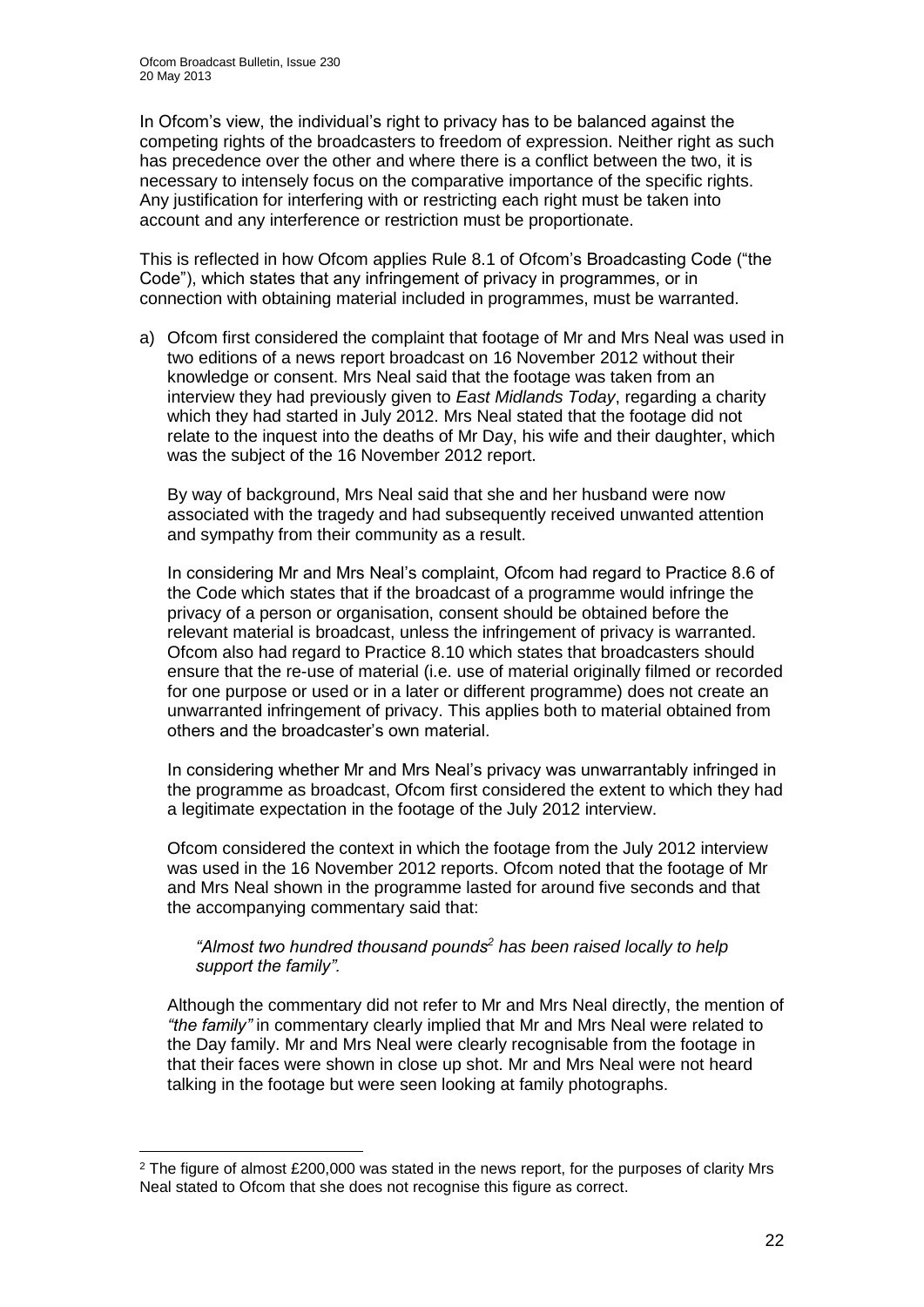The BBC was unable to provide the unedited footage of the July 2012 interview, but it was able to provide an audio recording and transcript of the interview. Ofcom carefully considered this material and noted that the context of the interview was that Mr and Mrs Neal spoke about a charity they had set up in their daughter's name, which would provide days out for children and families who might not otherwise be able to afford them. The charity had been set up in July 2012 following the killing of Mrs Day in December 2011, when it was widely thought that Mr Day was responsible for his wife's death<sup>3</sup>. Mrs Neal stated that she wanted *"Sam's name to live* [on]*"*. Ofcom considered that the filming and broadcast of the July 2012 footage took place with Mr and Mrs Neal's consent, in that they had granted the interview with the BBC and, with the exception of one detail of the interview (which was not broadcast), they did not have any reasonable expectation that other parts of the interview would not be broadcast in the July 2012 report. Ofcom noted that consent to reuse this footage was not sought, or given, in relation to the 16 November 2012 reports.

Ofcom considered that, although the first section of the July 2012 interview focused on the aims of the charity and their daughter's life, Mr and Mrs Neal also spoke about the tragic events which had led to her death.

Ofcom noted that when the reporter asked Mr and Mrs Neal about the events of that day, Mrs Neal replied:

*"It's just a complete mystery really, as to what triggered anything. But we just have to accept what happened".* 

Mr Neal then added:

1

*"We'd been with the two of them in the morning. We were over at the lodge cafe, and he* [Mr Day] *looked a little bit nervous, didn't he? But we just thought it was maybe a little bit of an off day for him. And,* [we] *said cheerio to them and when they drove off not realising that I wouldn't be seeing either of them again".* 

Mrs Neal also spoke specifically about her feelings towards Mr Day:

*"You don't feel anger. You feel really sorry that somebody was in that mental state, that they couldn't cope...it must have been terrible for him, to have come to the idea that that's all there was...we just have to accept that he was not in a good place himself".* 

Ofcom also noted that Mr Neal spoke about the reaction he and his wife had received from the community, saying that *"the village itself was fantastic, even now, we will go out doing something in the village and one of them will come up and give Janet a hug...".* 

Ofcom considered that in the July 2012 interview Mr and Mrs Neal talked publicly in general terms about the charity they had set up in their daughter's name. However, it is clear from the quotations above that they also spoke more specifically about the tragic events of the day and the personal impact in some detail in the July 2012 interview. In Ofcom's view Mr and Mrs Neal's comments in the July 2012 interview were therefore linked to the inquest, the purpose of which was to examine the same events.

<sup>3</sup> See for example:<http://www.bbc.co.uk/news/uk-england-leicestershire-18788228>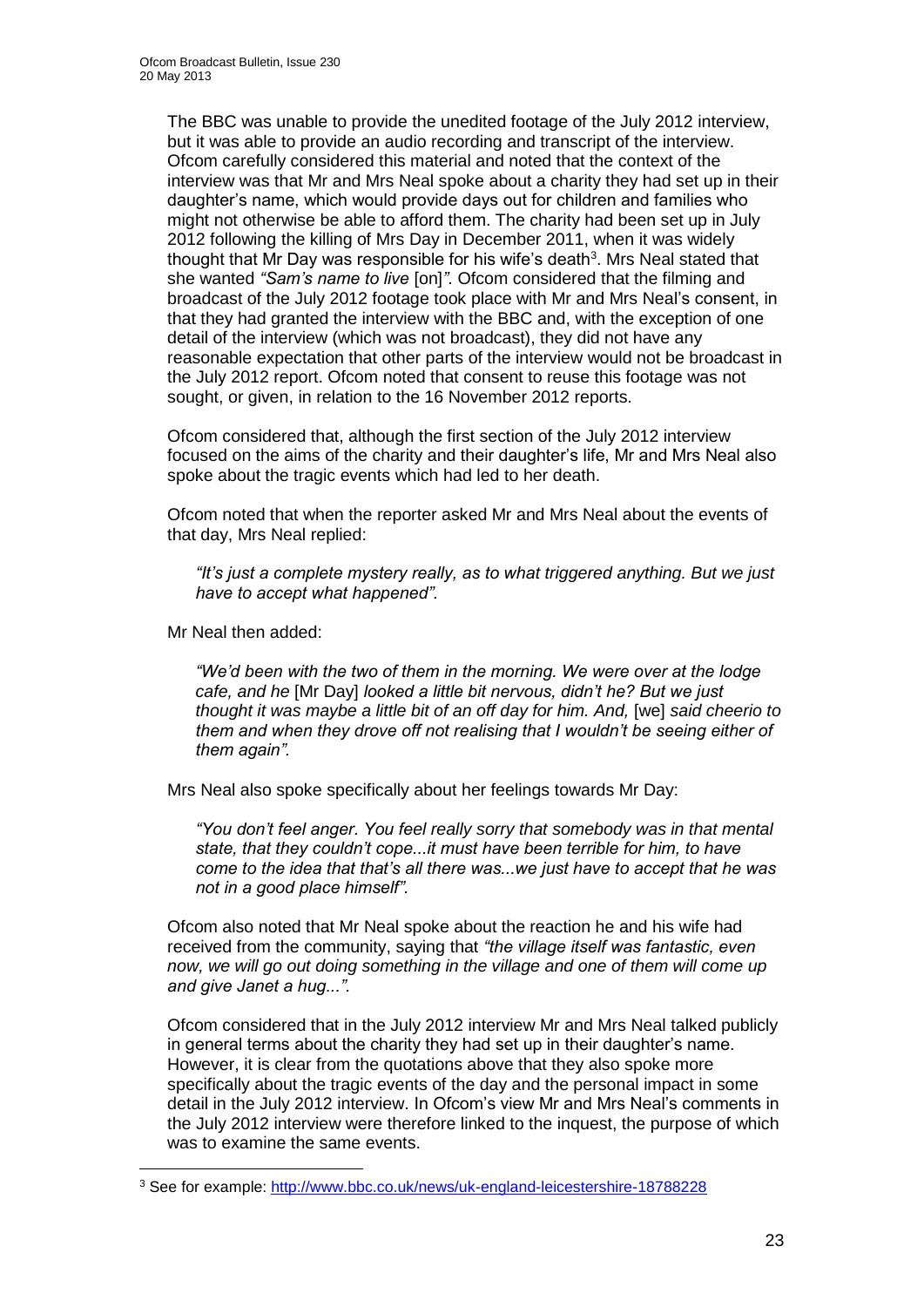Ofcom considered that the only detail relating to Mr and Mrs Neal in the 16 November report was that the charity they had set up had by that stage raised £200,000, a figure that Mrs Neal disputes is correct. In any regard, Ofcom did not consider this piece of information (whether correct or incorrect) to be of a private or sensitive nature and did not consider that it went beyond what Mr and Mrs Neal had themselves publicly discussed in relation to the charity.

Taking into account all the factors set out above Ofcom's decision is that Mr and Mrs Neal did not have a legitimate expectation of privacy in relation to the re-use of the footage from the July 2012 interview. Given this conclusion it was not necessary for Ofcom to consider whether any intrusion into Mr and Mrs Neal's privacy in the broadcast was warranted.

Ofcom's decision therefore is that Mr and Mrs Neal's privacy was not unwarrantably infringed in the programme as broadcast in this respect.

b) Ofcom next considered the complaint that the faces of Mr and Mrs Neal's grandchildren (who are now 14 and 16 years old) were shown in a photograph in one edition of the programme. Mrs Neal said that their faces were unobscured and they could be recognised by the wider public.

In considering this complaint, Ofcom had regard to Practice 8.6 of the Code, as set out under head a) above. It also had regard to Practice 8.20, which states that broadcasters should pay particular attention to the privacy of people under sixteen. Ofcom also took account of Practice 8.21, which states that where a programme features an individual under sixteen or a vulnerable person in a way that infringes privacy, consent must be obtained from: a parent, guardian or other person of eighteen or over in loco parentis; and wherever possible, the individual concerned; unless the subject matter is trivial or uncontroversial and the participation minor, or it is warranted to proceed without consent.

With reference to Practices 8.20 and 8.21, Ofcom noted that particular attention must be paid to the privacy of people under the age of 16 years and to vulnerable people. In this context, Ofcom noted that one of Mrs Neal's grandchildren was 16 years old and that the other was 14 years old at the time that the photograph was broadcast. Ofcom considered that the meaning of "vulnerable" people varies but may include the bereaved and people who have been traumatised. Ofcom considered that both grandchildren should have been considered vulnerable by the broadcaster.

In considering whether Mrs Neal's grandchildren's privacy was unwarrantably infringed in the programme as broadcast, Ofcom first considered the extent to which they had a legitimate expectation of privacy in the unobscured photograph of them.

Ofcom considered the context in which the photograph appeared and noted that it was used in the report to show the Day family, the commentary stated that:

*"He* [Tobias Day] *then strangled their six year old daughter, Genevieve, before stabbing her three times. Afterwards he stabbed himself six times...".*

Shortly after the photograph was shown the report explained that the two older children had survived. It would have been clear to viewers that the two children shown shortly before were the ones who had been the victims of the attack.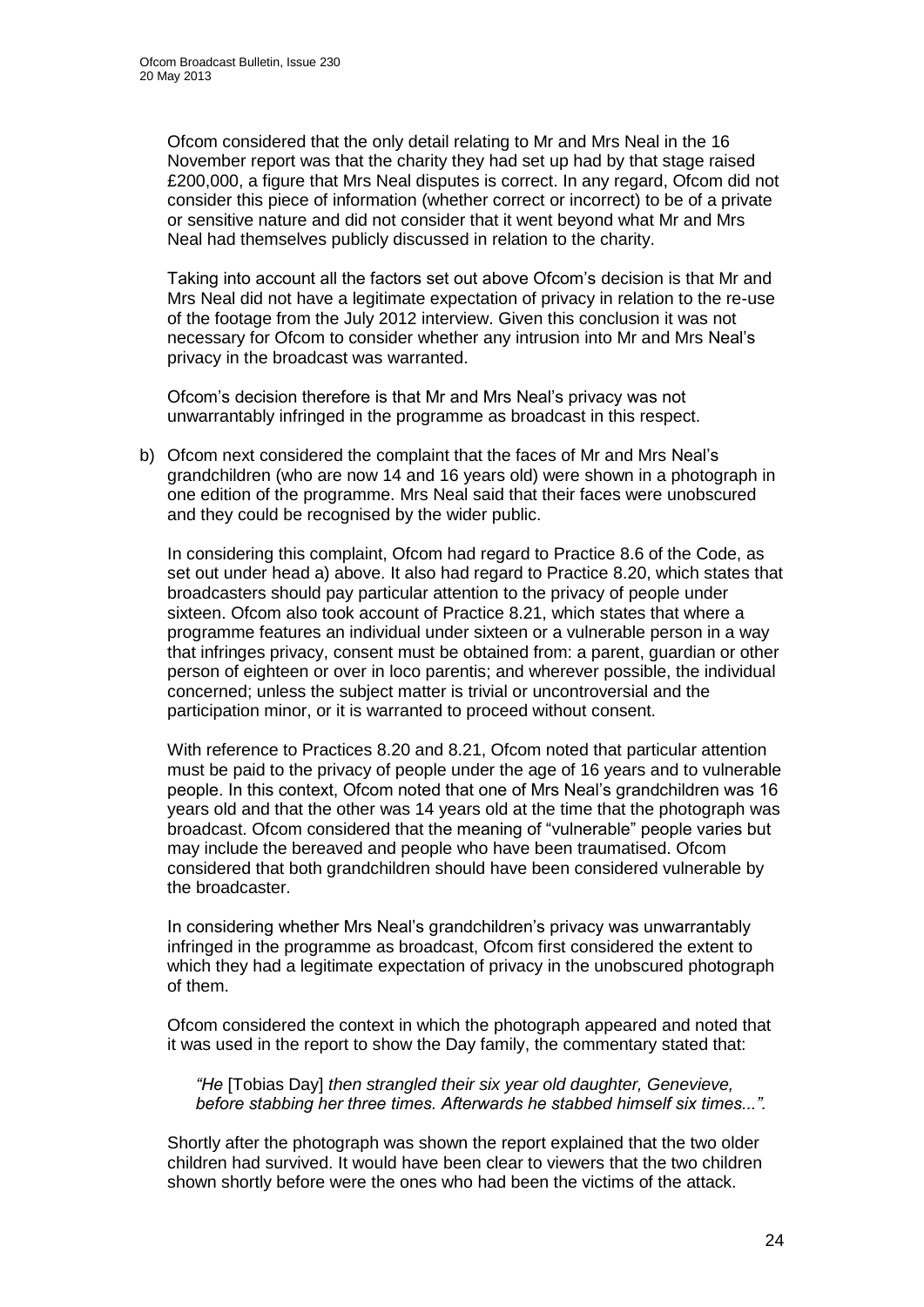Ofcom clearly did not believe the subject matter of the report to be "trivial or uncontroversial" (see the wording of Practice 8.21) because it was a matter of the utmost seriousness.

Ofcom noted that the details of the murders had been the subject of a coroner's inquest and had therefore been heard in public. Ofcom also noted the BBC's submission that Mrs Neal's grandchildren's names had not been subject to a statutory order granting them anonymity and that their names had appeared in the local and national media. Ofcom further noted the newspaper article from December 2012 in which Mrs Neal's grandchildren had thanked a local newspaper for the support they had received from its readers. Mrs Neal's grandchildren were named in the newspaper report and quoted directly, and in the online version of the newspaper no photograph of the children was shown. The BBC did not provide Ofcom with the hardcopy of the newspaper so it was not possible to determine whether a photograph was included in this version. Ofcom noted that the December 2012 article was published a number of weeks after the 16 November report and that therefore when the BBC broadcast the unobscured images of the children, they do not appear to have spoken publicly. Ofcom also noted that the children's statement, as reported in the local newspaper, was brief and stated:

*"We would like to say a massive thank you to everyone who has helped us this year. The people who have contributed to the Trust Fund, and also people who have done little things like put a smile on our faces. The public support has been amazing; it really does show that great things can come out of terrible things"*.

Ofcom considered that this quotation was limited in its scope and focused on thanking those who had contributed to the Trust Fund. It referred in a restricted way to the "terrible things" that they had been through and they did not talk in any detail about the events of the day of the attack or their lives since.

Ofcom noted that the BBC obscured the faces of the children in the later bulletins after being contacted by Mr and Mrs Neal "out of consideration for the family and not because...the picture unobscured in any way breached the privacy of the two teenage children."

Ofcom took account of the fact that Mr and Mrs Neal had named and spoken publicly about their grandchildren in the July 2012 interview and considered that this may have indicated to the BBC that Mr and Mrs Neal did not consider it necessary for the children to receive absolute anonymity. Ofcom also noted that the children had been named by local and national media, but that the newspaper article cited by the BBC had not been published at the time of the November 2012 broadcast. In any event, the newspaper article contained very limited details from the children about the deaths of their parents and sister and the online version was not accompanied by any photograph.

Ofcom therefore considered that Mrs Neal's grandchildren had experienced a traumatic event deeply linked to their family and private lives. The broadcaster needed to pay particular attention to their privacy given they were "vulnerable" people and one of the grandchildren was under 16 years old. Although Mrs Neal's grandchildren had been named publicly, Ofcom took the view that by including an unobscured image of the children's faces, the BBC identified them with the private and tragic events of the killings of their parents and sister and the attacks they themselves had experienced and survived. Broadcasting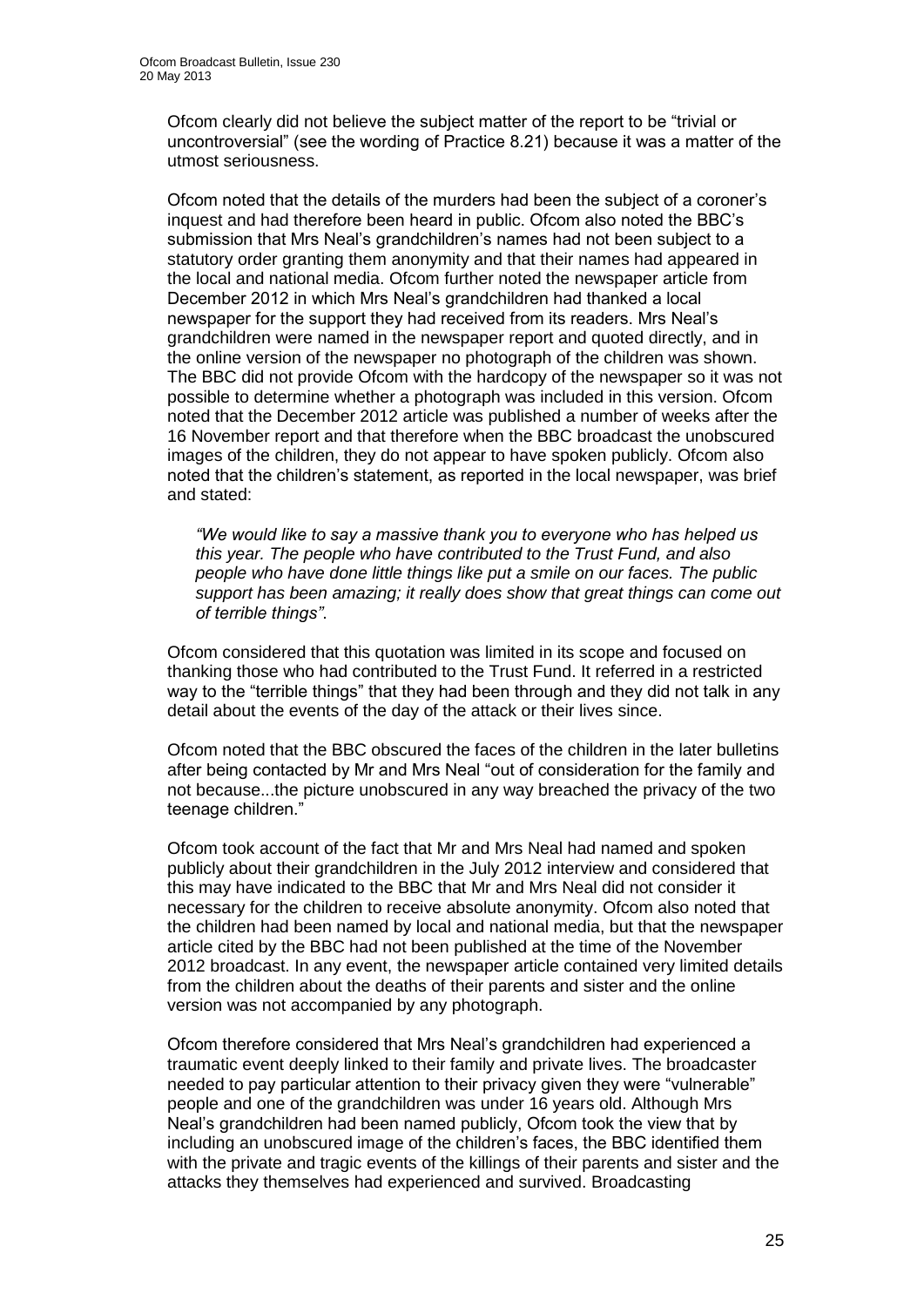1

unobscured images of the two grandchildren went beyond previous information about them that had already been made public. In these circumstances, Ofcom took the view that Mrs Neal's grandchildren had a legitimate expectation in the unobscured images in the photograph.

Having found that Mrs Neal's grandchildren had a legitimate expectation of privacy, Ofcom went on to weigh the broadcaster's competing right to freedom of expression and the audience's right to receive information and ideas without unnecessary interference. Ofcom also considered whether there was a sufficient public interest or other reason to justify the intrusion into Mrs Neal's grandchildren's privacy without consent.

Ofcom noted the public interest in the subject matter of the news item, namely the inquest into the deaths of Mr Day, his wife and his daughter. However, Ofcom considers that the publication in a family photograph of unobscured images of the faces of the two grandchildren who survived the attack by their father was no more than illustrative in its nature. In Ofcom's view, it did not contribute any information to the reporting of the inquest that was necessary in the public interest<sup>4</sup>. Ofcom noted that the BBC did not put forward any reason as to why the broadcast of the unobscured images of the two grandchildren's faces was warranted. While Ofcom appreciates that television is a visual medium and that in accordance with their editorial freedom and their right to freedom of expression, broadcasters must be able to illustrate events in the news, including tragic and traumatic ones, Ofcom noted that in this case, the two grandchildren had no statutory right to anonymity and that the BBC had voluntarily in this case obscured the faces of the two young people when the family photograph was broadcast in later editions of *East Midlands Today.* On balance, after careful consideration, Ofcom concluded that there was insufficient public interest and no other reason which warranted the BBC infringing Mrs Neal's grandchildren's expectation of privacy by broadcasting their unobscured photograph in the first edition of the programme, especially given that one of the grandchildren was 14 years old at the time and both this grandchild and the other (aged 16) could be considered as being "vulnerable people" in the circumstances.

Taking all the above factors into account, Ofcom's decision is that, on balance and in the particular circumstances of this case, the broadcaster's right to freedom of expression and to impart information and ideas and the audience's right to receive this information without interference did not outweigh the intrusion into Mrs Neal's grandchildren's expectation of privacy.

Ofcom's decision therefore is that Mrs Neal's grandchildren's privacy was unwarrantably infringed in this respect.

c) Ofcom next considered Mrs Neal's complaint that she and her family had found it distressing and unnecessary that archive interview footage of Mr Day was used in the news reports. Mrs Neal stated that she had previously complained to the broadcaster about the broadcast of this footage.

In considering this aspect of Mrs Neal's complaint Ofcom had regard to Practice 8.19 of the Code which states that broadcasters should try to reduce the potential

<sup>4</sup> See the section in the Code after Rule 8.1 headed 'Meaning of "warranted". Examples of the public interest would include revealing or detecting crime, protecting public health or safety, exposing misleading claims made by individuals or organisations or disclosing incompetence that affects the public.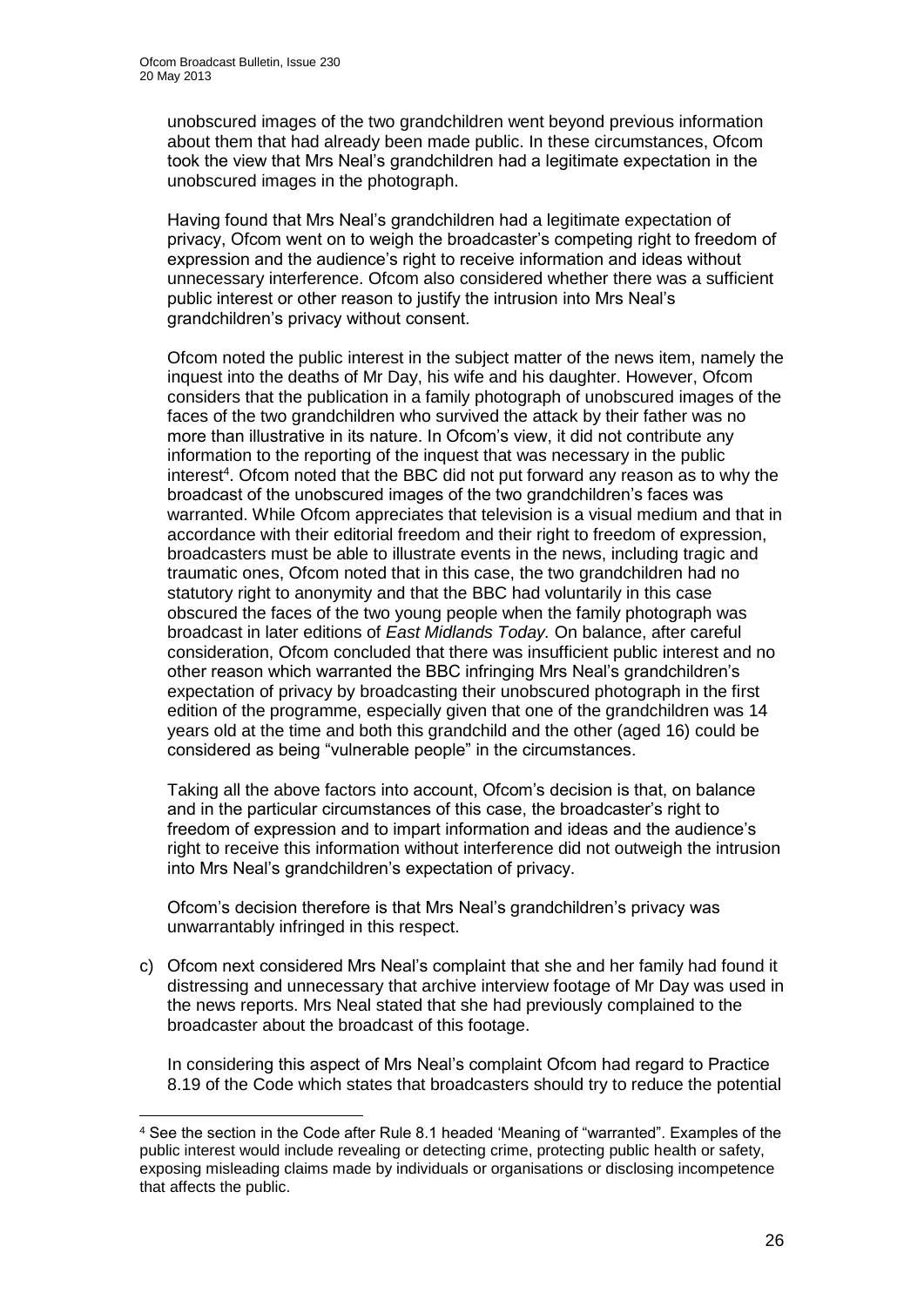distress to victims and/or relatives when making or broadcasting programmes intended to examine past events that involve trauma to individuals (including crime) unless it is warranted to do otherwise. Practice 8.19 goes on to state that surviving victims whose experience is to feature in a programme should be informed of the plans for the programme and its intended broadcast even if the events or the material to be broadcast have been in the public domain in the past.

In considering whether Mrs Neal's privacy and that of her husband and grandchildren was unwarrantably infringed in the programme as broadcast, Ofcom first considered the extent to which they had a legitimate expectation of privacy in the footage broadcast of Mr Day talking about his role as a police officer.

Ofcom noted that Mrs Neal's grandchildren were victims of a violent and traumatic crime which was the subject of the report and that Mr and Mrs Neal were the immediate family of those involved in this violent crime.

Ofcom then considered the content of the broadcasts and noted that the 18:30 broadcast included footage of Mr Day in which he was seen walking through a room and giving a brief interview on his work as a police officer in which he said:

*"This is not acceptable to make off from the Police, to drive dangerously purely to evade capture".* 

In the 22:30 bulletin the moving footage of Mr Day walking through the room was used but the clip of the interview was not. The report broadcast at 13:30 did not contain any moving footage of Mr Day, only a still photograph.

Ofcom noted that the context in which the footage was used on 16 November 2012 was in a bulletin reporting on the inquest, which had taken place that day. Ofcom considered it was likely that Mrs Neal and her family could have expected a report to appear in the regional news, given the press interest in the tragedy. Given this, Ofcom did not consider it was necessary for the programme makers to have informed Mrs Neal and her family that they intended to broadcast a report about the inquest.

Ofcom noted the broadcaster's representations that following the broadcast of the July 2012 interview Mrs Neal had told the reporter that she had found the footage of Mr Day distressing, but that following a conversation about the reasons for its inclusion no undertakings were given by the BBC about the re-use of the footage. Ofcom also considered the broadcaster's submission that the programme makers did not receive Mrs Neal's email complaining about the use of the footage of Mr Day in the July 2012 report until 21 November 2012, a number of days after the reports in *East Midlands Today* on 16 November 2012. The BBC was therefore unaware of Mrs Neal's feelings about the footage, beyond what she had said to the reporter, and believed that the issue had been resolved at that point.

Ofcom noted that the BBC said the footage of Mr Day was illustrative. Having examined the report, Ofcom noted that Mr Day could be heard speaking very briefly in his capacity as a police officer. However, the footage did not disclose anything of a personal or sensitive nature. Whilst Ofcom understood how the inclusion of this footage may have been distressing to the family, Ofcom's decision is that that Mrs Neal and her family did not have a legitimate expectation of privacy in relation to the footage broadcast of Mr Day.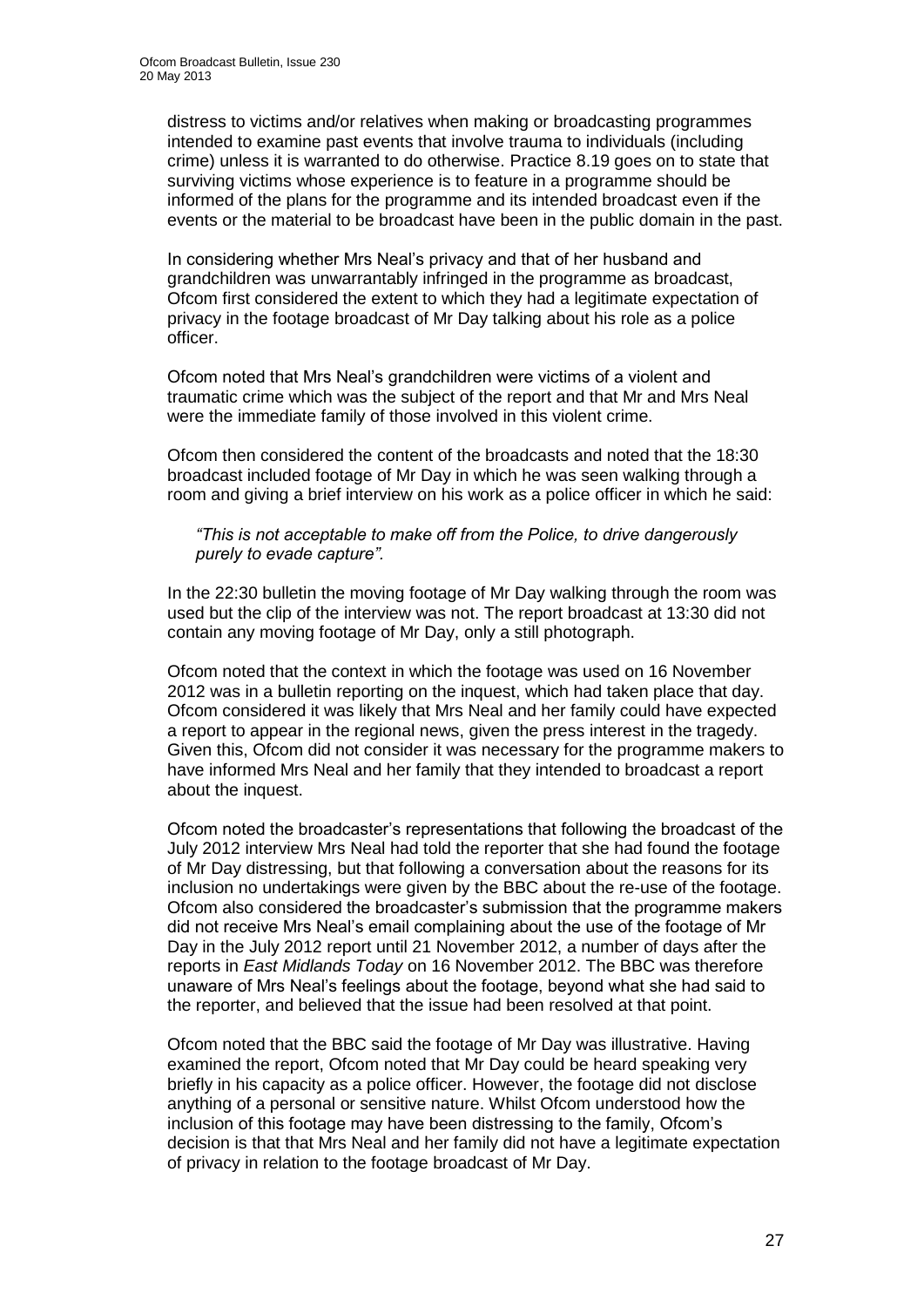Given this conclusion it was not necessary for Ofcom to consider whether any intrusion into Mrs Neal's privacy and that of her husband and grandchildren in the broadcast was warranted.

Ofcom's decision therefore is that Mrs Neal's privacy and that of her husband and grandchildren was not unwarrantably infringed in the programme as broadcast in this respect.

**Accordingly, Ofcom has upheld Mrs Neal's complaint that the privacy of Mrs Neal's grandchildren was unwarrantably infringed in the broadcast.**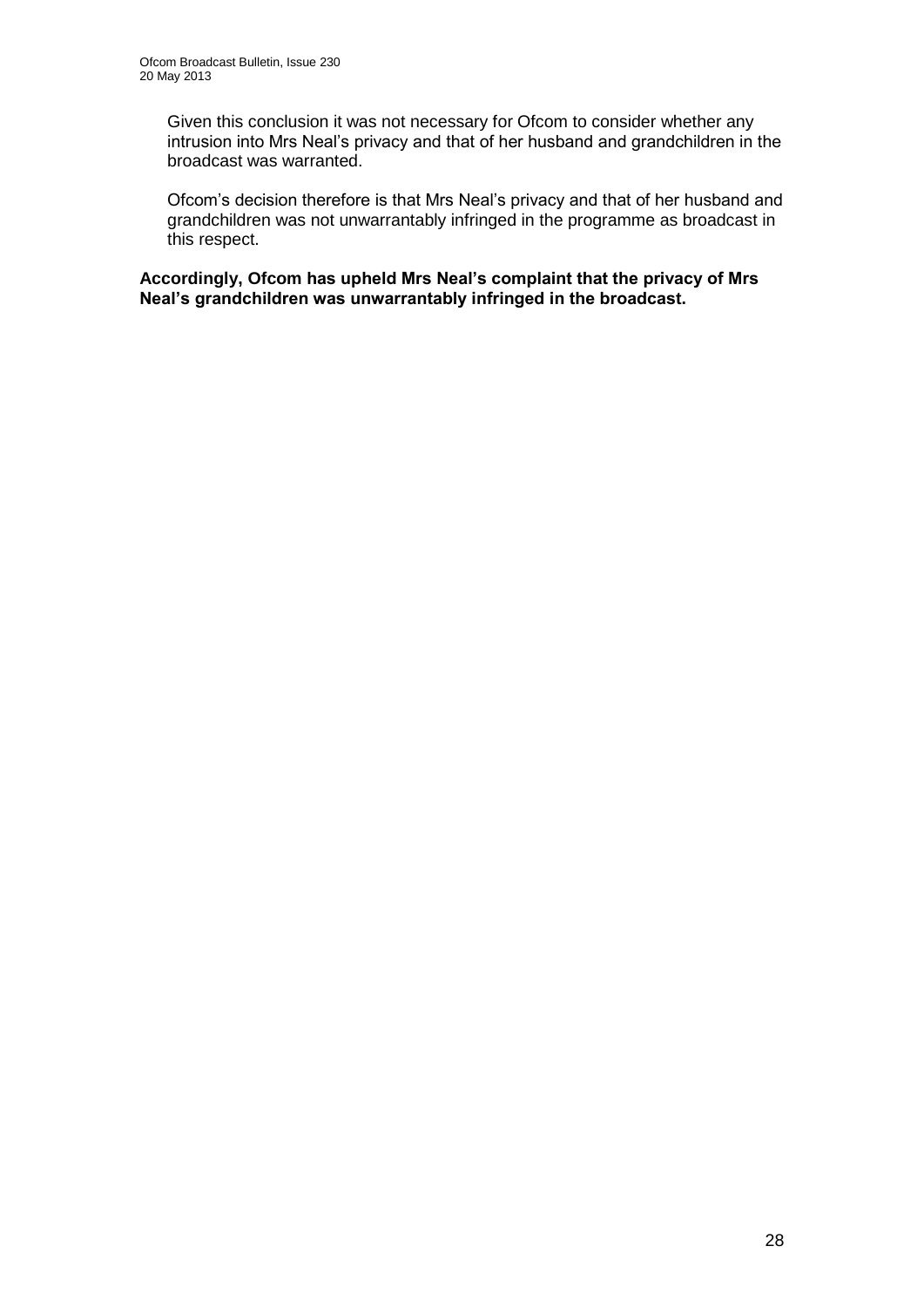# **Not Upheld**

### **Complaint by Mrs Victoria O'Neill**

*Rip Off Britain, BBC 1, 10 January 2013*

### **Summary**

Ofcom has not upheld Mrs O'Neill's complaint of unjust or unfair treatment in the programme as broadcast.

During this episode of *Rip Off Britain*, Mrs O'Neill, a veterinary nurse, was shown attending to a dog with a colleague in a brief clip intended to illustrate a vaccination for rabies. It was included in the programme as part of its report on the complexity and expense associated with people travelling abroad with their pets.

Mrs O'Neill complained to Ofcom that she had been treated unjustly or unfairly in the programme as broadcast in that the programme reused footage of her in a way that portrayed her unfairly and in a negative light.

Ofcom found that the reuse of the footage of Mrs O'Neill in the programme did not amount to unfairness to her in that she was not misrepresented or portrayed in a way that would be likely materially and adversely to affect viewers' opinion of her or her professional reputation. Ofcom therefore considered that Mrs O'Neill was not treated unjustly or unfairly in the programme as broadcast.

### **Introduction**

On 10 January 2013, BBC 1 broadcast an episode of its consumer affairs programme *Rip Off Britain*. This episode was one in a series focusing on holidays and which told the stories of members of the public who had had unsatisfactory experiences while travelling. The programme sought explanations and redress from the organisations deemed responsible for these experiences, as well as providing general consumer advice. Part of the programme examined the difficulties associated with taking pets abroad and complying with the rules of the Government's Pet Travel Scheme. By way of illustration, Mrs Anne Denton and Mr Chris Denton described in the programme the expense and inconvenience they experienced in travelling with a dog to Canada. One of the programme's presenters said in voiceover that the process was *"pretty expensive"* and listed a number of requirements for taking a pet abroad. These requirements included: a pet passport; a vaccination for rabies; a specialised crate for transportation; and, a microchip implanted for the purpose of identification. A short clip of footage was used to illustrate each requirement, and a caption showing the price associated with it was superimposed over the footage shown on-screen. In the case of the vaccination for rabies, a veterinary nurse was shown in profile with a colleague attending to a dog, while the voiceover and onscreen caption relayed the information that this procedure cost approximately £50. The veterinary nurse shown in the clip was the complainant, Mrs Victoria O'Neill. The footage of Mrs O'Neill remained on screen for no longer than five seconds.

Following the broadcast of the programme, Mrs O'Neill complained to Ofcom that she was treated unjustly or unfairly in the programme as broadcast.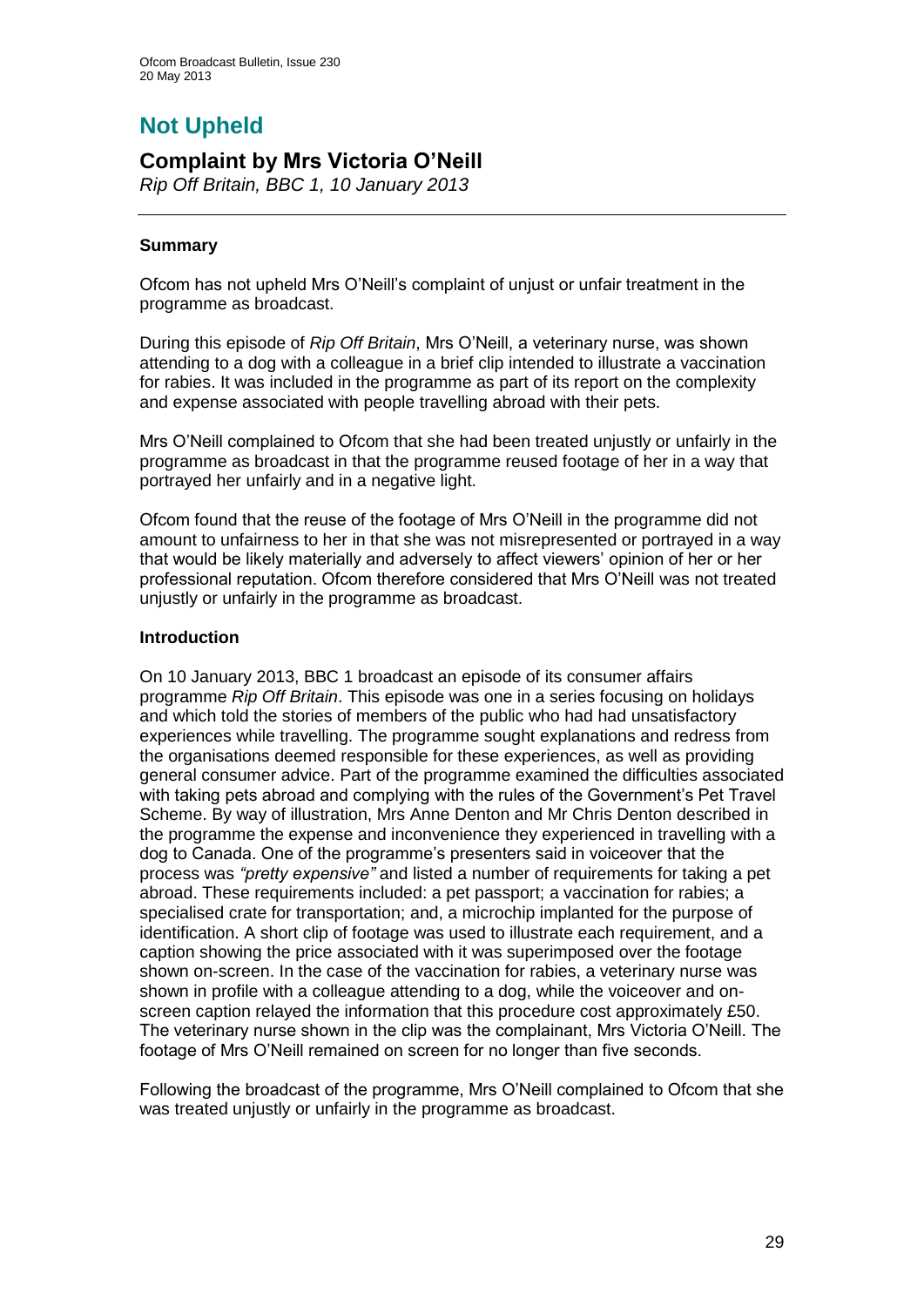### **Summary of the complaint and the broadcaster's response**

Mrs O'Neill complained that she was treated unjustly or unfairly in the programme as broadcast in that the programme re-used footage of her in a way that portrayed her unfairly and in a negative light.

In particular, Mrs O'Neill said that the footage of her was obtained approximately two years ago during filming for a feature about The Dogs Trust, a charity that provides free veterinary treatment to stray and abandoned dogs. Mrs O'Neill said that she had not signed a consent form at the time, but had been happy for the footage to be used in the original context for which it was filmed, namely a light-hearted and informative feature about animal welfare. However, Mrs O'Neill said the programme *Rip Off Britain* implied through the voiceover, the on-screen caption and, indirectly, the title of the programme, that the service she provided was a *"rip off"*. Mrs O'Neill said that in reusing the footage of her in this way in the programme had portrayed her in a negative light which was unfair.

By way of background, Mrs O'Neill said that she felt that being included in the programme was potentially damaging to her professional reputation and to being personally embarrassing to her.

In response and before addressing the substance of Mrs O'Neill's complaint, the BBC said that subsequent to the broadcast of the programme, the Executive Producer of the programme had apologised to Mrs O'Neill in correspondence for any upset inadvertently caused by the inclusion of the footage and undertaken to remove it from any repeat of this episode of the programme. The BBC had also explained to her that it was standard practice to take generic or straightforward footage from an internal archive of previously transmitted material, rather than go to the expense of filming new material for programmes. The BBC stated, however, that it was careful to make sure that the re-use of the footage was not misleading or unfair and that it did not believe that it had been so in this instance. The BBC said that, nevertheless, it acknowledged that with hindsight it would have been better to use footage where individuals were not so obviously identifiable, but that the footage had been included in good faith, and would not have been utilised had the programme makers thought there would be a problem with doing so. The BBC said that Mrs O'Neill had not been satisfied with this response, and complained to Ofcom.

In response to the complaint itself, the BBC stated that it did not believe that the reuse of the footage in question was unfair to Mrs O'Neill. It said that the footage complained of was shown fleetingly over the commentary about vaccination. The BBC said that when the considered as a whole, it was clear that the footage formed a series of generic background shots illustrating the information provided at each point and that no allegation of wrongdoing was being made. It said that the manner in which the footage was presented was an example of a commonly-used visual device intended to help the viewer keep track of the numbers involved.

The BBC said that the feature on the difficulties associated with taking pets abroad was informative rather than critical. It said that there was no suggestion that the costs of the Pet Travel Scheme were exorbitant or in any way a *"rip-off"*. It was simply described as *"pretty expensive"*, which, the BBC believed, was a fair and neutral comment. The BBC added that the main focus of this part of the programme was the complexity, rather than the expense, of the Pet Travel Scheme.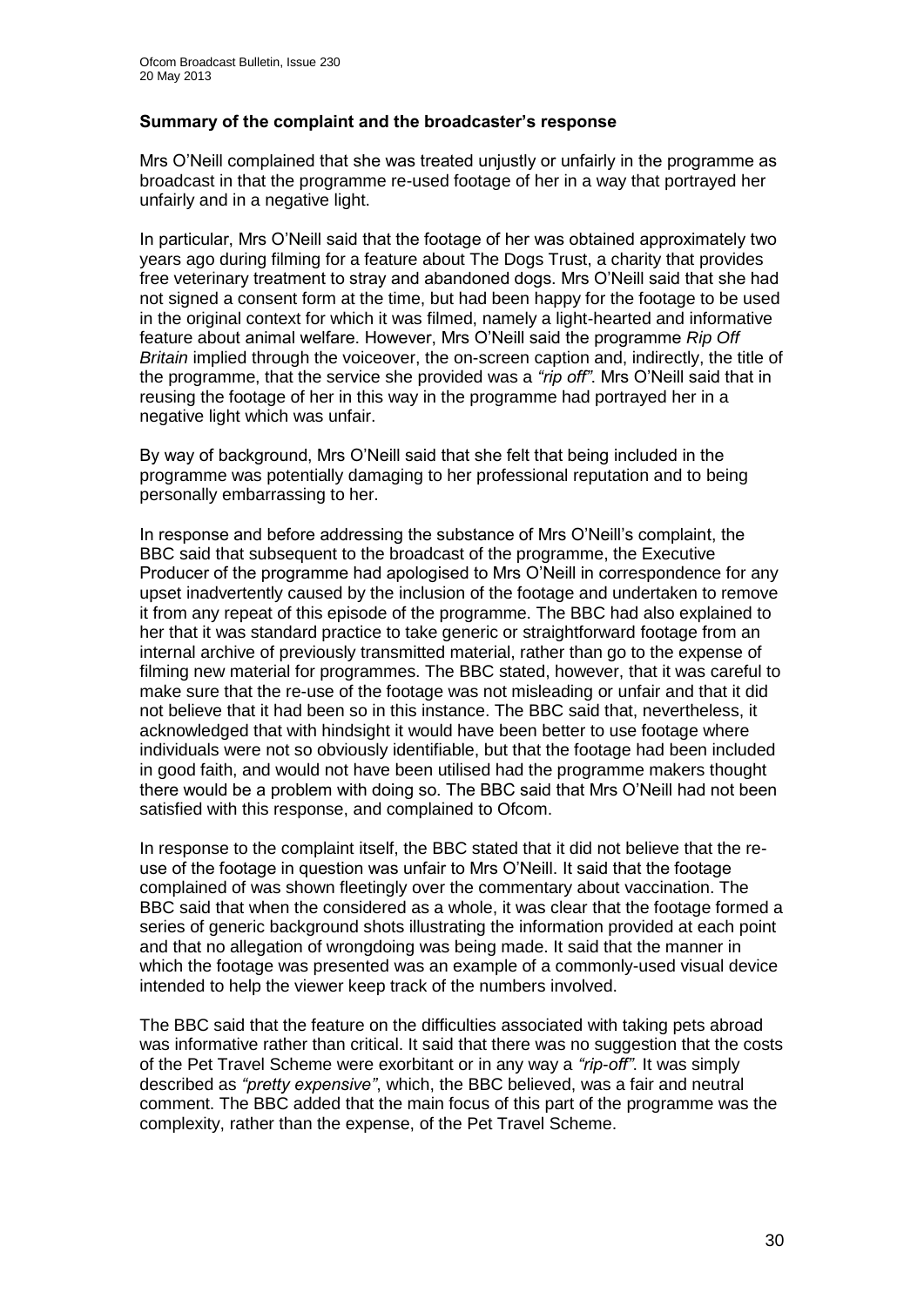Finally, the BBC stated that the title of the programme did not indirectly suggest that veterinary services are a *"rip off"*, as its remit was broader than the title suggested, as set out in the introduction spoken by one of the presenters:

*"Whether it's a deliberate rip-off, a simple mistake, or a catch in the small print, we'll find out why you're out of pocket and what you can do about it".*

The BBC said that the programme provided general consumer advice, as well as exposing wrongdoing, and the section of the programme in which footage Mrs O'Neill was shown focused on the former. In combination with the brevity of the footage and the manner in which it was presented, the BBC said that there was no unfairness to Mrs O'Neill.

### **Decision**

Ofcom's statutory duties include the application, in the case of all television and radio services, of standards which provide adequate protection to members of the public and all other persons from unjust or unfair treatment and unwarranted infringement of privacy in, or in connection with the obtaining of material included in, programmes in such services.

In carrying out its duties, Ofcom has regard to the need to secure that the application of these standards is in the manner that best guarantees an appropriate level of freedom of expression. Ofcom is also obliged to have regard, in all cases, to the principles under which regulatory activities should be transparent, accountable, proportionate and consistent, and targeted only at cases in which action is needed.

In reaching its decision, Ofcom carefully considered all the relevant material provided by both parties. This included a recording of the programme as broadcast, a transcript of the programme and both parties' written submissions along with supporting material. Ofcom provided the parties with the opportunity to make representations on Ofcom's Preliminary View (which was not to uphold the complaint). Neither party made any representations on the Preliminary View.

When considering complaints of unjust or unfair treatment, Ofcom has regard to whether the broadcaster's actions ensured that the programme as broadcast avoided unjust or unfair treatment of individuals and organisations, as set out in Rule 7.1 of Ofcom's Broadcasting Code ("the Code").

Ofcom considered Mrs O'Neill's complaint that she was treated unjustly or unfairly in the programme as broadcast in that the programme re-used footage of her in a way that portrayed her unfairly and in a negative light.

In considering Mrs O'Neill's complaint, Ofcom not only had regard to Rule 7.1 of the Code, it also took account of Practice 7.8 of the Code which states that broadcasters should ensure that the re-use of material, i.e. use of material originally filmed or recorded for one purpose and then used in a programme for another purpose or used in a later or different programme, does not create unfairness. This applies both to material obtained from others and the broadcaster's own material.

Ofcom noted the footage of Mrs O'Neill included in the programme (as described in the "Introduction" above) and considered that Mrs O'Neill would have been identifiable from the albeit very brief footage shown in the programme as would her profession, i.e. a veterinary nurse.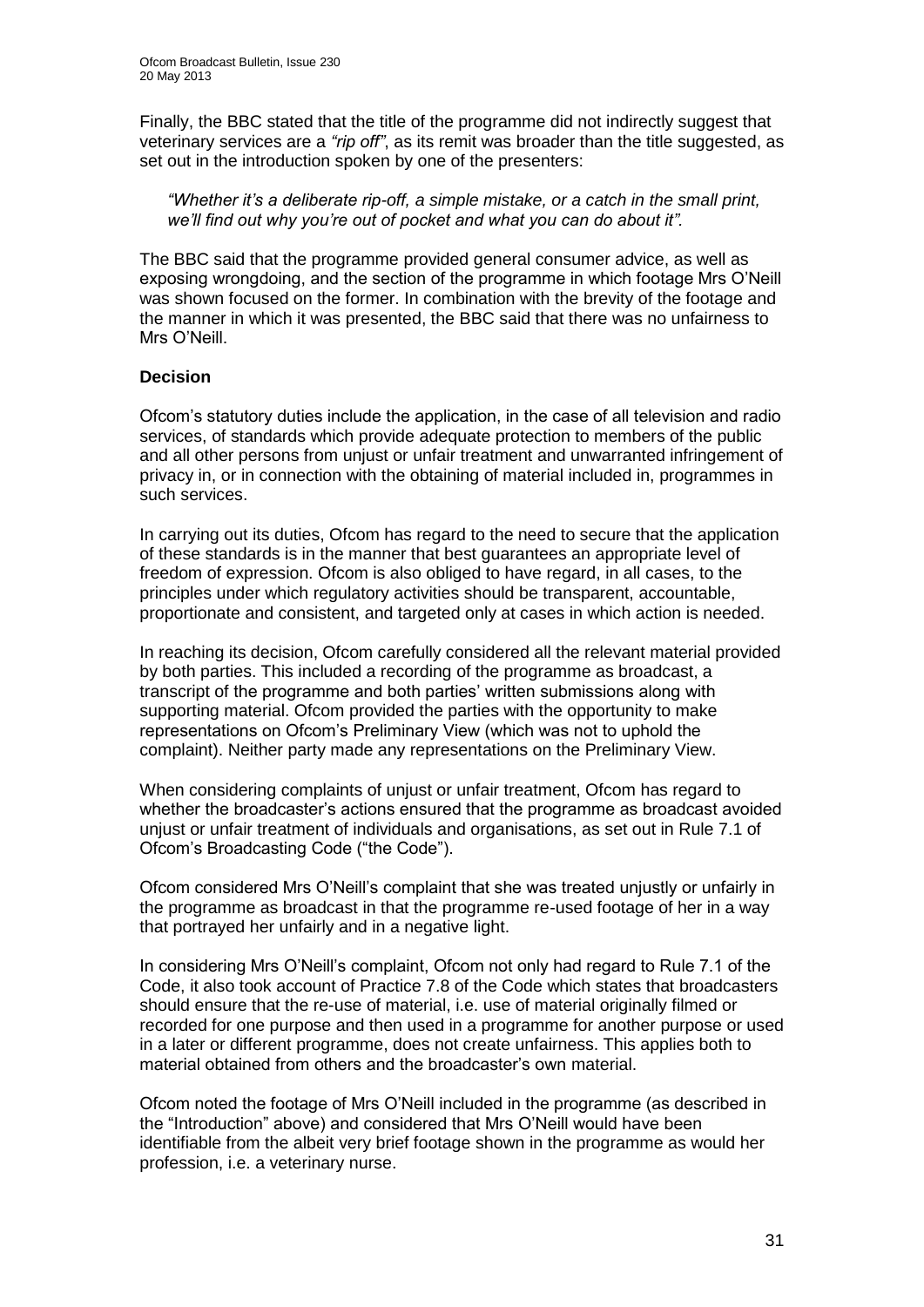Ofcom then noted from the BBC's submissions that the footage of Mrs O'Neill had been originally recorded for a feature on The Dogs' Trust for *BBC Breakfast<sup>1</sup>* . It noted that Mrs O'Neill had said in her complaint that she had been happy for it to be used in its original context, which she said was light-hearted and informative, and concerned animal welfare. Ofcom noted the genre of programme that the footage was re-used, namely a consumer affairs programme, and context in which the footage appeared, i.e. the complexity of and the expense associated with travelling abroad with a pet. In Ofcom's view, the context in which the footage of Mrs O'Neill was re-used was markedly different from the programme for which it was originally recorded. Having taken this view, Ofcom considered whether the re-use of the footage created any unfairness to Mrs O'Neill in the programme as broadcast.

Ofcom again noted the footage used in the programme and, in particular, the presenter's commentary that accompanied the sequence in which Mrs O'Neill appeared. The footage appeared in the part of the programme that looked at the difficulties associated with taking pets abroad and complying with the Pet Travel Scheme. It noted that Mr and Mrs Denton, who contributed to the programme, described the expense and inconvenience they experienced in travelling with a dog to Canada. Ofcom noted the following commentary that accompanied the sequence in which the footage of Mrs O'Neill appeared:

*"With the decision made to take Pearl* [Mr and Mrs Denton's dog] *on a plane for the first time, there was just the question of making the arrangements. But before their four legged friend could even make it to the airport here, she would need a pretty expensive shopping list to comply with the new rules:*

*A Pet Passport – with a price tag of around thirty pounds.*

*A vaccination against rabies - roughly another fifty quid.*  [footage of Mrs O'Neill was shown along with this commentary]

*A specialised crate for the dog to go in the hold - about £140*

*And a microchip implanted so customs can ID her – adding around £20 to the bill. Without one of those your pet WON'T be able to travel.* 

*Oh, and your dog needs to be measured too".*

1

Ofcom considered that the purpose of the programme was to provide general consumer advice as well as exposing wrongdoing. In this episode, the programme looked at the cost and inconvenience that can be encountered by people wanting to travel abroad with their pets and, in particular, it looked at the Pet Travel Scheme. The programme presented a breakdown of some of the requirements of the scheme and the approximate cost of each requirement. Ofcom considered that the main focus of this part of the programme was the complexity of the scheme, and the total cost of the various requirements needed, rather than the individual cost of each requirement. To illustrate the costs incurred in meeting the requirements of the scheme, the programme used a sequence of generic footage to reflect each requirement and the approximate cost. In the complainant's case, it was footage of her attending to a dog with a colleague in a veterinary surgery. In this context, Ofcom considered that the footage was used solely as a visual device to illustrate to viewers the programme's assertion that one of the requirements of the Pet Travel Scheme

<sup>1</sup> The BBC's daily, early morning news and current affairs magazine programme.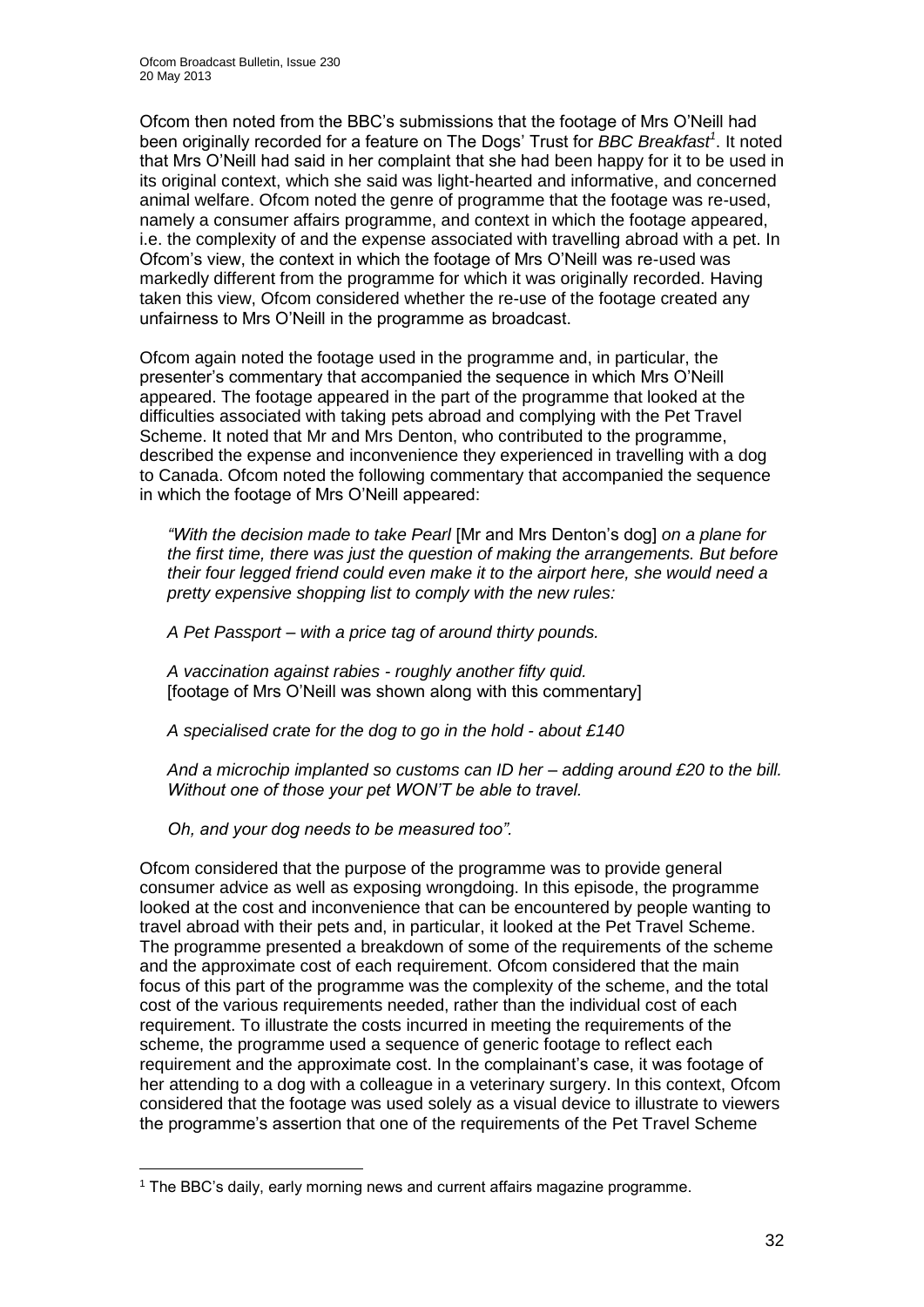was for the pet to be vaccinated against rabies which incurred the approximate cost of *"fifty quid"*.

Ofcom appreciated that Mrs O'Neill felt concern about footage of her being included in a programme entitled *"Rip off Britain"*. However, having considered the context in which the footage of Mrs O'Neill was shown and the commentary accompanying it, and the on-screen caption, Ofcom was satisfied that the inclusion of the footage was incidental and used as a visual device to illustrate a point and that, in its view, viewers would have been likely to have understood this as being the purpose of its inclusion. In addition, Ofcom considered that the manner in which the footage of Mrs O'Neill was presented in the programme, i.e. in a sequence of generic images used to illustrate a particular point, was unlikely to suggest to viewers that there was an allegation of wrongdoing against those shown in it. Neither would it have been likely, in Ofcom's view, for viewers have understood from the particular reference to a rabies vaccination costing *"roughly fifty quid"* to suggest that such veterinary vaccinations were a "rip-off" or that the veterinary services offered by Mrs O'Neill and the other individual shown in the footage were, in some way, questionable or being criticised.

Taking all these factors into account, Ofcom considered that the re-use of the footage of Mrs O'Neill in the programme did not amount to unfairness to her in that she was not misrepresented or portrayed in a way that would be likely materially and adversely to affect viewers' opinion of her or her professional reputation. Ofcom therefore considered that Mrs O'Neill was not treated unjustly or unfairly in the programme as broadcast.

### **Accordingly, Ofcom has not upheld Mrs O'Neill's complaint of unjust or unfair treatment in the programme as broadcast**.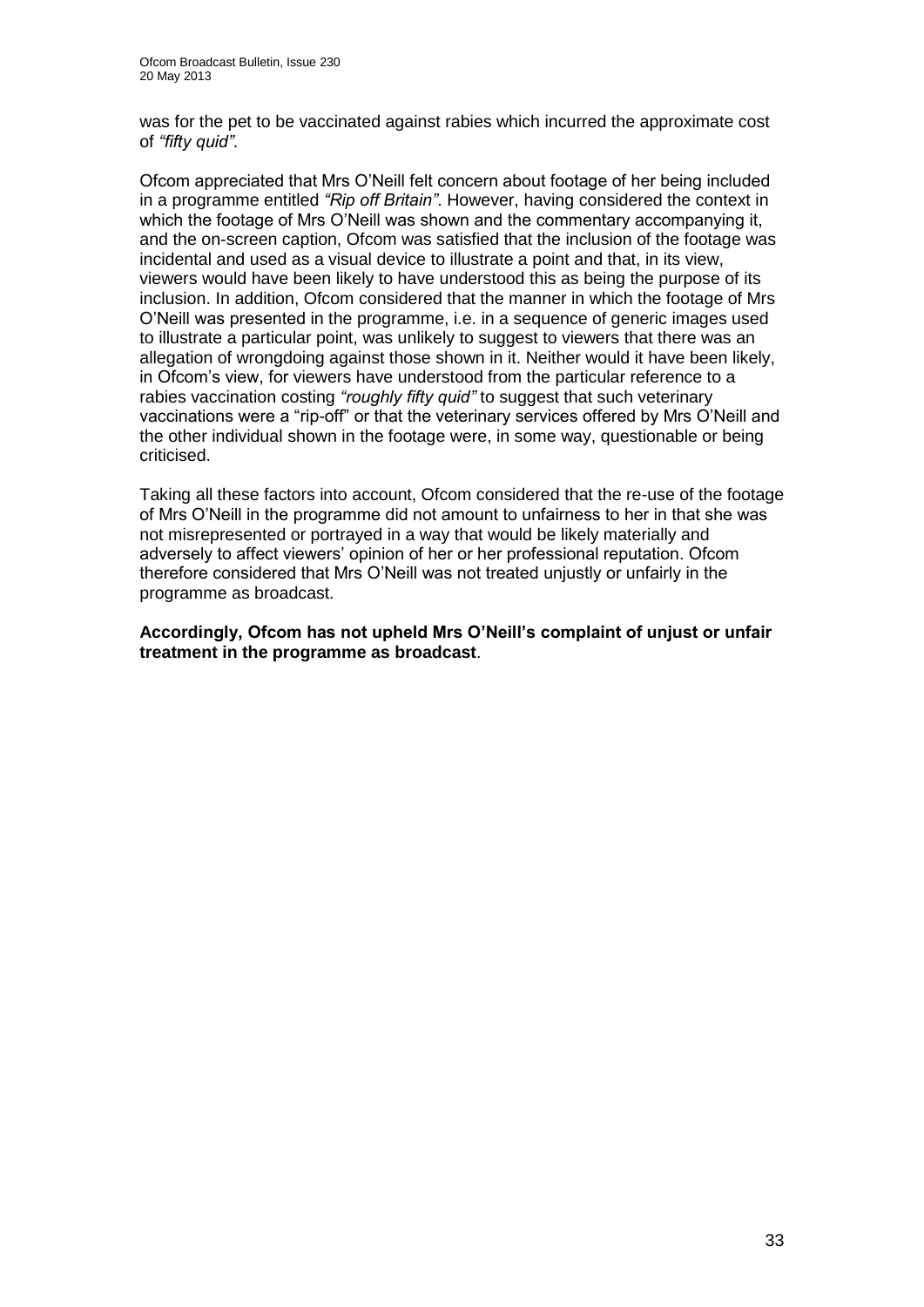# **Other Programmes Not in Breach**

# **Up to 6 May 2013<sup>1</sup>**

| Programme                        | <b>Broadcaster</b> | <b>Transmission Date</b> | <b>Categories</b>               |
|----------------------------------|--------------------|--------------------------|---------------------------------|
| 40 Year Old Virgins<br>(trailer) | Channel 4          | 23/03/2013               | Scheduling                      |
| <b>News</b>                      | ATN Bangla<br>UK   | 15/02/2013               | Due<br>impartiality/bias        |
| <b>News</b>                      | <b>CHSTV</b>       | 28/02/2013               | <b>Due</b><br>impartiality/bias |

1

<sup>1</sup> This table was amended after publication to correct a factual inaccuracy.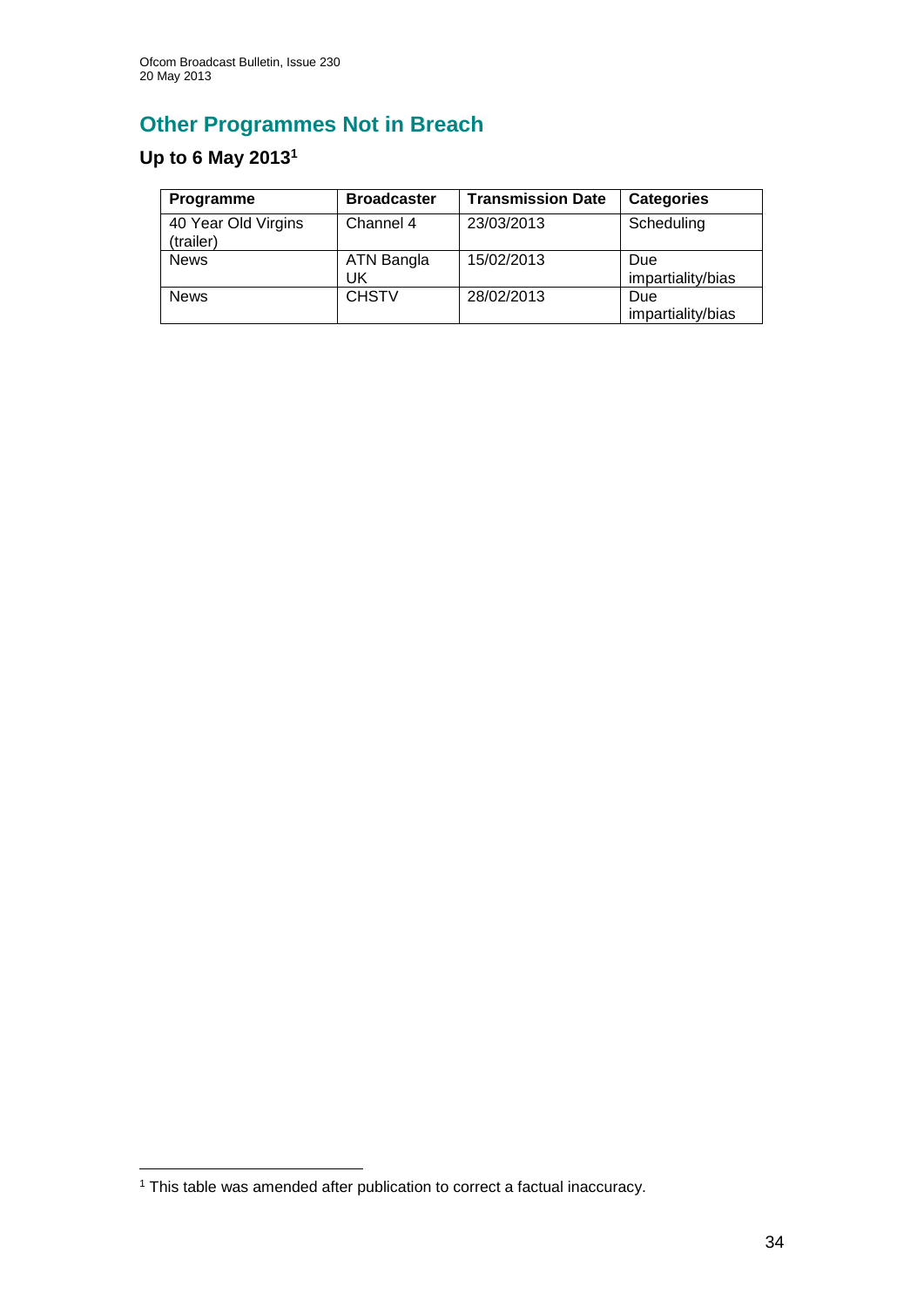# **Complaints Assessed, not Investigated**

### **Between 23 April and 6 May 2013**

This is a list of complaints that, after careful assessment, Ofcom has decided not to pursue because they did not raise issues warranting investigation.

| Programme                        | <b>Broadcaster</b>               | <b>Transmission</b><br><b>Date</b> | <b>Categories</b>                           | <b>Number of</b><br>complaints |
|----------------------------------|----------------------------------|------------------------------------|---------------------------------------------|--------------------------------|
| 300                              | Sky Movie channels               | n/a                                | Scheduling                                  | 1                              |
| 10 o'Clock Live                  | Channel 4                        | 24/04/2013                         | Generally accepted<br>standards             | 1                              |
| 10 o'Clock Live                  | Channel 4                        | 26/04/2013                         | Generally accepted<br>standards             | 1                              |
| 4OD promotion                    | E <sub>4</sub>                   | 23/04/2013                         | Materially misleading                       | $\overline{1}$                 |
| A Town Called Eureka             | SyFy                             | 19/09/2012                         | <b>Television Access</b><br>Services        | 1                              |
| Absolute 70s                     | Absolute Radio                   | n/a                                | Materially misleading                       | $\mathbf{1}$                   |
| Advertisements                   | Channel 5                        | n/a                                | Advertising minutage                        | 1                              |
| Advertisements                   | <b>ITV</b>                       | n/a                                | Advertising scheduling                      | $\mathbf{1}$                   |
| Advertisements                   | Sky channels                     | n/a                                | Advertising minutage                        | $\mathbf{1}$                   |
| Ahlebait TV                      | Ahlebait TV                      | 03/04/2013                         | Appeals for funds                           | 1                              |
| <b>Andrew Gilligan</b>           | <b>LBC 97.3FM</b>                | 21/04/2013                         | Race<br>discrimination/offence              | 1                              |
| <b>Barely Legal Drivers</b>      | BBC <sub>3</sub>                 | 28/04/2013                         | Generally accepted<br>standards             | 1                              |
| <b>BBC News</b>                  | BBC 1, BBC 2, BBC<br>3 and BBC 4 | n/a                                | Outside of remit / other                    | 1                              |
| <b>BBC News</b>                  | <b>BBC News Channel</b>          | 15/04/2013                         | Generally accepted<br>standards             | 1                              |
| <b>BBC News</b>                  | <b>BBC News Channel</b>          | 22/04/2013                         | Violence and<br>dangerous behaviour         | 1                              |
| <b>BBC News</b>                  | <b>BBC Radio 4</b>               | 22/04/2013                         | Religious/Beliefs<br>discrimination/offence | $\mathbf{1}$                   |
| <b>BBC News at Ten</b>           | BBC <sub>1</sub>                 | 23/04/2013                         | Violence and<br>dangerous behaviour         | 1                              |
| <b>Big Fat Gypsy</b><br>Weddings | Channel 4                        | 26/04/2013                         | Offensive language                          | 1                              |
| <b>Brainiac: Science Abuse</b>   | Sky1                             | 02/05/2013                         | Generally accepted<br>standards             | $\mathbf{1}$                   |
| <b>Breakfast Show</b>            | Capital Radio                    | n/a                                | Scheduling                                  | 1                              |
| Broadchurch                      | <b>ITV</b>                       | 22/04/2013                         | Generally accepted<br>standards             | 1                              |
| <b>Broadchurch</b>               | <b>ITV</b>                       | 22/04/2013                         | Information/warnings                        | $\overline{2}$                 |
| <b>Broadchurch</b>               | <b>ITV</b>                       | 22/04/2013                         | Outside of remit / other                    | 1                              |
| <b>Burn Notice</b>               | <b>FX</b>                        | 22/10/2012                         | <b>Television Access</b><br><b>Services</b> | 1                              |
| <b>Capital Breakfast</b>         | <b>Capital FM</b>                | 25/04/2013                         | Generally accepted<br>standards             | 1                              |
| Channel 4 News                   | Channel 4                        | 22/04/2013                         | Due accuracy                                | $\mathbf{1}$                   |
| Channel 4 News                   | Channel 4                        | 22/04/2013                         | Violence and<br>dangerous behaviour         | $\mathbf{1}$                   |
| Channel 4 News                   | Channel 4                        | 26/04/2013                         | Harm                                        | $\mathbf{1}$                   |
| Channel 4 News                   | Channel 4                        | 30/04/2013                         | Due accuracy                                |                                |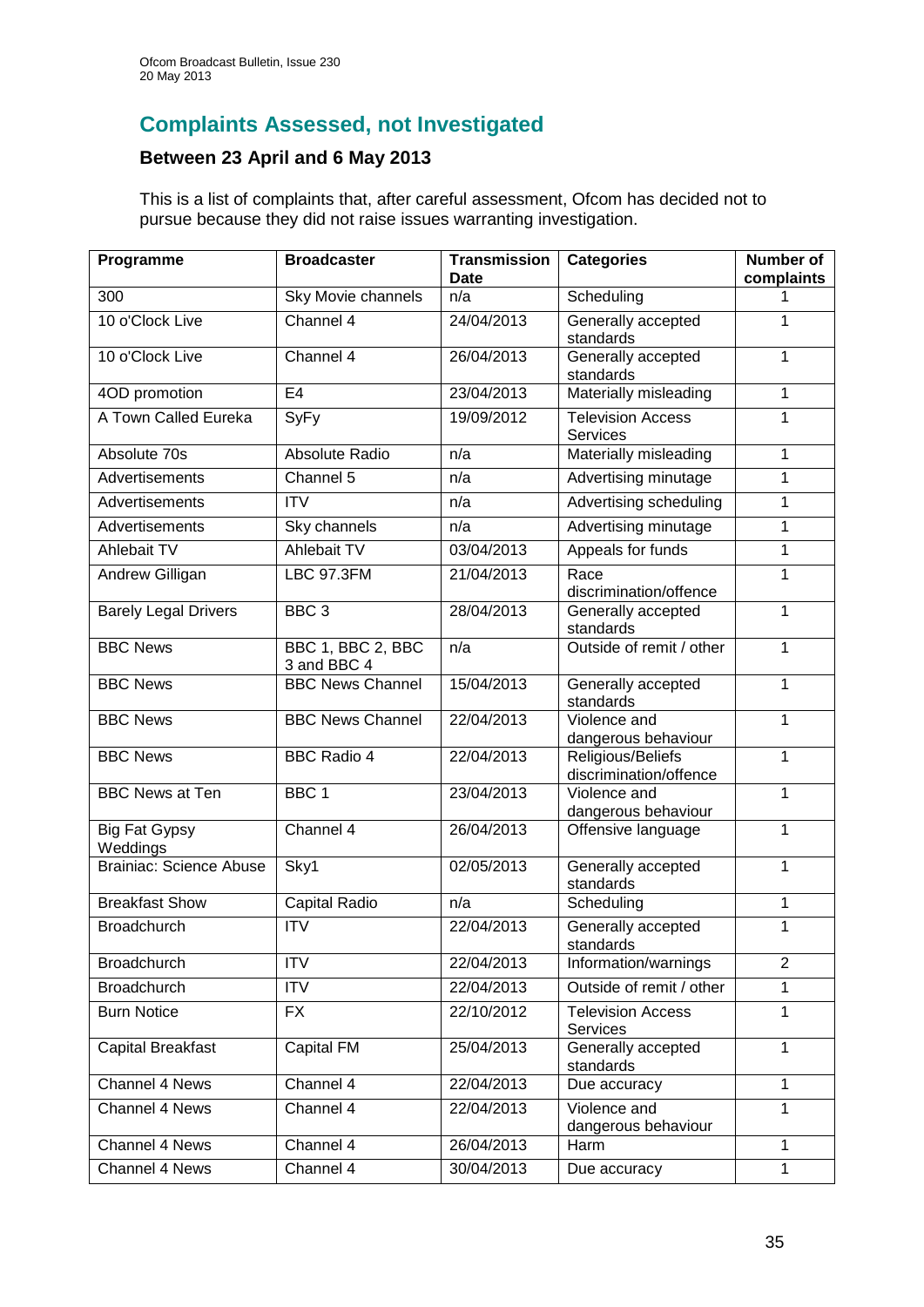| Channel ident                                                        | ITV2                    | 05/04/2013 | Violence and<br>dangerous behaviour              | 1              |
|----------------------------------------------------------------------|-------------------------|------------|--------------------------------------------------|----------------|
| Channel ident                                                        | ITV2                    | 21/04/2013 | Violence and<br>dangerous behaviour              | 1              |
| Channel promotion                                                    | E <sub>4</sub>          | 26/04/2013 | Generally accepted<br>standards                  | 1              |
| Channel promotion                                                    | $E4 + 1$                | 25/04/2013 | Generally accepted<br>standards                  | 1              |
| Christian O'Connell<br><b>Breakfast Show</b>                         | Absolute Radio          | 17/04/2013 | Due impartiality/bias                            | 1              |
| Christian O'Connell<br><b>Breakfast Show</b>                         | Absolute Radio          | 19/04/2013 | Scheduling                                       | 1              |
| <b>Coronation Street</b>                                             | <b>ITV</b>              | 15/02/2013 | Generally accepted<br>standards                  | 6              |
| <b>Coronation Street</b>                                             | <b>ITV</b>              | 24/04/2013 | Outside of remit / other                         | 1              |
| <b>Coronation Street</b>                                             | <b>ITV</b>              | 26/04/2013 | Drugs, smoking,<br>solvents or alcohol           | 1              |
| Dateline                                                             | <b>BBC News Channel</b> | 20/04/2013 | Race<br>discrimination/offence                   | 1              |
| Dave Ja Vu promotion                                                 | Dave Ja Vu              | 22/04/2013 | Generally accepted<br>standards                  | 1              |
| Daybreak                                                             | <b>ITV</b>              | 26/04/2013 | Generally accepted<br>standards                  | $\mathbf{1}$   |
| Deal or No Deal                                                      | Channel 4               | 22/04/2013 | <b>Disability</b><br>1<br>discrimination/offence |                |
| Dexter (trailer)                                                     | Film4                   | 04/04/2013 | Scheduling                                       | 1              |
| Dickinson's Real Deal                                                | <b>ITV</b>              | 24/04/2013 | Generally accepted<br>standards                  | 1              |
| Dispatches: Syria<br>Across the Lines                                | Channel 4               | 17/04/2013 | $\overline{2}$<br>Due impartiality/bias          |                |
| Dogging Tales                                                        | Channel 4               | 04/04/2013 | Generally accepted<br>standards                  | 1              |
| Dogging Tales                                                        | Channel 4               | 09/04/2013 | Generally accepted<br>standards                  | 1              |
| Dumfries and Galloway<br><b>Housing Partnership</b><br>advertisement | West Sound Radio        | 02/04/2013 | Political advertising                            | 1              |
| E4 promo                                                             | E4                      | 25/04/2013 | Generally accepted<br>standards                  | $\mathbf{1}$   |
| EastEnders                                                           | BBC <sub>1</sub>        | 28/03/2013 | Violence and<br>dangerous behaviour              | $\overline{2}$ |
| EastEnders                                                           | BBC <sub>1</sub>        | 02/05/2013 | Generally accepted<br>$\mathbf{1}$<br>standards  |                |
| <b>Edward VIII's Murderous</b><br><b>Mistress</b>                    | Channel 4               | 23/04/2013 | Generally accepted<br>1<br>standards             |                |
| Electronic Programme<br>Guide                                        | Freeview                | n/a        | <b>Digital Switchover</b><br>$\mathbf{1}$        |                |
| <b>Embarrassing Bodies:</b><br>Live from the Clinic                  | 4seven                  | 24/04/2013 | Generally accepted<br>standards                  | $\mathbf{1}$   |
| <b>Embarrassing Bodies:</b><br>Live from the Clinic                  | 4seven                  | 01/05/2013 | Scheduling                                       | 1              |
| <b>Embarrassing Bodies:</b><br>Live from the Clinic                  | Channel 4               | 23/04/2013 | Scheduling                                       | 3              |
| <b>Embarrassing Bodies:</b><br>Live from the Clinic                  | Channel 4               | 30/04/2013 | Scheduling                                       | 5              |
| <b>Embarrassing Bodies:</b><br>Live from the Clinic<br>(trailer)     | Channel 4               | 22/04/2013 | Scheduling                                       | 1              |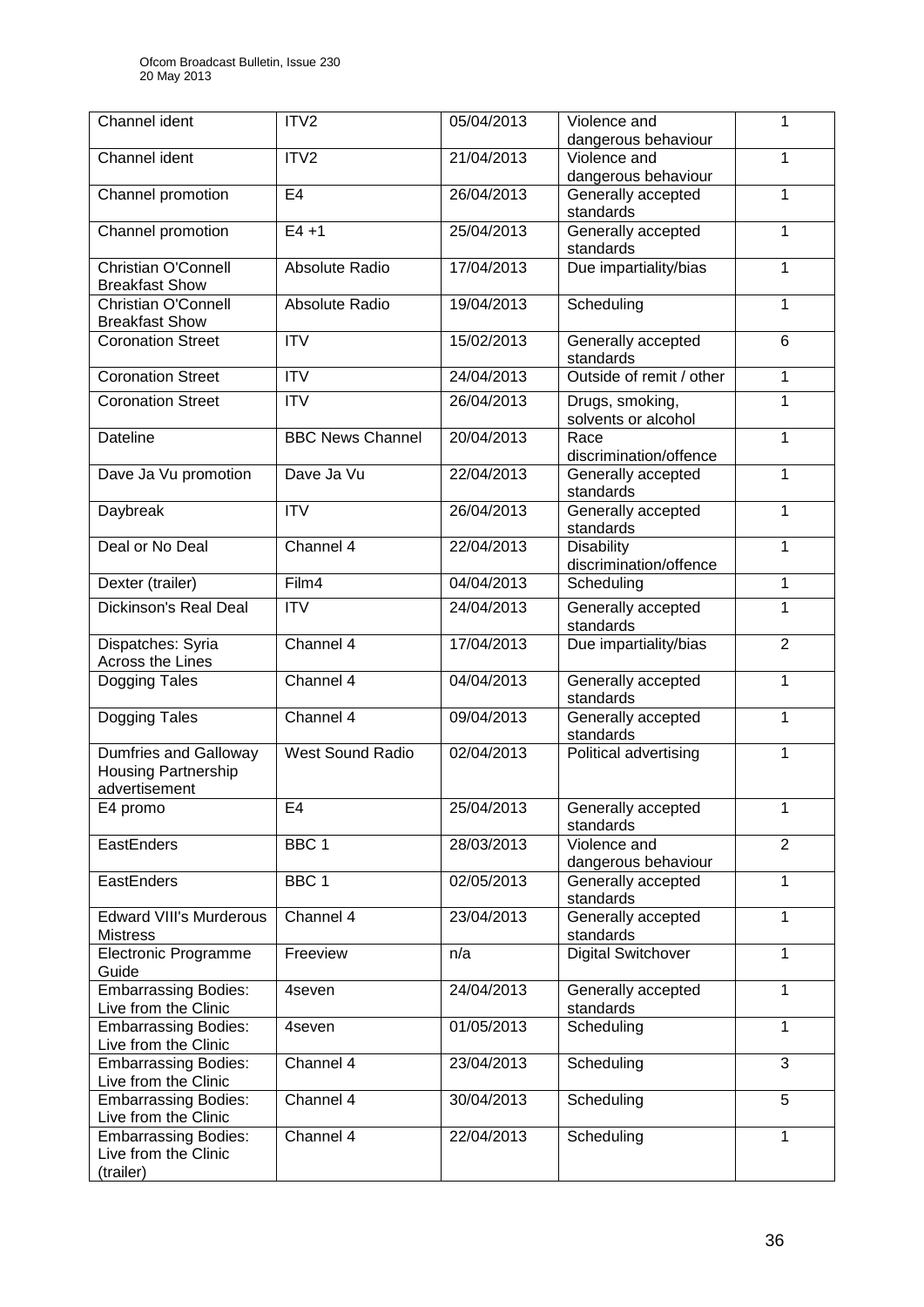| <b>Embarrassing Bodies:</b><br>Live from the Clinic<br>(trailer) | Channel 4                        | n/a        | Scheduling                                  | $\overline{2}$    |
|------------------------------------------------------------------|----------------------------------|------------|---------------------------------------------|-------------------|
| <b>Embarrassing Bodies:</b><br>Live from the Clinic<br>(trailer) | Channel 4 / 4Seven               | n/a        | Scheduling                                  | 1                 |
| <b>Embarrassing Bodies:</b><br>Live from the Clinic<br>(trailer) | E <sub>4</sub>                   | 23/04/2013 | Scheduling                                  | 1                 |
| Emmerdale                                                        | $\overline{ITV}$                 | 22/04/2013 | Violence and<br>dangerous behaviour         | 1                 |
| Emmerdale                                                        | <b>ITV</b>                       | 02/05/2013 | <b>Disability</b><br>discrimination/offence | 1                 |
| Endeavour                                                        | <b>ITV</b>                       | 28/04/2013 | Advertising minutage                        | 1                 |
| Endeavour                                                        | <b>ITV</b>                       | 28/04/2013 | Drugs, smoking,<br>solvents or alcohol      | 1                 |
| Fit                                                              | <b>CBBC</b>                      | 24/04/2013 | Offensive language                          | 1                 |
| Foyle's War                                                      | <b>ITV</b>                       | n/a        | Violence and<br>dangerous behaviour         | 1                 |
| <b>Generation Sex</b>                                            | $5*$                             | 01/04/2013 | Generally accepted<br>standards             | 1                 |
| <b>Grand Designs</b>                                             | Channel 4                        | 20/04/2013 | Offensive language                          | 1                 |
| Grey's Anatomy (trailer)                                         | <b>Sky Living</b>                | 04/04/2013 | Hypnotic and other<br>techniques            | 1                 |
| Halfords' sponsorship of<br>Dave                                 | Dave                             | 30/04/2013 | Scheduling                                  | $\overline{1}$    |
| Halfords' sponsorship of<br>Happy Motoring on<br>Dave            | Dave                             | n/a        | Outside of remit / other                    | 1                 |
| Have I Got a Bit More<br>News for You                            | BBC <sub>1</sub>                 | 29/04/2013 | Race<br>discrimination/offence              | 3                 |
| Have I Got News for<br>You                                       | BBC <sub>1</sub>                 | 26/04/2013 | Race<br>discrimination/offence              | 8                 |
| Hollyoaks                                                        | Channel 4                        | 01/04/2013 | Materially misleading                       | 1                 |
| Huw Stephens                                                     | <b>BBC Radio 1</b>               | 20/04/2013 | Offensive language                          | 1                 |
| <b>ITV News and Weather</b>                                      | <b>ITV</b>                       | 22/04/2013 | Violence and<br>dangerous behaviour         | 1                 |
| <b>ITV News and Weather</b>                                      | <b>ITV</b>                       | 30/04/2013 | Generally accepted<br>standards             | 1                 |
| <b>ITV News on Channel</b><br>TV                                 | <b>ITV Channel</b><br>Television | 24/04/2013 | Outside of remit / other                    | 1<br>$\mathbf{1}$ |
| Jeremy Vine                                                      | <b>BBC Radio 2</b>               | 24/04/2013 | Outside of remit / other                    |                   |
| <b>Kick Off</b>                                                  | Talksport                        | 22/04/2013 | <b>Disability</b><br>discrimination/offence | 1                 |
| King Ralph                                                       | ITV <sub>2</sub>                 | 28/04/2013 | Offensive language                          | 1                 |
| Live UEFA Champions<br>League                                    | <b>ITV</b>                       | 23/04/2013 | Competitions                                | 1                 |
| Live UEFA Champions<br>League                                    | <b>ITV</b>                       | 23/04/2013 | Competitions                                | 1                 |
| Loose Women                                                      | <b>ITV</b>                       | 30/04/2013 | Materially misleading                       | 1                 |
| Magic Breakfast with<br>Neil Fox                                 | Magic FM                         | 22/04/2013 | Commercial<br>communications on<br>radio    | 1                 |
| Margaret                                                         | <b>Sky Select</b>                | 10/04/2013 | Scheduling                                  | 1                 |
| Margaret: Death of a<br>Revolutionary                            | Channel 4                        | 13/04/2013 | Due impartiality/bias                       | 1                 |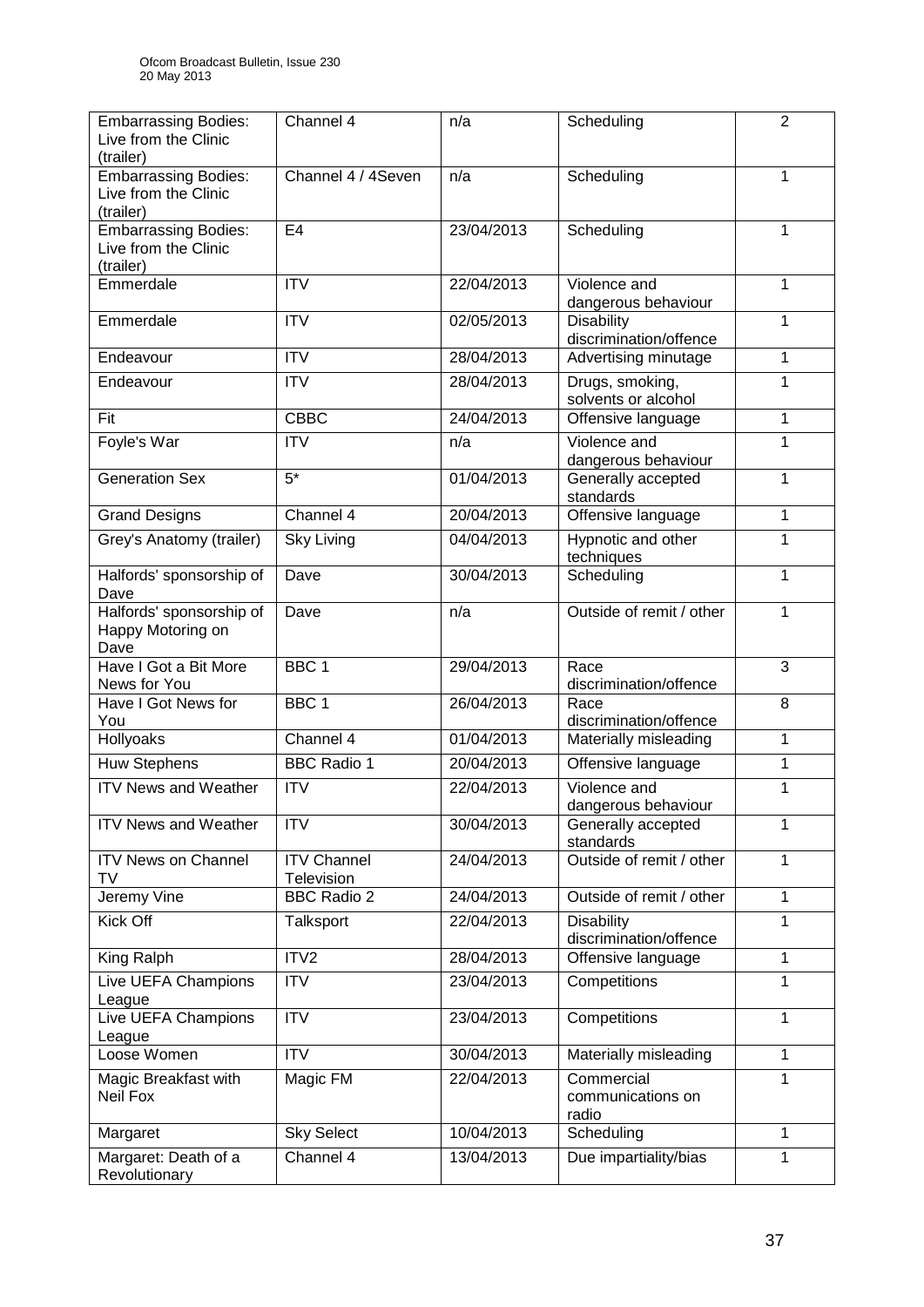| Margaret: Death of a<br>Revolutionary                            | Channel 4                                         | 13/04/2013 | Generally accepted<br>standards             | 1              |
|------------------------------------------------------------------|---------------------------------------------------|------------|---------------------------------------------|----------------|
| <b>MasterChef</b>                                                | BBC <sub>1</sub>                                  | 25/04/2013 | Generally accepted                          | 1              |
|                                                                  |                                                   |            | standards                                   |                |
| Most Haunted                                                     | Pick TV                                           | 22/04/2013 | Exorcism, the occult<br>and the paranormal  | 1              |
| Most Haunted                                                     | Pick TV                                           | 23/04/2013 | Exorcism, the occult<br>and the paranormal  | 1              |
| Music N Adda                                                     | <b>NTV</b>                                        | 21/03/2013 | Premium rate services                       | 1              |
| My Big Fat Gypsy<br>Fortune                                      | Channel 4                                         | 14/04/2013 | Outside of remit / other                    | 1              |
| News programming                                                 | BBC channels, ITV<br>channels and Sky<br>channels | n/a        | Outside of remit / other                    | 1              |
| Newsnight Scotland                                               | BBC <sub>2</sub>                                  | n/a        | Outside of remit / other                    | 1              |
| Newsround                                                        | <b>CBBC</b>                                       | 01/05/2013 | Scheduling                                  | 1              |
| Noor TV                                                          | Noor TV                                           | n/a        | Religious/Beliefs<br>discrimination/offence | 1              |
| Not the Nine o'Clock<br><b>News</b>                              | UK Gold +1                                        | 03/04/2013 | Scheduling                                  | 1              |
| Off the Ball                                                     | <b>BBC Radio Scotland</b>                         | 20/04/2013 | Offensive language                          | 1              |
| Off Their Rockers                                                | <b>ITV</b>                                        | 21/04/2013 | Generally accepted<br>standards             | 1              |
| Off Their Rockers                                                | <b>ITV</b>                                        | 21/04/2013 | <b>Nudity</b>                               | $\mathbf{1}$   |
| Party Election Broadcast<br>by the Conservative<br>Party         | BBC / ITV / Channel<br>4 / Channel 5              | n/a        | Outside of remit / other                    | $\overline{2}$ |
| Party Election Broadcast<br>by the Conservative<br>Party         | BBC <sub>1</sub>                                  | 30/04/2013 | Outside of remit / other                    | 1              |
| <b>Party Election Broadcast</b><br>by the Conservative<br>Party  | <b>ITV</b>                                        | 30/04/2013 | Outside of remit / other                    | 1              |
| <b>Party Political Broadcast</b><br>by the Conservative<br>Party | $\overline{ITV}$                                  | 23/01/2013 | Outside of remit / other                    | 1              |
| Premier League Football Sky Sports 1                             |                                                   | 22/04/2013 | Generally accepted<br>standards             | $\overline{c}$ |
| <b>Press Preview</b>                                             | <b>Sky News</b>                                   | 17/04/2013 | Undue prominence                            | 1              |
| Programming                                                      | <b>BBC</b> channels                               | n/a        | Outside of remit / other                    | 1              |
| Programming                                                      | Channel 5                                         | n/a        | Outside of remit / other                    | 1              |
| Programming                                                      | Various                                           | n/a        | Outside of remit / other                    | 1              |
| Programming                                                      | Various                                           | n/a        | Religious/Beliefs<br>discrimination/offence | $\overline{2}$ |
| Psychic Sally: On The<br>Road                                    | Pick TV                                           | 22/04/2013 | Exorcism, the occult<br>and the paranormal  | 1              |
| Psychic Sally: On The<br>Road                                    | Pick TV                                           | 23/04/2013 | Exorcism, the occult<br>and the paranormal  | 1              |
| QI XL                                                            | BBC <sub>2</sub>                                  | 20/04/2013 | Religious/Beliefs<br>discrimination/offence | 1              |
| Regional News and<br>Weather                                     | BBC <sub>1</sub>                                  | 24/04/2013 | Outside of remit / other                    | 1              |
| <b>Reporting Scotland</b>                                        | <b>BBC 1 Scotland</b>                             | 30/04/2013 | Outside of remit / other                    | $\mathbf{1}$   |
| Revolution (trailer)                                             | Challenge                                         | 05/04/2013 | Scheduling                                  | 1              |
| <b>Rich Clarke</b>                                               | Capital FM                                        | 24/04/2013 | Offensive language                          | 1              |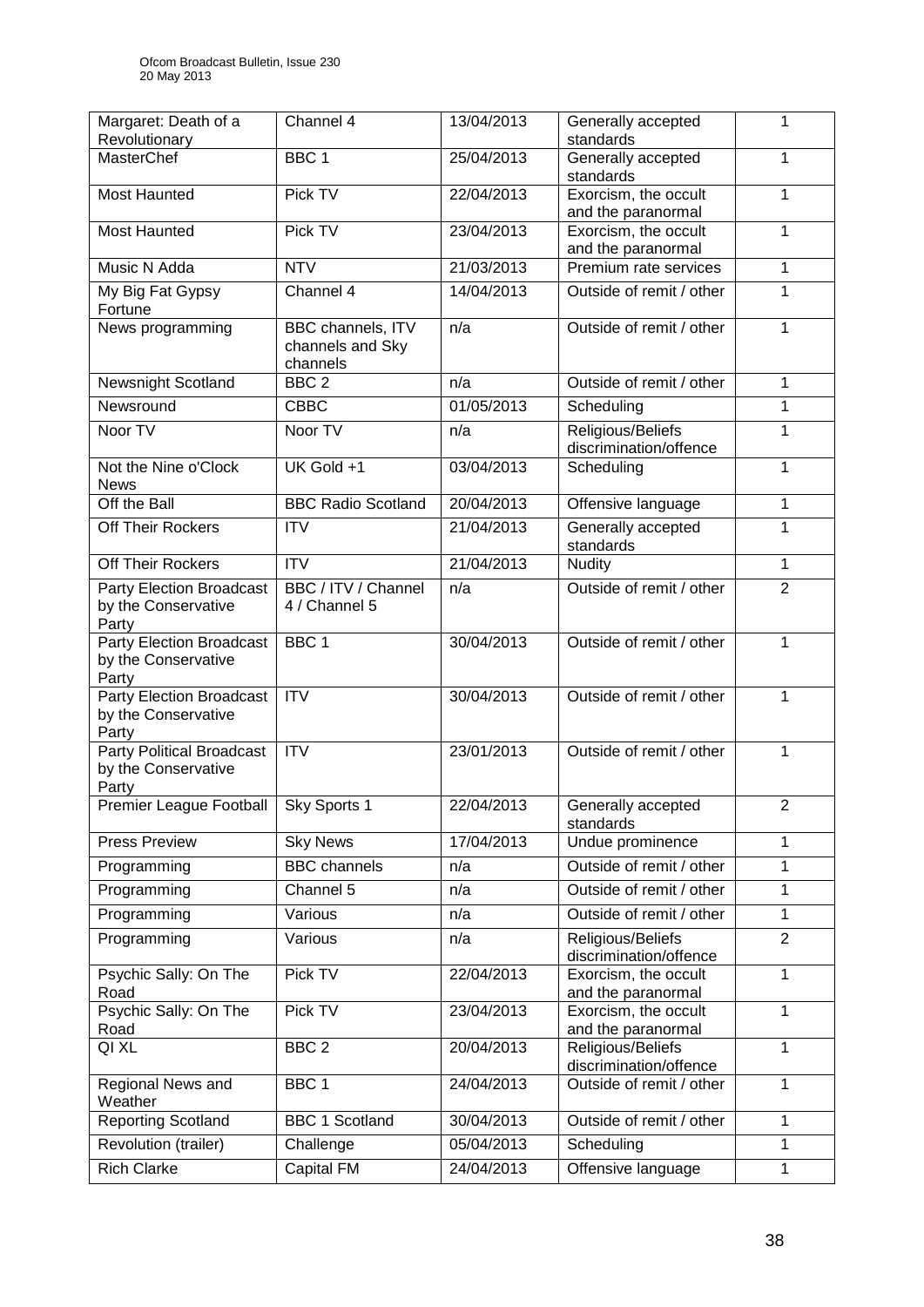| <b>Richard Bacon</b>                                                          | <b>BBC Radio 5 Live</b>  | 24/04/2013 | Outside of remit / other<br>1               |                |
|-------------------------------------------------------------------------------|--------------------------|------------|---------------------------------------------|----------------|
| <b>Scotland Tonight</b>                                                       | <b>STV</b>               | 04/04/2013 | Due impartiality/bias                       | 1              |
| Scott and Bailey                                                              | <b>ITV</b>               | 24/04/2013 | Generally accepted<br>standards             | 1              |
| <b>Secret Eaters</b>                                                          | Channel 4                | 18/04/2013 | Harm                                        | 1              |
| <b>Sky News</b>                                                               | <b>Sky News</b>          | 30/04/2013 | Generally accepted<br>standards             | 1              |
| <b>Sky News</b>                                                               | <b>Sky News</b>          | n/a        | Advertising/editorial<br>distinction        | $\overline{1}$ |
| South East Today                                                              | BBC <sub>1</sub>         | 29/04/2013 | Generally accepted<br>standards             | 1              |
| <b>South Park</b>                                                             | Various                  | n/a        | Generally accepted<br>standards             | 1              |
| Spartacus: Vengeance                                                          | Pick TV                  | 20/04/2013 | Generally accepted<br>standards             | 1              |
| Steve Wright in the<br>Afternoon                                              | <b>BBC Radio 2</b>       | 30/04/2013 | Fairness & Privacy                          | 1              |
| <b>Storage Wars</b>                                                           | <b>History HD</b>        | 07/04/2013 | Product placement                           | 1              |
| Storm Late Night                                                              | Storm                    | 27/03/2013 | Sexual material                             | 1              |
| <b>Sweat the Small Stuff</b>                                                  | BBC <sub>3</sub>         | 30/04/2013 | Animal welfare                              | 3              |
| <b>Television Access</b><br>Services / Electronic<br>Programme Guides         | Various                  | n/a        | Television Access<br>Services               | 1              |
| The Andrew Marr Show                                                          | BBC <sub>1</sub>         | 28/04/2013 | Outside of remit / other                    | 1              |
| The Body Shocking<br>Show                                                     | E <sub>4</sub>           | 25/04/2013 | Outside of remit / other                    | 1              |
| The Chase                                                                     | <b>ITV</b>               | 09/04/2013 | Competitions                                | 1              |
| The Chase                                                                     | <b>ITV</b>               | 10/04/2013 | Competitions                                | 1              |
| The Chase                                                                     | <b>ITV</b>               | 22/04/2013 | Materially misleading<br>16                 |                |
| The Guest Wing                                                                | <b>Sky Atlantic</b>      | 16/03/2013 | Race<br>discrimination/offence              | 1              |
| The Ice Cream Girls                                                           | <b>ITV</b>               | 19/04/2013 | Violence and<br>1<br>dangerous behaviour    |                |
| The Jeremy Kyle Show                                                          | <b>ITV</b>               | 23/04/2013 | Generally accepted<br>1<br>standards        |                |
| The Job Lot                                                                   | <b>ITV</b>               | 29/04/2013 | <b>Disability</b><br>discrimination/offence | 2              |
| The Job Lot                                                                   | <b>ITV</b>               | 29/04/2013 | Race<br>discrimination/offence              | $\overline{1}$ |
| The Jonathan Ross<br>Show                                                     | <b>ITV</b>               | 30/03/2013 | Generally accepted<br>standards             | 1              |
| The Official Chart with<br>Jameela Jamil: One<br><b>Direction Competition</b> | <b>BBC Radio 1</b>       | 10/03/2013 | Competitions                                | 1              |
| The Prisoners                                                                 | BBC <sub>1</sub>         | n/a        | Outside of remit / other                    | 1              |
| The Repo Man                                                                  | Channel $\overline{4}$   | 02/05/2013 | Violence and<br>1<br>dangerous behaviour    |                |
| The Rob Brydon Show                                                           | Dave                     | 10/04/2013 | Race<br>discrimination/offence              | 1              |
| The Today Programme                                                           | BBC Radio $\overline{4}$ | 26/04/2013 | Outside of remit / other                    | 1              |
| The Wrong Show                                                                | <b>TFM Radio</b>         | 28/04/2013 | Scheduling                                  | 1              |
| This Morning                                                                  | <b>ITV</b>               | 18/04/2013 | Competitions                                | 1              |
| This Morning                                                                  | $\overline{IV}$          | 22/04/2013 | Generally accepted<br>standards             | 1              |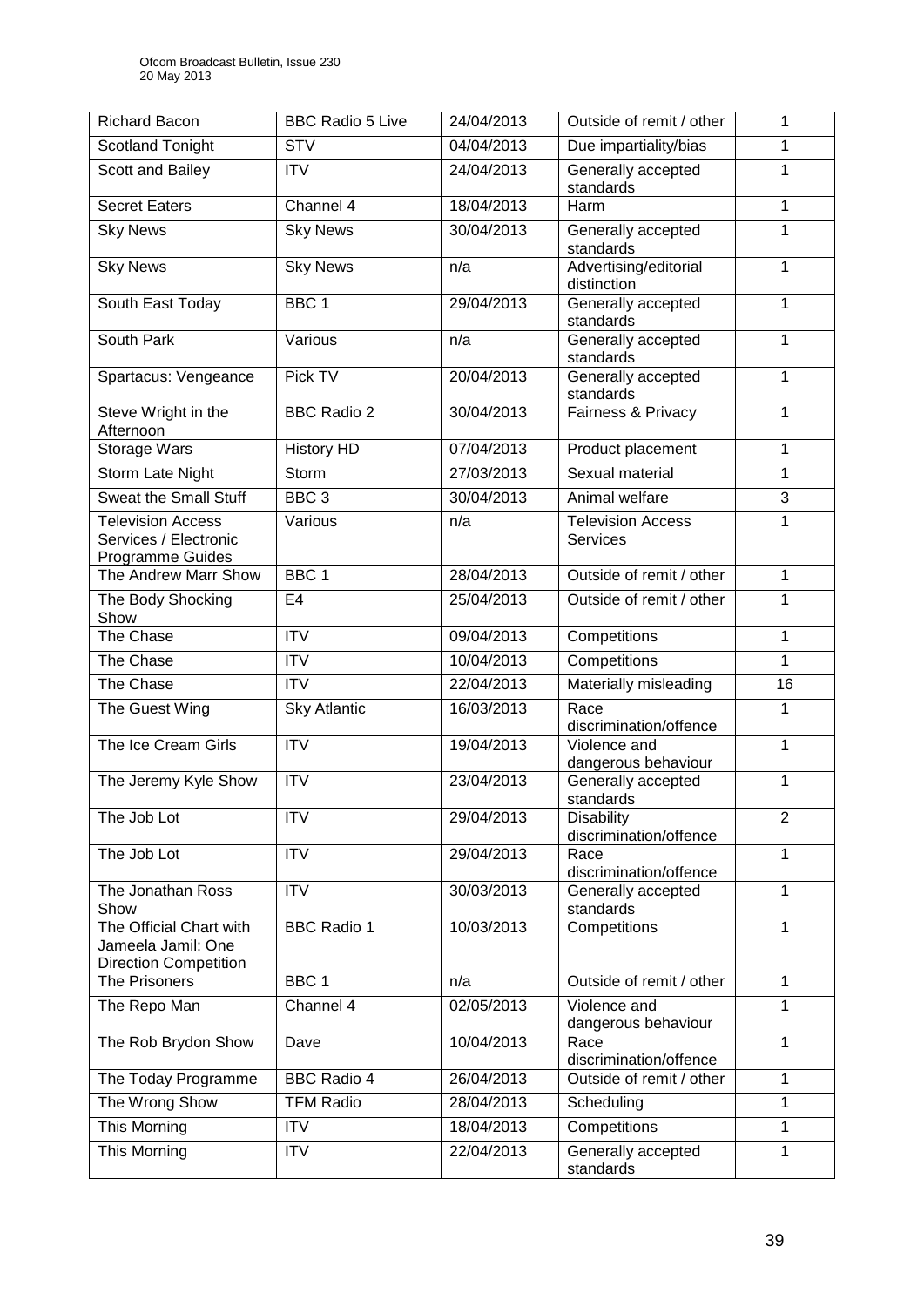| This Morning                         | <b>ITV</b>         | 29/04/2013 | Religious/Beliefs<br>discrimination/offence     | 2 |
|--------------------------------------|--------------------|------------|-------------------------------------------------|---|
| Today                                | <b>BBC Radio 4</b> | 23/04/2013 | Generally accepted<br>standards                 | 1 |
| <b>Tomorrow's World</b>              | BBC <sub>2</sub>   | 11/04/2013 | Product placement                               | 1 |
| <b>Undercover Boss</b><br>Australia  | Channel 4          | 01/04/2013 | Product placement                               | 1 |
| Various                              | SyFy               | n/a        | <b>Television Access</b><br>Services            | 1 |
| <b>Vicious</b>                       | <b>ITV</b>         | 29/04/2013 | Sexual orientation<br>discrimination/offence    | 6 |
| Vicious (trailer)                    | <b>ITV</b>         | 27/04/2013 | Scheduling                                      | 1 |
| Waterloo Road                        | BBC <sub>1</sub>   | 02/05/2013 | Scheduling                                      | 1 |
| Who's On Heart<br>Competition        | <b>Heart FM</b>    | 23/04/2013 | Competitions                                    | 1 |
| Win a Wedding<br>Competition         | Lincs FM           | n/a        | Competitions                                    | 1 |
| <b>World Snooker</b><br>Championship | BBC <sub>2</sub>   | 25/04/2013 | Flashing images/risk to<br>viewers who have PSE | 1 |
| X-Men: The Last Stand                | Film4              | 03/03/2013 | Scheduling                                      | 1 |
| Youngers                             | E4                 | 01/05/2013 | Outside of remit / other                        | 1 |
| You've Been Framed!                  | <b>ITV</b>         | 27/04/2013 | Generally accepted<br>standards                 | 1 |
| You've Been Framed!                  | ITV <sub>2</sub>   | 23/04/2013 | Generally accepted<br>standards                 | 1 |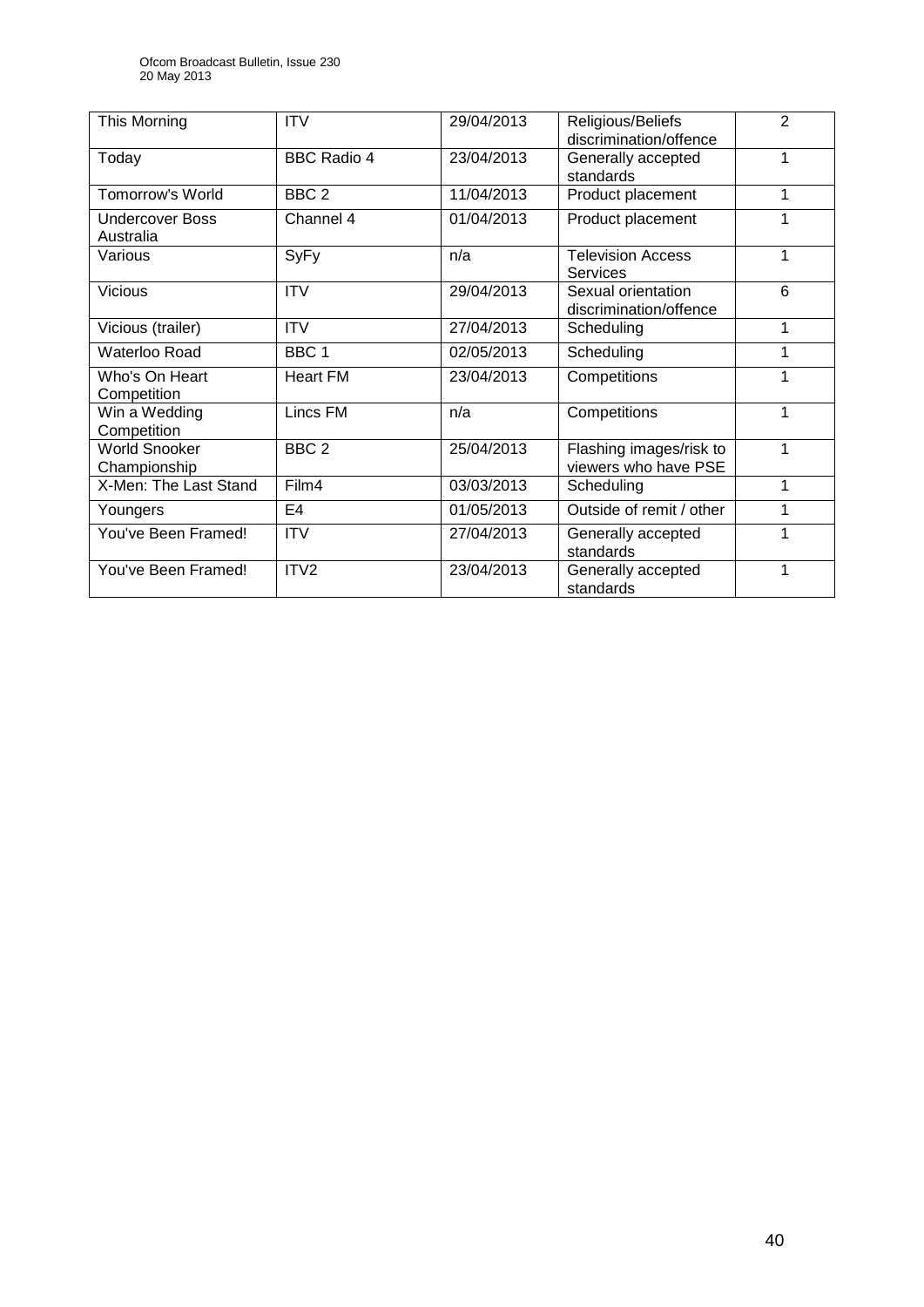# **Investigations List**

If Ofcom considers that a broadcast may have breached its codes, it will start an investigation.

Here is an alphabetical list of new investigations launched between 25 April and 8 May 2013.

| Programme                                 | <b>Broadcaster</b>              | <b>Transmission date</b> |
|-------------------------------------------|---------------------------------|--------------------------|
| Advertising minutage                      | Aaj Tak                         | Various                  |
| Advertising minutage                      | <b>Attheraces</b>               | 10/03/2013               |
| Advertising minutage                      | <b>UMP Movies</b>               | 18/03/2013               |
| Advertising minutage                      | Zing                            | 17/03/2013               |
| <b>Christian O'Connell Breakfast Show</b> | Absolute Radio                  | 17/04/2012               |
| <b>Community Roundup</b>                  | <b>Channel Nine</b><br>UK       | 24/03/2013               |
| <b>Daily News</b>                         | <b>CHSUK</b>                    | 01/03/2013               |
| Keiser Report                             | <b>RT</b>                       | 30/03/2013               |
| Little Man                                | Comedy<br>Central               | 06/04/2013               |
| <b>Moddhorater Khobor</b>                 | <b>NTV</b>                      | 14/04/2013               |
| Oggerz Breakfast                          | Kane FM 103.7                   | 05/04/2013               |
| <b>On-Air Announcement</b>                | <b>Star Radio</b><br>North East | $11-Mar-13$              |
| Studio 66 TV1                             | Studio 66 TV1                   | 04/04/2013               |
| The Incredible Hulk                       | <b>ITV</b>                      | 30/03/2013               |
| The Mummy: Tomb of the Dragon<br>Emperor  | $\overline{\text{IV}}$          | 31/03/2013               |
| Tosh.o                                    | Comedy<br>Central               | 11/04/2013               |
| Various                                   | <b>CNN</b>                      | 04/07/2012               |
| Various                                   | Studio 66 TV2<br>Studio 66 TV3  | 17/04/2013               |